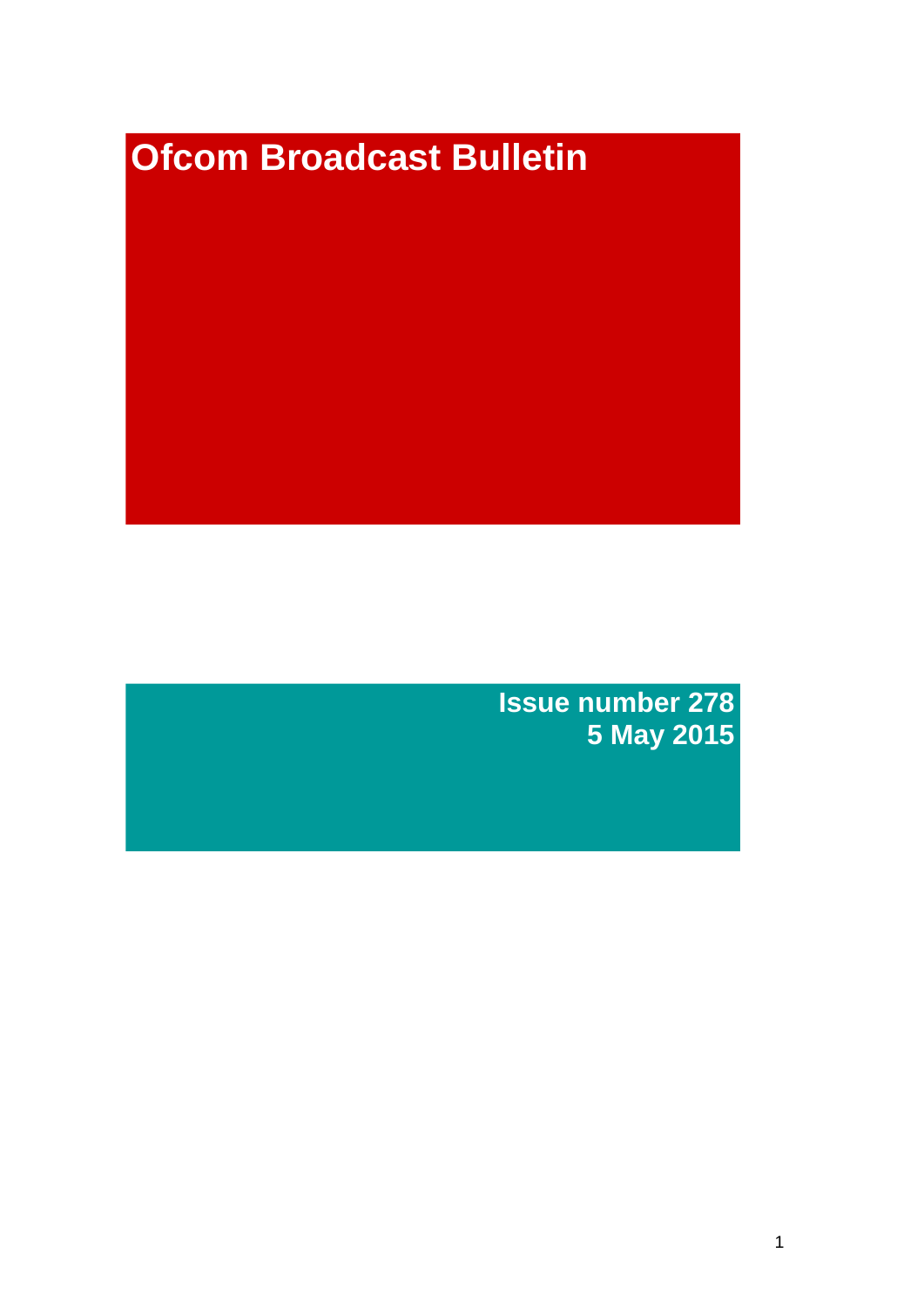# **Contents**

| Introduction                                                                   | 3              |
|--------------------------------------------------------------------------------|----------------|
| <b>Notes to Broadcasters</b>                                                   |                |
| Broadcasting Code: non-geographic numbers in programming                       | 5              |
| <b>Tower Hamlets Mayoral Election</b>                                          | 6              |
| <b>Standards cases</b>                                                         |                |
| In Breach                                                                      |                |
| <b>That's Music</b><br>That's Solent, 24 January 2015, 19:13 to 19:18          | $\overline{7}$ |
| <b>Boshonto Batashe</b><br>NTV, 29 December 2014, 00:30                        | 10             |
| <b>Advertising Scheduling cases</b>                                            |                |
| In Breach                                                                      |                |
| <b>Advertising minutage</b><br>TLC (Slovenia), 18 October 2014, 20:00          | 12             |
| <b>Advertising minutage</b><br>ABN TV, 23 November 2014 and 8 December 2014    | 14             |
| <b>Broadcast Licence Conditions cases</b>                                      |                |
| In Breach                                                                      |                |
| <b>Provision of information</b><br>Ramzan FM (Oldham)                          | 16             |
| <b>Fairness and Privacy cases</b>                                              |                |
| Not Upheld                                                                     |                |
| <b>Complaint by Ms M</b><br>Britain's Crime Capitals, Channel 5, 21 April 2014 | 17             |
| <b>Investigations Not in Breach</b>                                            | 32             |
| <b>Complaints Assessed, Not Investigated</b>                                   | 33             |
| <b>Investigations List</b>                                                     | 43             |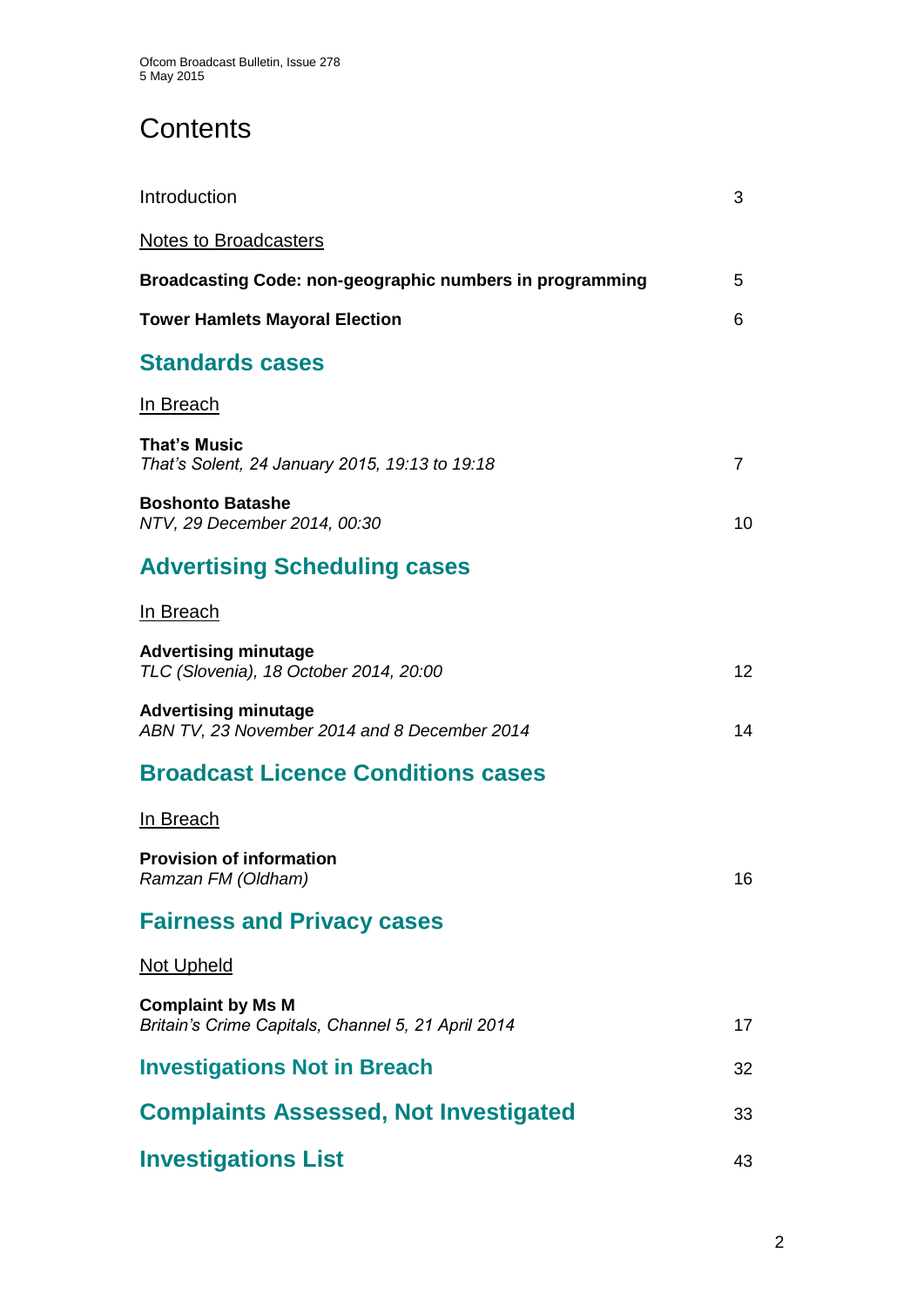# Introduction

Under the Communications Act 2003 ("the Act"), Ofcom has a duty to set standards for broadcast content as appear to it best calculated to secure the standards objectives<sup>1</sup>. Ofcom must include these standards in a code or codes. These are listed below. Ofcom also has a duty to secure that every provider of a notifiable On Demand Programme Services ("ODPS") complies with certain standards requirements as set out in the  $Act<sup>2</sup>$ .

The Broadcast Bulletin reports on the outcome of investigations into alleged breaches of those Ofcom codes below, as well as licence conditions with which broadcasters regulated by Ofcom are required to comply. We also report on the outcome of ODPS sanctions referrals made by ATVOD and the ASA on the basis of their rules and guidance for ODPS. These Codes, rules and guidance documents include:

- a) [Ofcom's Broadcasting Code](http://stakeholders.ofcom.org.uk/broadcasting/broadcast-codes/broadcast-code/) ("the Code").
- b) the [Code on the Scheduling of Television Advertising](http://stakeholders.ofcom.org.uk/broadcasting/broadcast-codes/advert-code/) ("COSTA") which contains rules on how much advertising and teleshopping may be scheduled in programmes, how many breaks are allowed and when they may be taken.
- c) certain sections of the [BCAP Code: the UK Code of Broadcast Advertising,](http://www.bcap.org.uk/Advertising-Codes/Broadcast-HTML.aspx) which relate to those areas of the BCAP Code for which Ofcom retains regulatory responsibility. These include:
	- the prohibition on 'political' advertising:
	- sponsorship and product placement on television (see Rules 9.13, 9.16 and 9.17 of the Code) and all commercial communications in radio programming (see Rules 10.6 to 10.8 of the Code);
	- 'participation TV' advertising. This includes long-form advertising predicated on premium rate telephone services – most notably chat (including 'adult' chat), 'psychic' readings and dedicated quiz TV (Call TV quiz services). Ofcom is also responsible for regulating gambling, dating and 'message board' material where these are broadcast as advertising<sup>3</sup>.
- d) other licence conditions which broadcasters must comply with, such as requirements to pay fees and submit information which enables Ofcom to carry out its statutory duties. Further information can be found on Ofcom's website for [television](http://licensing.ofcom.org.uk/tv-broadcast-licences/) and [radio](http://licensing.ofcom.org.uk/radio-broadcast-licensing/) licences.
- e) rules and guidance for both [editorial content and advertising content on ODPS.](http://www.atvod.co.uk/uploads/files/ATVOD_Rules_and_Guidance_Ed_2.0_May_2012.pdf) Ofcom considers sanctions in relation to ODPS on referral by the Authority for Television On-Demand ("ATVOD") or the Advertising Standards Authority ("ASA"), co-regulators of ODPS for editorial content and advertising respectively, or may do so as a concurrent regulator.

[Other codes and requirements](http://stakeholders.ofcom.org.uk/broadcasting/broadcast-codes/) may also apply to broadcasters and ODPS, depending on their circumstances. These include the Code on Television Access Services (which sets out how much subtitling, signing and audio description relevant

<sup>1</sup>  $1$  The relevant legislation is set out in detail in Annex 1 of the Code.

 $2$  The relevant legislation can be found at Part 4A of the Act.

 $3$  BCAP and ASA continue to regulate conventional teleshopping content and spot advertising for these types of services where it is permitted. Ofcom remains responsible for statutory sanctions in all advertising cases.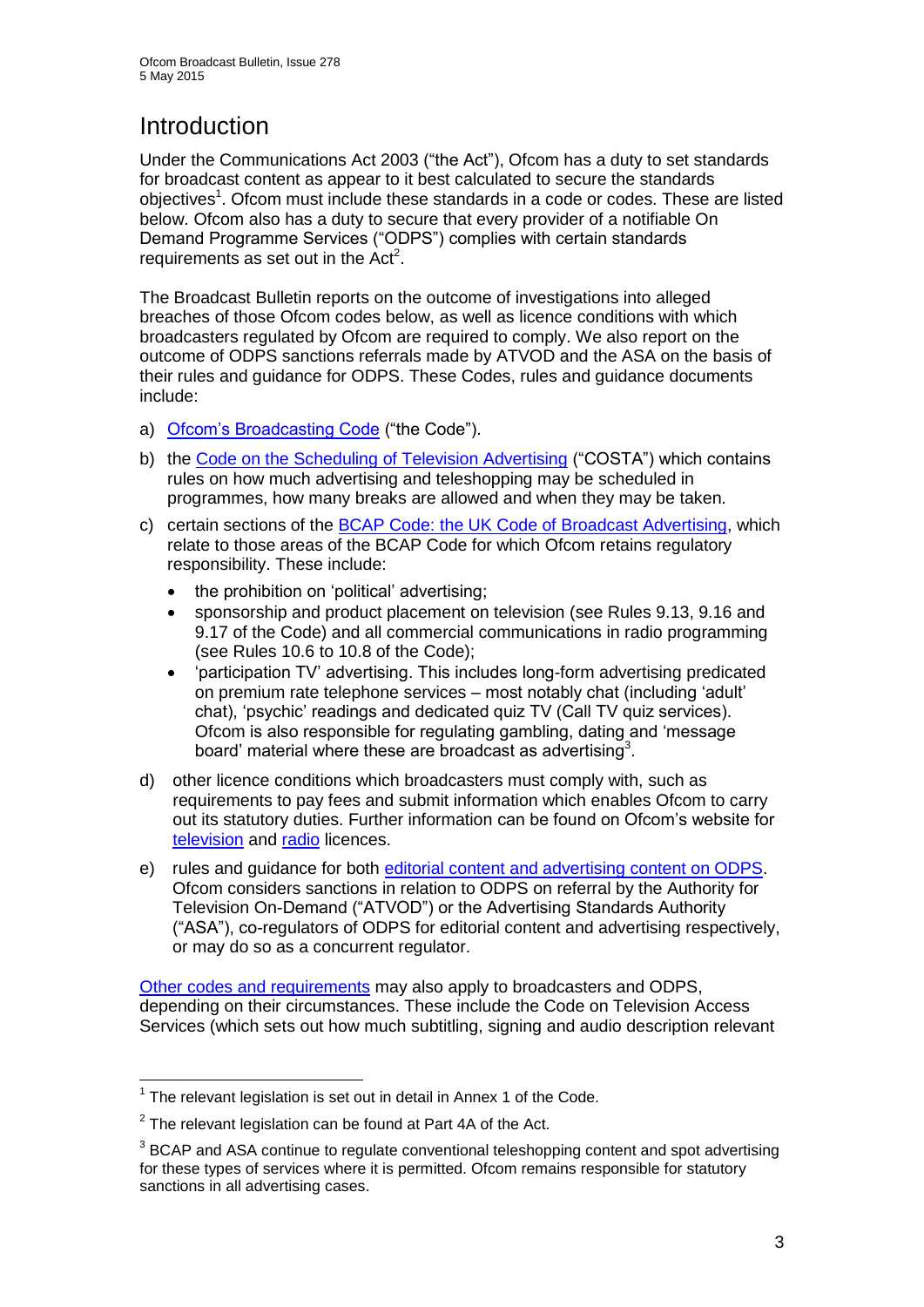licensees must provide), the Code on Electronic Programme Guides, the Code on Listed Events, and the Cross Promotion Code.

**It is Ofcom's policy to describe fully the content in television, radio and on demand content. Some of the language and descriptions used in Ofcom's Broadcast Bulletin may therefore cause offence.**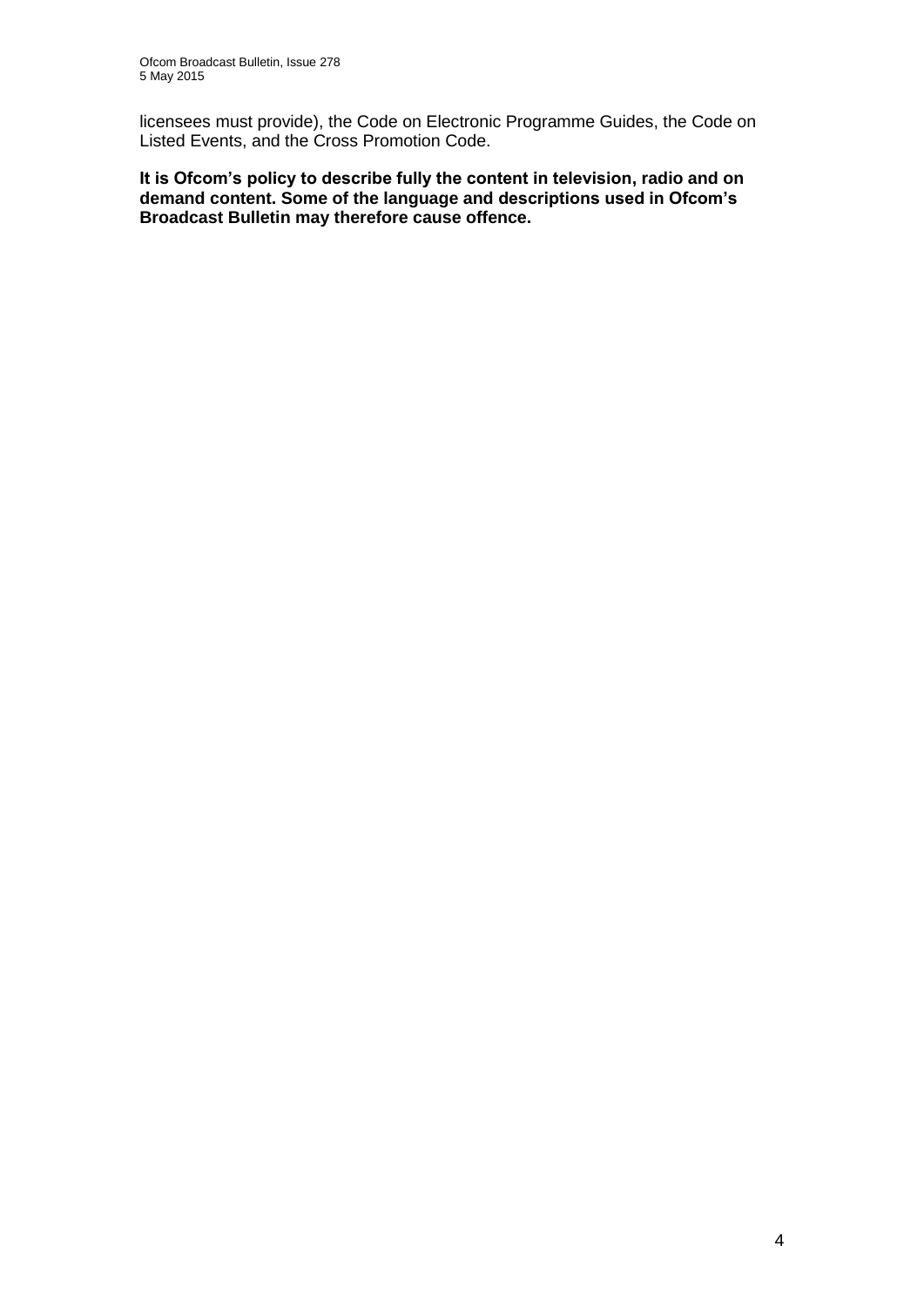# **Note to Broadcasters**

## **Broadcasting Code: non-geographic numbers in programming**

On 27 April 2015, Ofcom published a statement setting out amendments to Section Two, Section Nine and Section Ten of the Broadcasting Code about the use of nongeographic numbers in programming.

Certain non-geographic numbers (including the 084, 087, 09 and 118 number ranges) will be subject to a new tariff structure from 1 July 2015. This new structure is designed to make the costs of using non-geographic numbers more transparent and simpler for consumers to understand. As a result, the specific pricing information which broadcasters are required to give to listeners and viewers when they invite participation in programming will change.

Following a consultation late last year, our statement sets out amendments we are making to the Broadcasting Code and associated Code Guidance to ensure that call costs continue to be made clear to listeners and viewers. Broadcasters are strongly advised to familiarise themselves with these changes before 1 July 2015.

A copy of our statement can be found at: <http://stakeholders.ofcom.org.uk/consultations/ngn-broadcasting/statement>

Further information – for businesses and consumers – about the unbundled tariff can be found on the UK Calling website:<http://www.ukcalling.info/>

**The amendments to the Code and Guidance will come into effect on 1 July 2015.**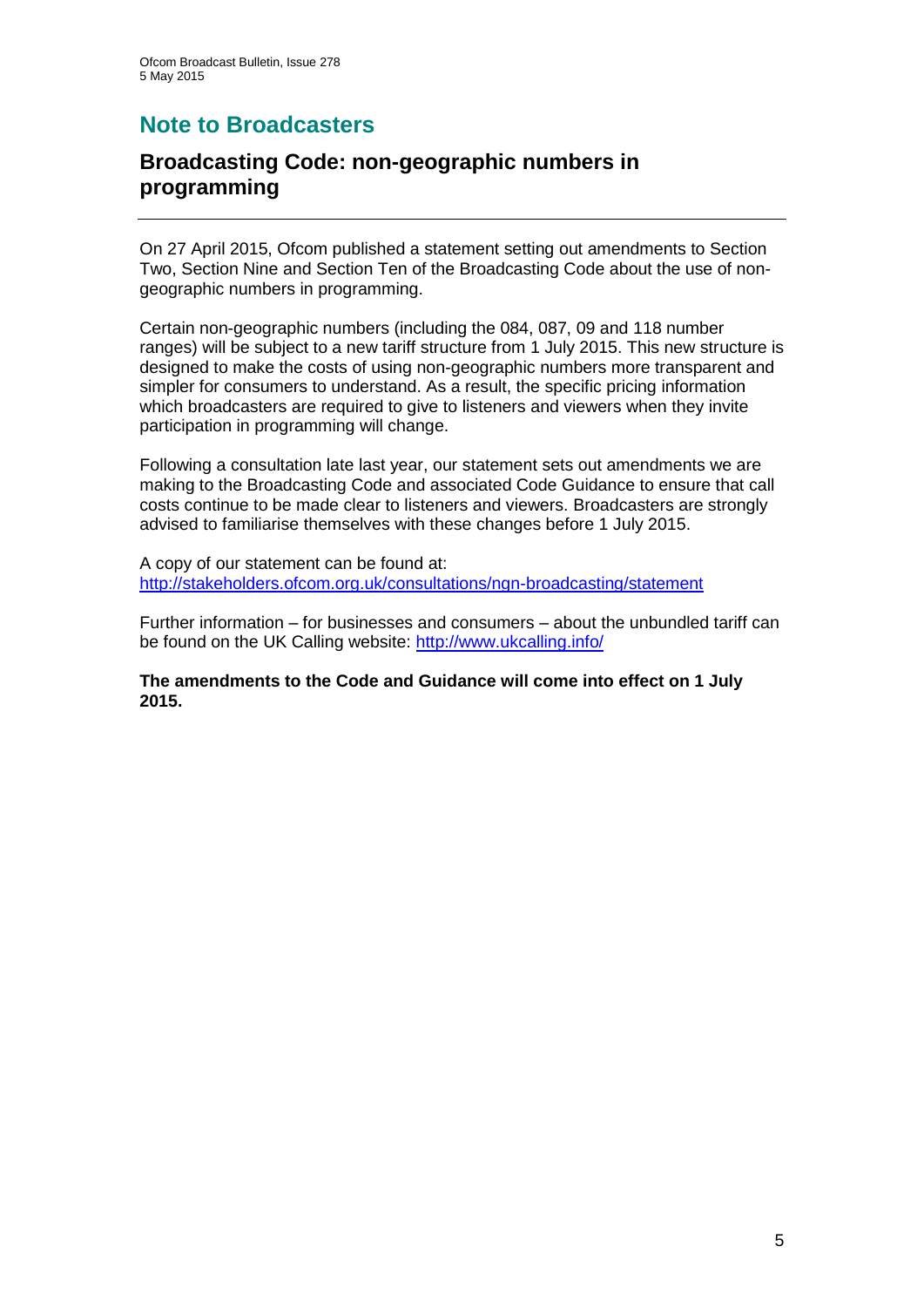# **Note to Broadcasters**

## **Tower Hamlets Mayoral Election**

On 11 June 2015, an election will be held for the post of Mayor of Tower Hamlets<sup>1</sup>. Now that the notice of election in this case has been published<sup>2</sup>, the rules in Section Six (Elections and Referendums) $3$  of the Code apply, as well as the rules in Section Five (Due Impartiality) $<sup>4</sup>$  of the Code.</sup>

Ofcom reminds broadcasters of the great care that needs to be taken when broadcasting election-related programming. In particular, broadcasters should ensure that they comply with Sections Five and Six of the Code, as well as the prohibition of political advertising contained in section 321 of the Communications Act 2003.

Ofcom will consider any breach arising from election-related programming to be potentially serious, and will consider taking regulatory action, as appropriate, in such cases, including considering the imposition of a statutory sanction.

If a complaint is made which raises a substantive issue concerning due impartiality during the election period, and in Ofcom's opinion the complaint, if upheld, might require redress before the election, it will be considered by Ofcom's Election Committee. In such circumstances, it will be necessary for Ofcom to act expeditiously in order to determine the outcome of any such complaints in a proportionate and transparent manner before the election. Given this, Ofcom may expedite any investigation carried out in relation to potential breaches of the impartiality provisions of the Code during the election period and you should be prepared to engage with Ofcom on short timescales.

Although Ofcom is not able to give formal compliance advice to its licensees, if you would find it helpful to have informal guidance on Sections Five and Six of the Code, you can contact Ofcom directly [\(adam.baxter@ofcom.org.uk\)](mailto:adam.baxter@ofcom.org.uk).

 $2$  See:

<sup>1</sup>  $<sup>1</sup>$  In addition, on 11 June 2015 an election will be held for a vacant local council seat in the</sup> Stepney Green ward of Tower Hamlets Borough Council.

[http://www.towerhamlets.gov.uk/lgnl/council\\_and\\_democracy/elections\\_\\_voting/election\\_2015](http://www.towerhamlets.gov.uk/lgnl/council_and_democracy/elections__voting/election_2015/mayoral_and_stepney_green.aspx) [/mayoral\\_and\\_stepney\\_green.aspx](http://www.towerhamlets.gov.uk/lgnl/council_and_democracy/elections__voting/election_2015/mayoral_and_stepney_green.aspx)

<sup>&</sup>lt;sup>3</sup> See:<http://stakeholders.ofcom.org.uk/binaries/broadcast/831190/section6.pdf> Ofcom's published Guidance to Section Six of the Code can be found at: <http://stakeholders.ofcom.org.uk/binaries/broadcast/guidance/831193/section6.pdf>

<sup>&</sup>lt;sup>4</sup> See: <http://stakeholders.ofcom.org.uk/binaries/broadcast/831190/section5.pdf> Ofcom's published Guidance to Section Five of the Code can be found at: <http://stakeholders.ofcom.org.uk/binaries/broadcast/guidance/831193/section5.pdf>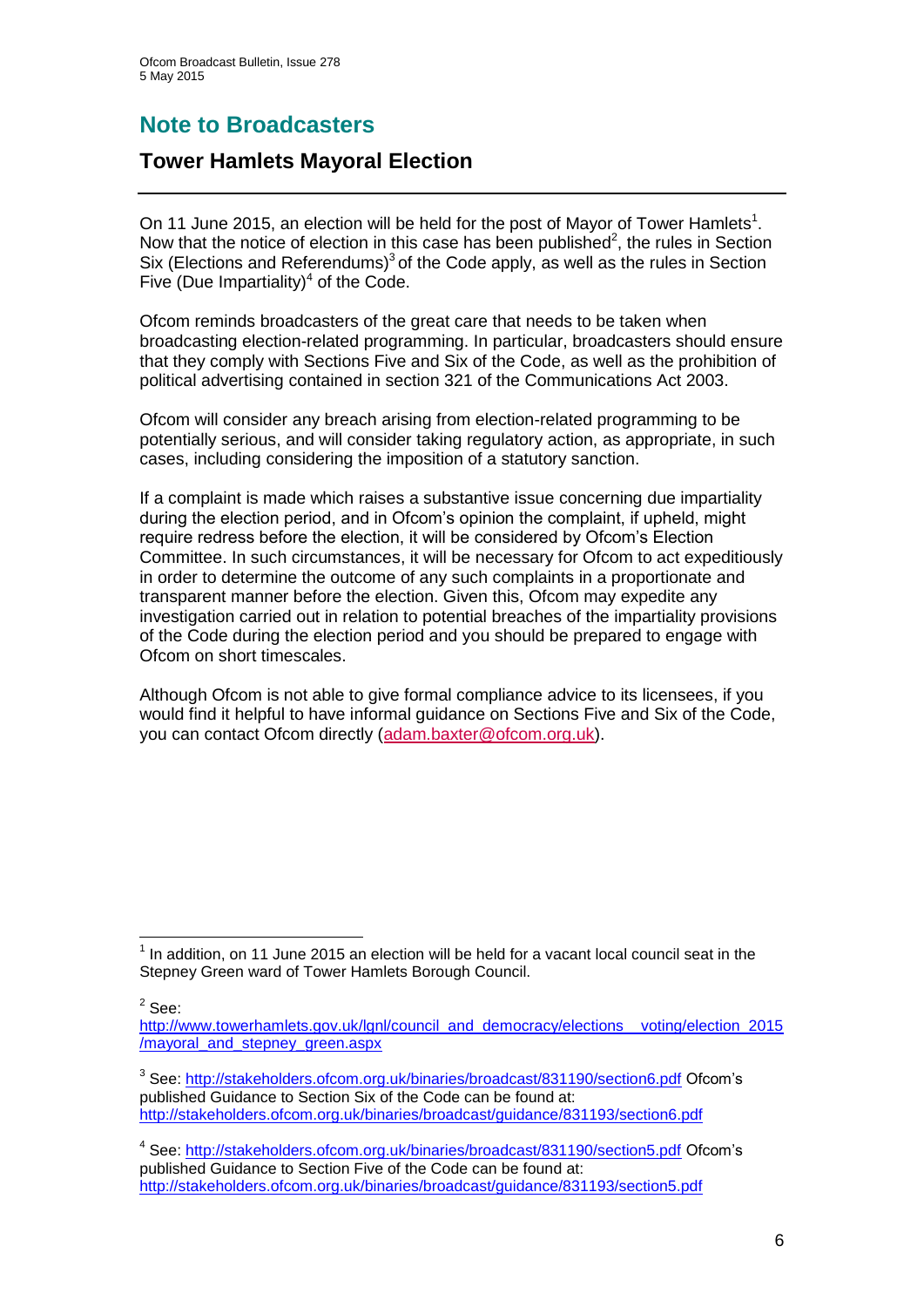# **Standards cases**

## **In Breach**

## **That's Music**

*That's Solent, 24 January 2015, 19:13 to 19:18*

#### **Introduction**

*That's Music* is a music programme broadcast on That's Solent, the local television service for Southampton and surrounding areas. The licence for That's Solent is held by That's TV ("That's TV" or "the Licensee").

Ofcom was alerted to instances of offensive language and sexual content in a music video, *Drinking from the Bottle*, by Calvin Harris (featuring rapper Tinie Tempah) broadcast before the watershed at 19:13. Ofcom noted the video contained scenes in which:

- (before the music commenced) the devil character said to a passer-by: *"I fucked Joan of Arc in 1430. She was just eighteen. Just a few months before she*  [pause] *burned"*;
- the devil character picked up a t-shirt in a shop with the text: *"I fucked Lindsay"*;
- partially clothed dancers wearing high cut shorts were thrusting, gyrating and slapping each other's buttocks:
- under the devil's instruction, an intoxicated woman removed her t-shirt to reveal her bare breasts in a drugs den setting;
- the devil character was on his knees kissing and attempting to bite the torso of the bare breasted woman; and
- drug taking was inferred (for example, a woman and man wiping their nostrils indicating snorting and white lines of powder on a mirror on a table).

Ofcom considered the use of offensive language in this material and the repeated scenes of a more adult and sexualised nature raised issues warranting investigation under the following rules of the Code:

- Rule 1.3: "Children must also be protected by appropriate scheduling from material that is unsuitable for them"; and
- Rule 1.14: "The most offensive language must not be broadcast before the watershed "

We therefore requested comments from the Licensee about how the material complied with these rules.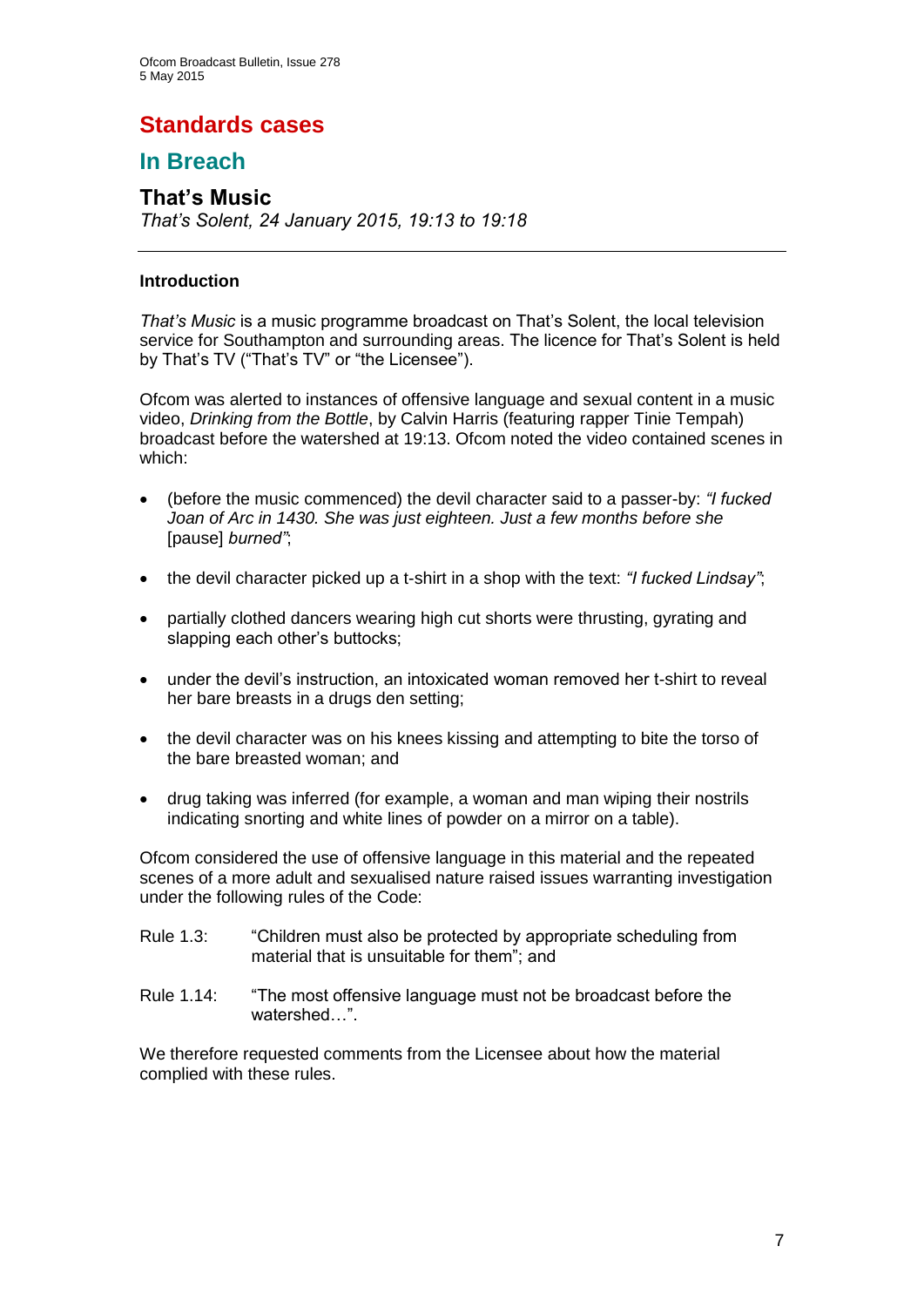#### **Response**

That's TV stated that the video concerned was not intended to be broadcast at this time and that it took "full responsibility for this error". It sincerely apologised for any offence caused.

That's TV went on to explain that That's Solent had a library with over 24 hours of music videos and had in place a compliance checking process. It said that this particular video was an adult version which was scheduled incorrectly as a result of human error and had now been removed from the system. Further, the Licensee said that because the video was broadcast on a live show, when both the presenter and producer were preparing other items, they did not "fully appreciate its contents at the time".

#### **Decision**

Under the Communications Act 2003, Ofcom has a statutory duty to set standards for broadcast content as appear to it best calculated to secure the standards objectives, one of which is that "persons under the age of eighteen are protected". This objective is reflected in Section One of the Code.

#### Rule 1.14

Rule 1.14 of the Code states that "the most offensive language must not be broadcast before the watershed…". Ofcom research on offensive language notes that the word "fuck" and similar words are considered by audiences to be amongst the most offensive language and unacceptable for broadcast pre-watershed.

In this case the word "fuck" and related words were broadcast on two separate occasions. This material was therefore clearly in breach of Rule 1.14.

#### Rule 1.3

Ofcom noted that this music video included:

- a narrative storyline featuring the devil character walking the streets of Hollywood and eventually visiting a drugs den where men and women consumed alcohol and drugs and where the devil encouraged an intoxicated woman to remove her top so her bare breasts were visible. The devil character then kissed her bare torso vigorously and attempted to bite her; and
- scenes of female dancers standing by a car or lying on it wearing high cut shorts and cropped tops, thrusting and vigorously shaking their half covered buttocks. These images were shown in close-up and in slow motion. There were also fullscreen shots of dancers opening and closing their legs to camera.

Ofcom considered that these scenes were clearly unsuitable for broadcast in the early evening at a time when children were available to view. In particular, Ofcom was concerned by the scenes that suggested the consumption of drugs. We were also concerned by the cumulative effect of the sexualised images of the dancers' buttocks gyrating, which were both intrusive and prolonged.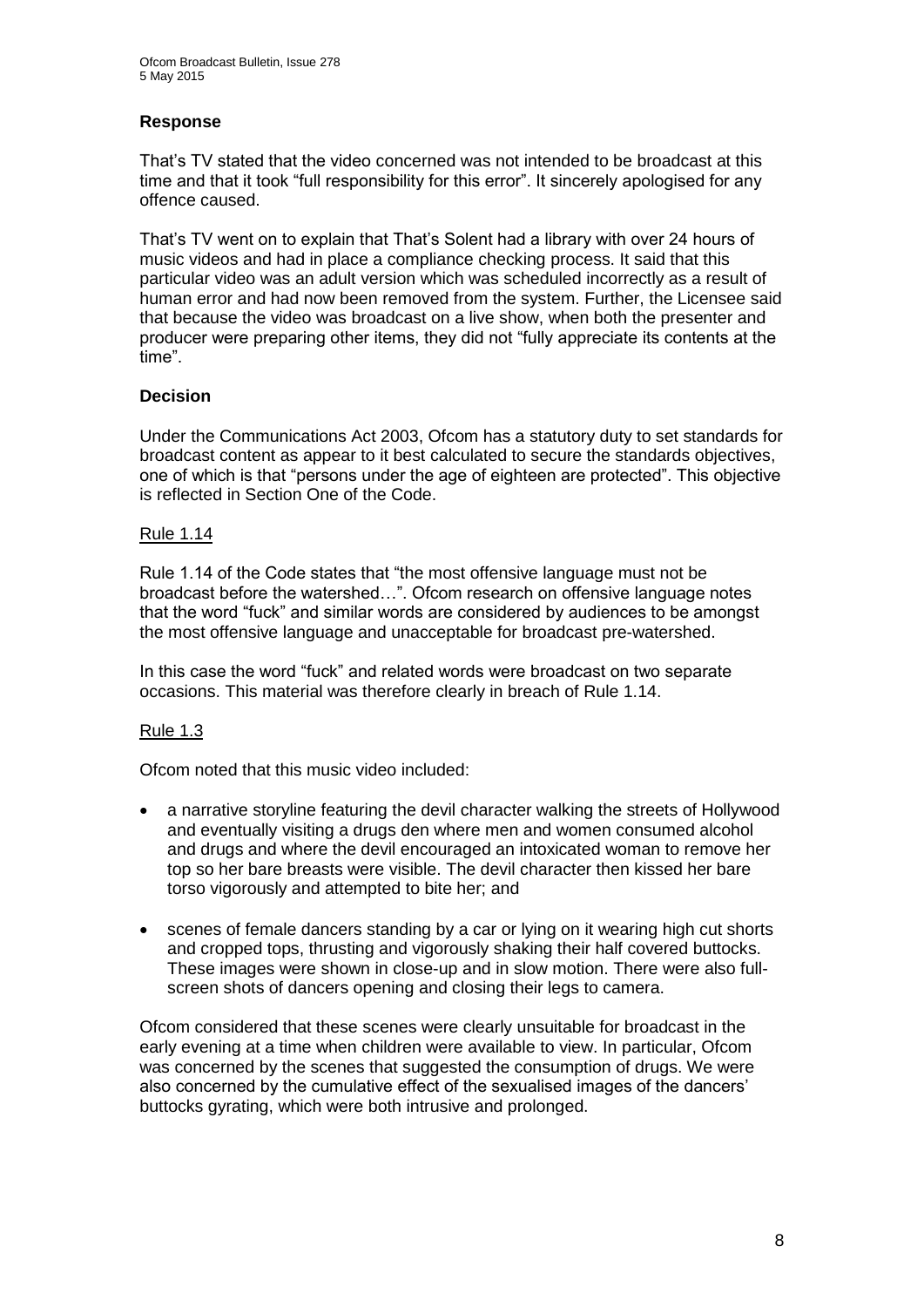Ofcom clearly sets out in its Guidance: Observing the watershed on television and music videos ("the Guidance Note")<sup>1</sup> that: "we would not expect to see singers and dancers wearing clothing which does not adequately cover their bodies (in particular their breasts, genital area and buttocks), and that broadcasters should consider the length of shots used and the overriding theme of the music video in deciding what is appropriate for broadcast before the watershed".

We therefore went on to consider whether this material was appropriately scheduled.

Appropriate scheduling is judged according to factors such as the nature of the content, the number and age range of children in the audience taking into account school time, weekends and holidays, and the likely expectations of the audience. This particular video contained the most offensive language, nudity, adult themes of drug taking and also sexualised images.

It was not possible to determine the audience profile of the That's Solent service, and therefore how many children may have watched this material. However, as this music video was broadcast at 19:13 there was a significant likelihood that children were available to view at this time. We also noted that the channel is freely available on the digital terrestrial platform and therefore it was clearly possible for children in the locality to come across it unawares. It is Ofcom's view that this sort of material would not normally be expected in a music video broadcast at a time when children were likely to be watching.

For all these reasons we did not consider that this content was appropriately scheduled, and it therefore breached Rule 1.3.

Ofcom has noted that That's Solent took "full responsibility for this error" and apologised for any offence caused. Licensees must however ensure that appropriate and robust arrangements are in place to ensure compliance with the Code.

#### **Breaches of Rules 1.3 and 1.14**

<sup>1</sup> 1 <http://stakeholders.ofcom.org.uk/binaries/broadcast/guidance/831193/watershed-on-tv.pdf>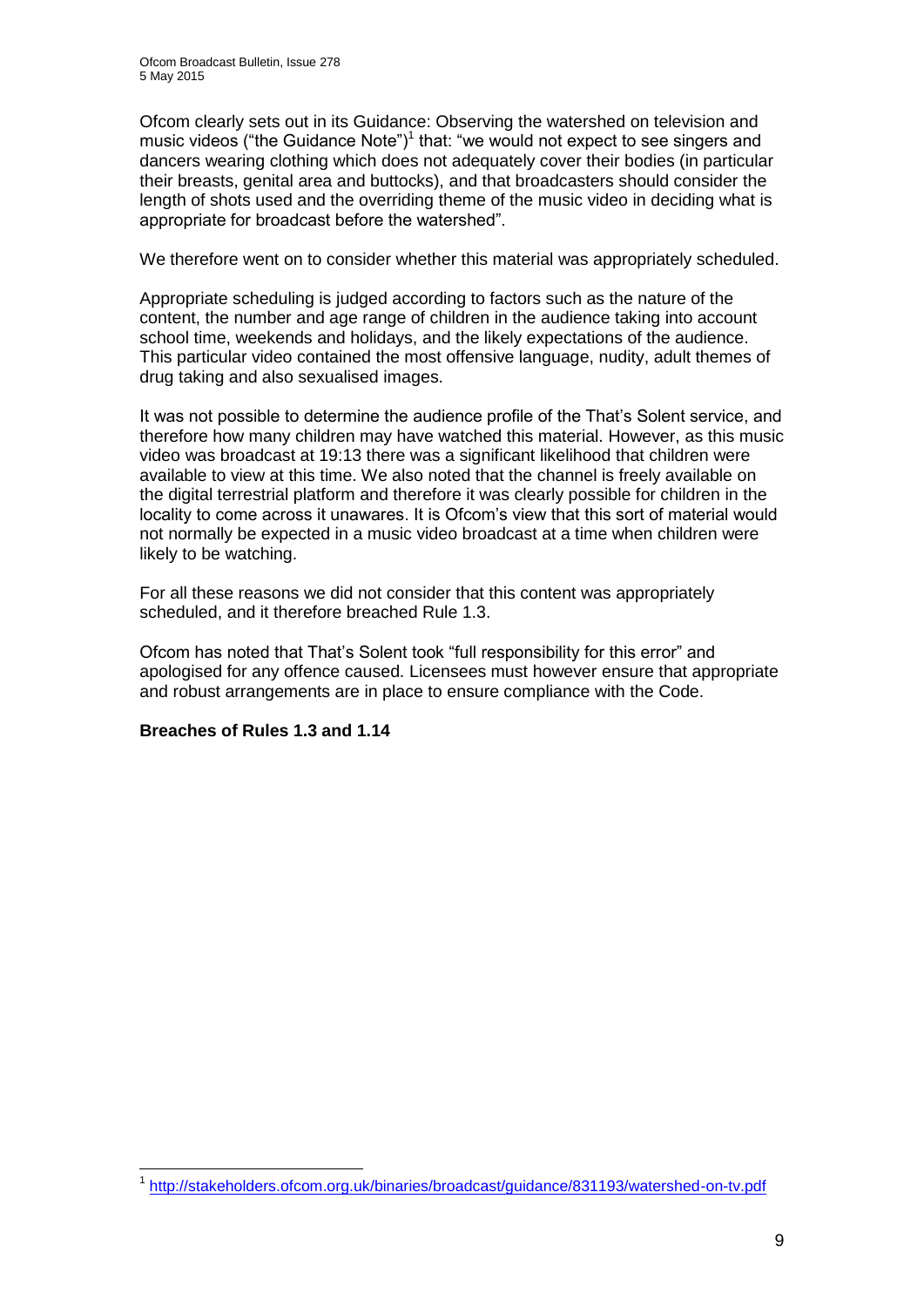# **In Breach**

## **Boshonto Batashe**

*NTV, 29 December 2014, 00:30*

#### **Introduction**

NTV is a news and general entertainment channel broadcast in Bangla and serving a Bangladeshi community in the UK and Europe. The licence for NTV is held by International Television Channel Europe Limited ("ITCE" or "the Licensee").

Ofcom was alerted to the broadcast of a sponsorship credit around the live music programme, *Boshonto Batashe*. The programme was sponsored by three businesses, including Guru Soundz, a UK supplier of Indian musical instruments.

Ofcom noted that the credit for Guru Soundz included on-screen text stating *"Order online on* [website address]*"*.

Ofcom therefore considered this sponsorship credit raised issues warranting investigation under Rule 9.22(a) of the Code, which states:

Rule 9.22: "Sponsorship credits must be distinct from advertising. In particular:

(a) Sponsorship credits broadcast around sponsored programmes must not contain advertising messages or calls to action. Credits must not encourage the purchases or rental of the products or services of the sponsor or a third party. The focus of the credit must be the sponsorship arrangement itself. Such credits may include explicit reference to the sponsor's products, services or trade marks for the sole purpose of helping to identify the sponsor and/or the sponsorship arrangement".

We therefore asked the Licensee how the sponsorship credit complied with this rule.

#### **Response**

ITCE acknowledged that the sponsorship credit was in breach of the Code, apologising for the text, *"Order online on* [website address]*"*, which it said had been included by mistake.

#### **Decision**

Under the Communications Act 2003, Ofcom has a statutory duty to set standards for broadcast content as appear to it best calculated to secure the standards objectives, one of which is that "the international obligations of the United Kingdom with respect to advertising included in television and radio services are complied with". These obligations include ensuring compliance with the Audiovisual Media Services ("AVMS") Directive.

The AVMS Directive limits the amount of advertising a broadcaster can transmit and requires that advertising is kept distinct from other parts of the programme service. Sponsorship credits are treated as part of the sponsored content and do not count towards the amount of airtime a broadcaster is allowed to use for advertising. To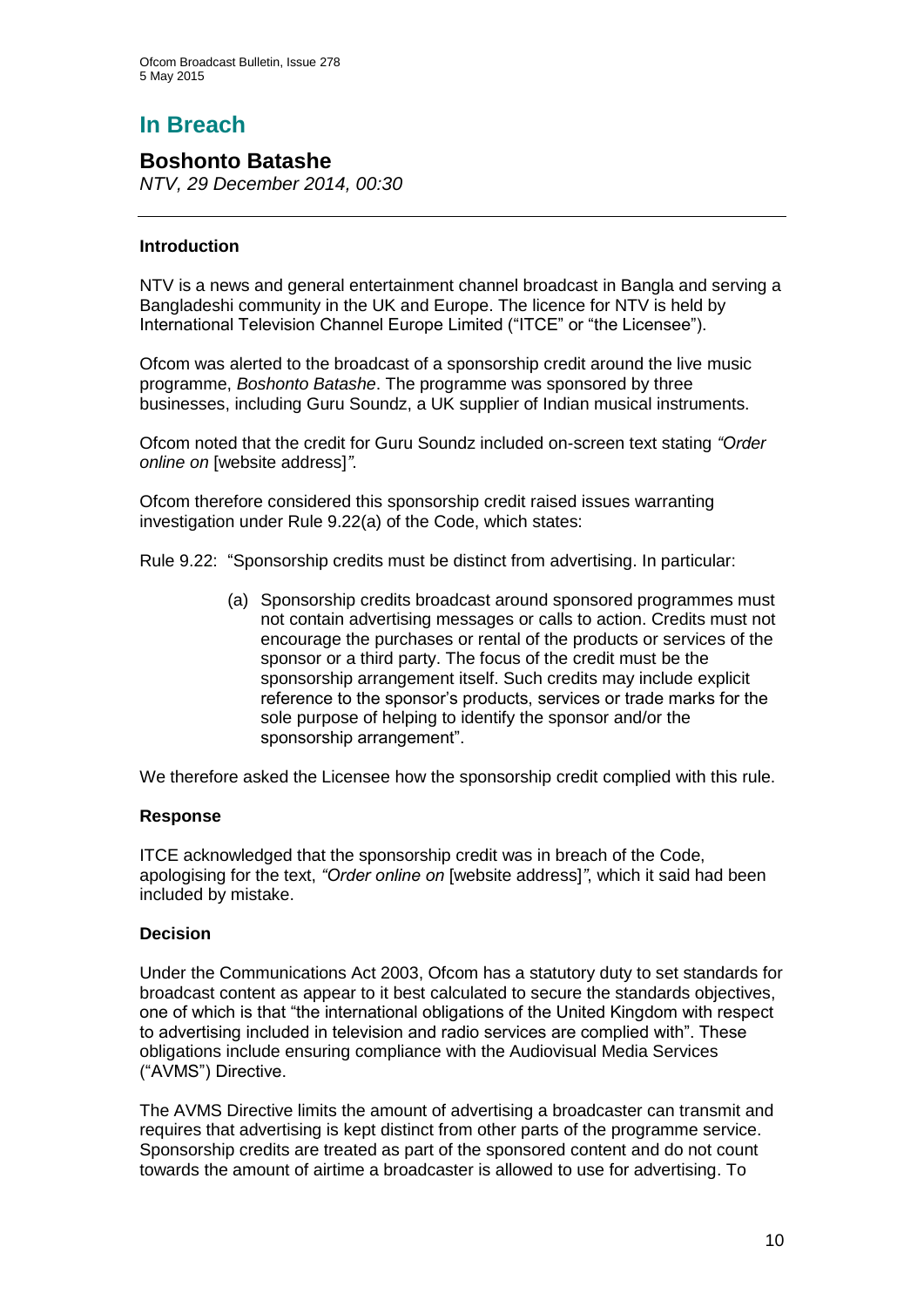prevent credits effectively becoming advertisements, and therefore increasing the amount of advertising transmitted, broadcasters are required to ensure that sponsorship credits do not contain advertising messages or calls to action.

Rule 9.22(a) of the Code reflects this requirement. Among other things, Rule 9.22(a) requires that sponsorship credits broadcast around sponsored programmes must not contain advertising messages or calls to action. The focus of the credit must be the sponsorship arrangement itself and references to the sponsor's products, services or trademarks should be for the sole purpose of helping identify the sponsor and/or the sponsorship arrangement.

We noted ITCE's view that the sponsorship credit "did not encourage the purchase or rental of... products or services...". However, Ofcom's guidance<sup>1</sup> makes clear that "basic contact details (e.g. websites or telephone numbers) may be given in credits, but these should not be accompanied by language that is likely to be viewed as an invitation to the audience to contact the sponsor". As *"Order online on* [website address]*"* was such a call to action, the credit was in breach of Rule 9.22(a) of the Code.

Between April 2013 and September 2014, Ofcom recorded a total of 20 breaches of the Code against ITCE for material broadcast on NTV during the period May 2012 to June 2014, including 15 breaches of rules in Section Nine of the Code (Commercial References in Television Programming), five of which were breaches of Rule 9.22. These breaches led to Ofcom recently recording a Finding of a breach of Licence Condition 17(2) having concluded that there continues to be a systemic problem with its compliance procedures. Ofcom has put the Licensee on notice that it will consider NTV's breach of Licence Condition 17(2) in relation to the failings of its compliance procedures for the imposition of a statutory sanction.<sup>2</sup>

The Licensee should take urgent steps to ensure the compliance of its sponsorship credits and Ofcom will continue to monitor its performance.

#### **Breach of Rule 9.22(a)**

<sup>1</sup> <sup>1</sup> See<http://stakeholders.ofcom.org.uk/binaries/broadcast/guidance/831193/section9.pdf>

<sup>&</sup>lt;sup>2</sup> See [http://stakeholders.ofcom.org.uk/binaries/enforcement/broadcast](http://stakeholders.ofcom.org.uk/binaries/enforcement/broadcast-bulletins/obb276/Issue276.pdf)[bulletins/obb276/Issue276.pdf.](http://stakeholders.ofcom.org.uk/binaries/enforcement/broadcast-bulletins/obb276/Issue276.pdf)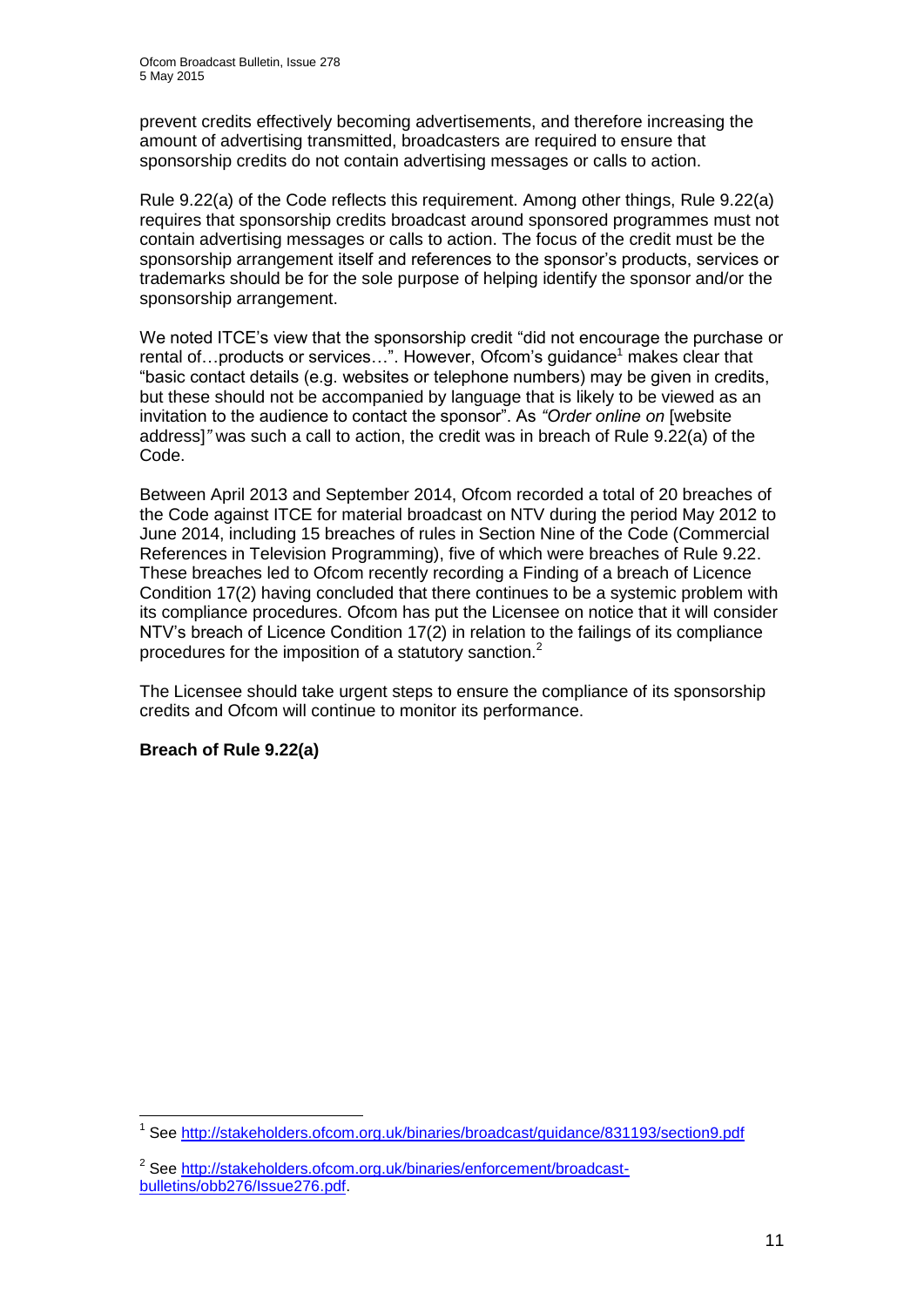# **Advertising Scheduling cases**

## **In Breach**

#### **Advertising minutage**

*TLC (Slovenia), 18 October 2014, 20:00*

#### **Introduction**

TLC broadcasts documentaries and reality programmes on cable and satellite platforms. The licence for the service is owned by Discovery Communications Europe Limited ("the Licensee").

Rule 4 of the Code on the Scheduling of Television Advertising ("COSTA") states:

"time devoted to television advertising and teleshopping spots on any channel in any one hour must not exceed 12 minutes".

Ofcom was alerted to an incident that occurred on the Slovenian feed of the service that resulted in the 20:00 clock hour exceeding the permitted allowance by 11 minutes and seven seconds.

Ofcom considered the matter raised issues warranting investigation in respect of Rule 4 of COSTA. We therefore asked the Licensee for its comments under this rule.

#### **Response**

The Licensee said that the incident was caused by a technical failure specific to the Slovenian feed of TLC. It explained that this feed contained additional triggers for local advertising to be broadcast in the 20:00 clock hour. However, the Licensee added that these additional triggers did not feature in the schedule it sent to its Broadcast Schedule Operations team and as such, concluded that the fault occurred during transmission.

The Licensee said that upon being made aware of the issue by Ofcom, it arranged to drop the equivalent amount of advertising gained from the incident. It achieved this over a four day period.

#### **Decision**

Under the Communications Act 2003, Ofcom has a statutory duty to set standards for broadcast content which it considers are best calculated to secure a number of standards objectives. One of these objectives is that "the international obligations of the United Kingdom with respect to advertising included in television and radio services are complied with".

Articles 20 and 23 of the EU Audiovisual Media Services (AVMS) Directive set out strict limits on the amount and scheduling of television advertising. Ofcom has transposed these requirements by means of key rules in COSTA.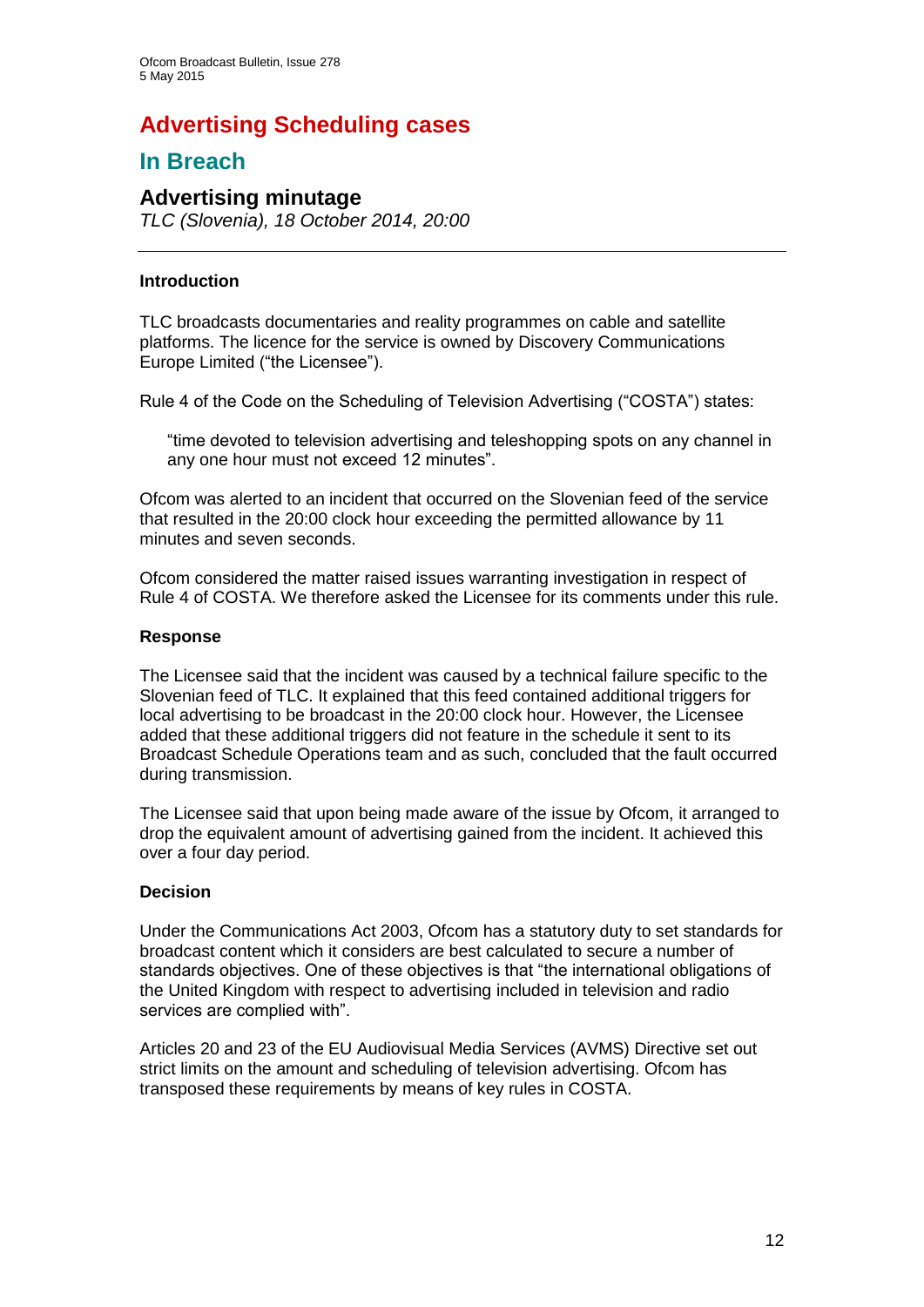Ofcom noted the Licensee's decision to drop advertising minutage from its schedules to compensate for the overrun. However, the amount of advertising in this clock hour significantly exceeded the permitted allowance and therefore breached Rule 4 of COSTA.

#### **Breach of Rule 4 of COSTA**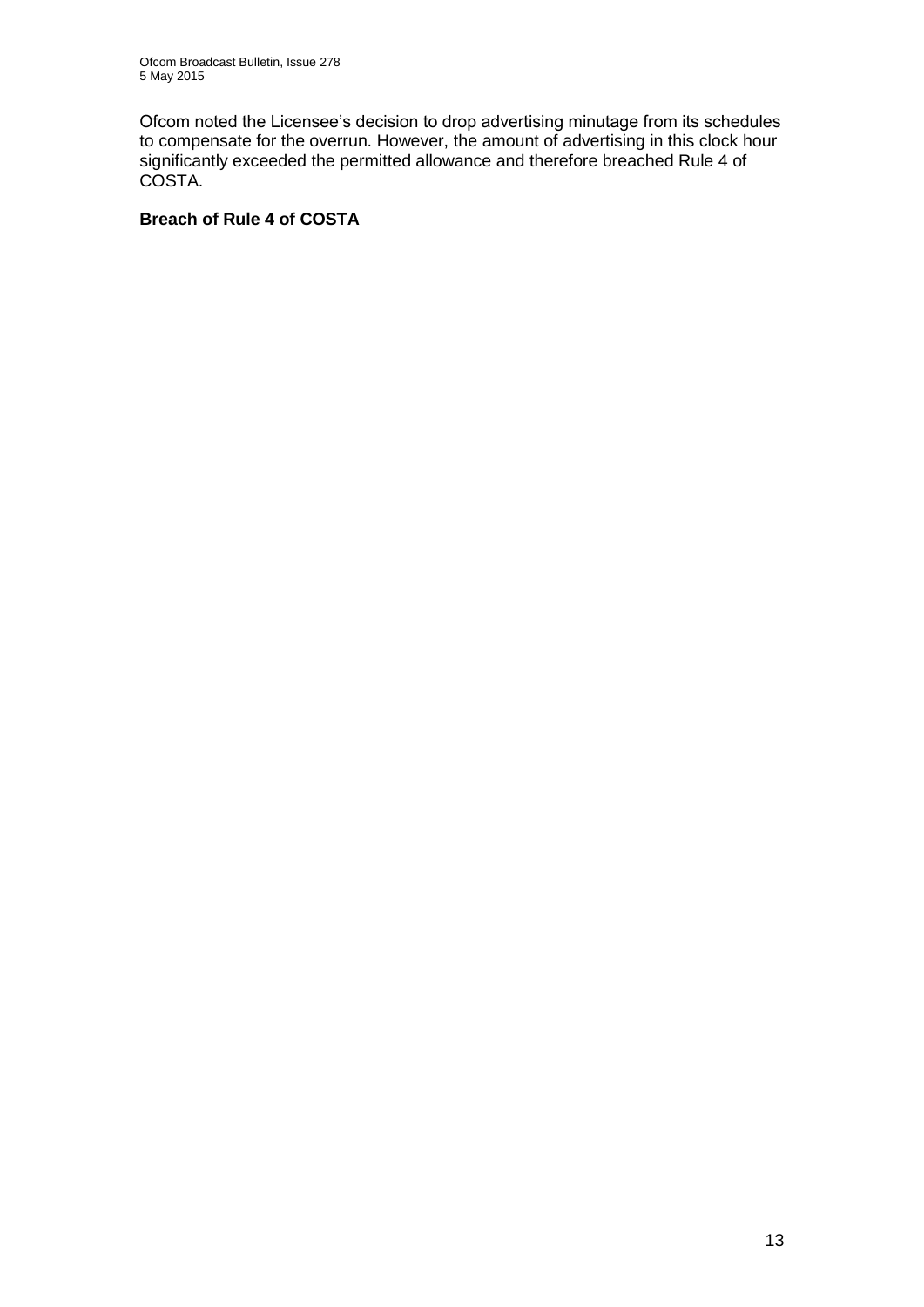# **In Breach**

## **Advertising minutage**

*ABN TV, 23 November 2014 and 8 December 2014*

#### **Introduction**

ABN TV is a digital satellite channel aimed at the African-Caribbean community that broadcasts programming across a range of genres including drama and documentary. The licence for ABN TV is held by Allied Broadcasting Network Limited ("ABN" or "the Licensee").

Rule 4 of the Code on the Scheduling of Television Advertising ("COSTA") states:

"time devoted to television advertising and teleshopping spots on any channel in any one hour must not exceed 12 minutes."

During monitoring of licensees' compliance with COSTA, Ofcom noted that the channel exceed the maximum allowance for advertising in any clock hour by two minutes and 30 seconds on 23 November 2014 and one minute and 31 seconds on 8 December 2014.

Ofcom therefore considered the matter raised issues warranting investigation in respect of Rule 4 of COSTA and asked the Licensee for its comments with regard to this rule.

#### **Response from ABN**

ABN stated that both incidents had been caused by a programme exceeding its scheduled duration in the previous hour and pushing advertising minutage forwards into the clock hour in question. The Licensee explained that due to the limited period for editing the programme in question before transmission, it had given its third-party playout provider, Advanced Broadcast Services ("ABS") the authority to cut the length of the programme to comply with Rule 4 of COSTA. For the clock hours in question, ABN said that ABS had not edited the programme to its scheduled duration before broadcast.

ABN explained that it has requested a meeting with ABS to ensure that such overruns are not repeated.

#### **Response from ABS**

Ofcom's Procedures for investigating breaches of content standards for television and radio<sup>1</sup> permit Ofcom to seek representations from third parties "who may be directly affected by the outcome of Ofcom's investigation and determination of a complaint(s) and who may have interests independent of the relevant broadcaster of that programme (e.g. presenters, producers and/or independent programmemakers)". In the circumstances of this case, Ofcom considered that ABS, as the playout provider for ABN, met these criteria and therefore gave it the opportunity to respond to ABN's comments.

<sup>1</sup> <sup>1</sup> <http://stakeholders.ofcom.org.uk/broadcasting/guidance/complaints-sanctions/standards/>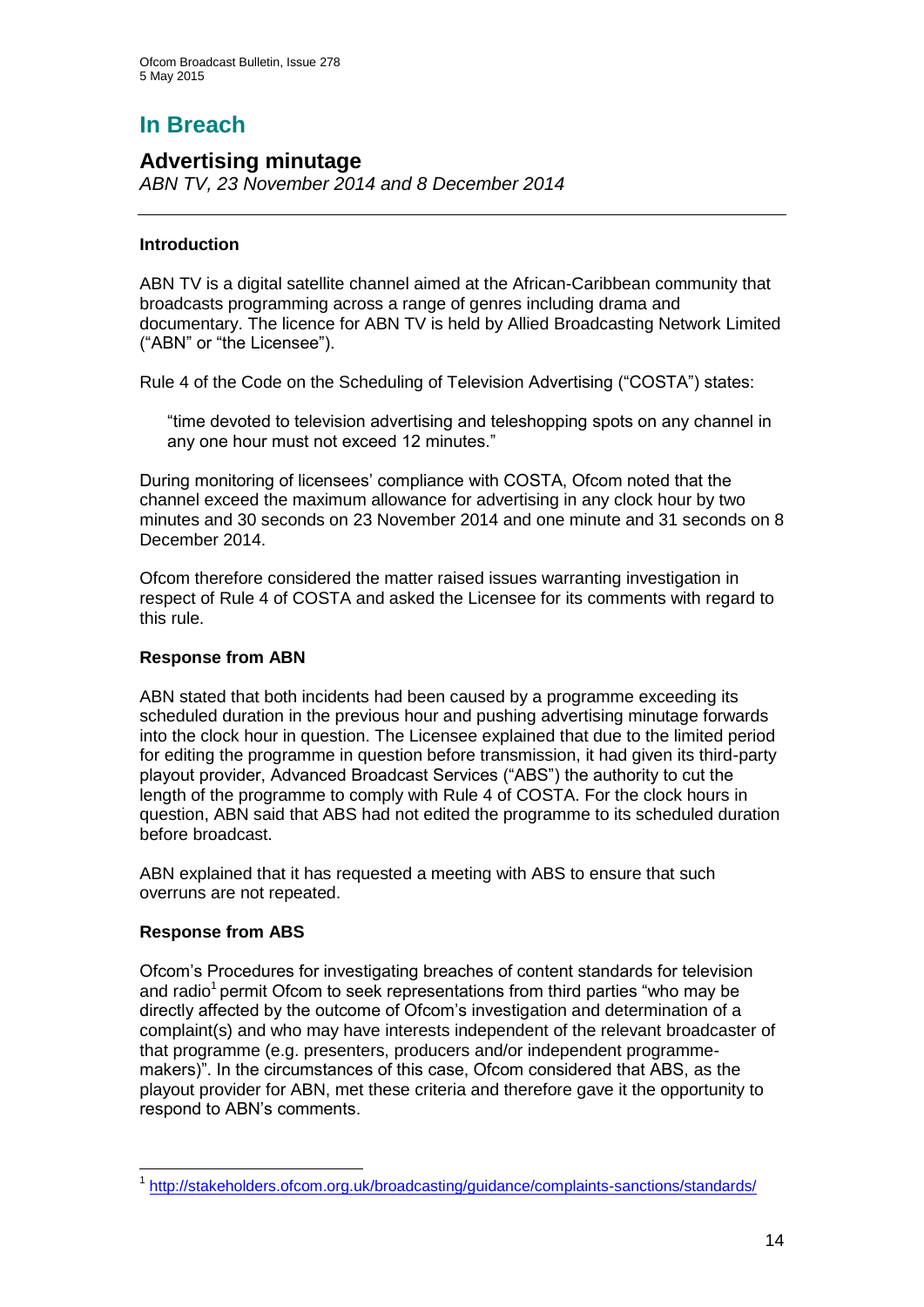ABS confirmed that the representations made by ABN were accurate. ABS stated that it had carried out an internal investigation and found that human error within its playout team had caused the overruns. In an attempt to keep the programme as complete as possible the team were "indulging in complicated time and material adjustment calculations" which led to "a miscalculation, essentially due to time constraints".

ABS informed us that it has since conducted one-on-one training sessions with all of its transmission team members to ensure that they are aware of their compliance obligations and of the agreements ABS has with ABN.

#### **Decision**

Under the Communications Act 2003, Ofcom has a statutory duty to set standards for broadcast content which it considers are best calculated to secure a number of standards objectives. One of these objectives is that "the international obligations of the United Kingdom with respect to advertising included in television and radio services are complied with".

Articles 20 and 23 of the Audiovisual Media Services Directive set out strict limits on the amount and scheduling of television advertising. Ofcom has transposed these requirements by means of key rules in COSTA. Ofcom undertakes routine monitoring its licensees' compliance with COSTA.

In this case, the amount of advertising broadcast by ABN exceeded the permitted allowance.

Ofcom noted the Licensee's explanation that these incidents were the result of human error at its third-party playout provider ABS. We also welcome the measures taken by the Licensee and ABS to improve COSTA compliance procedures at ABN.

However, it is the sole responsibility of the Licensee to put in place and maintain robust procedures to ensure compliance with COSTA rules. Ofcom will continue to monitor the Licensee's compliance with COSTA.

#### **Breaches of Rule 4 of COSTA**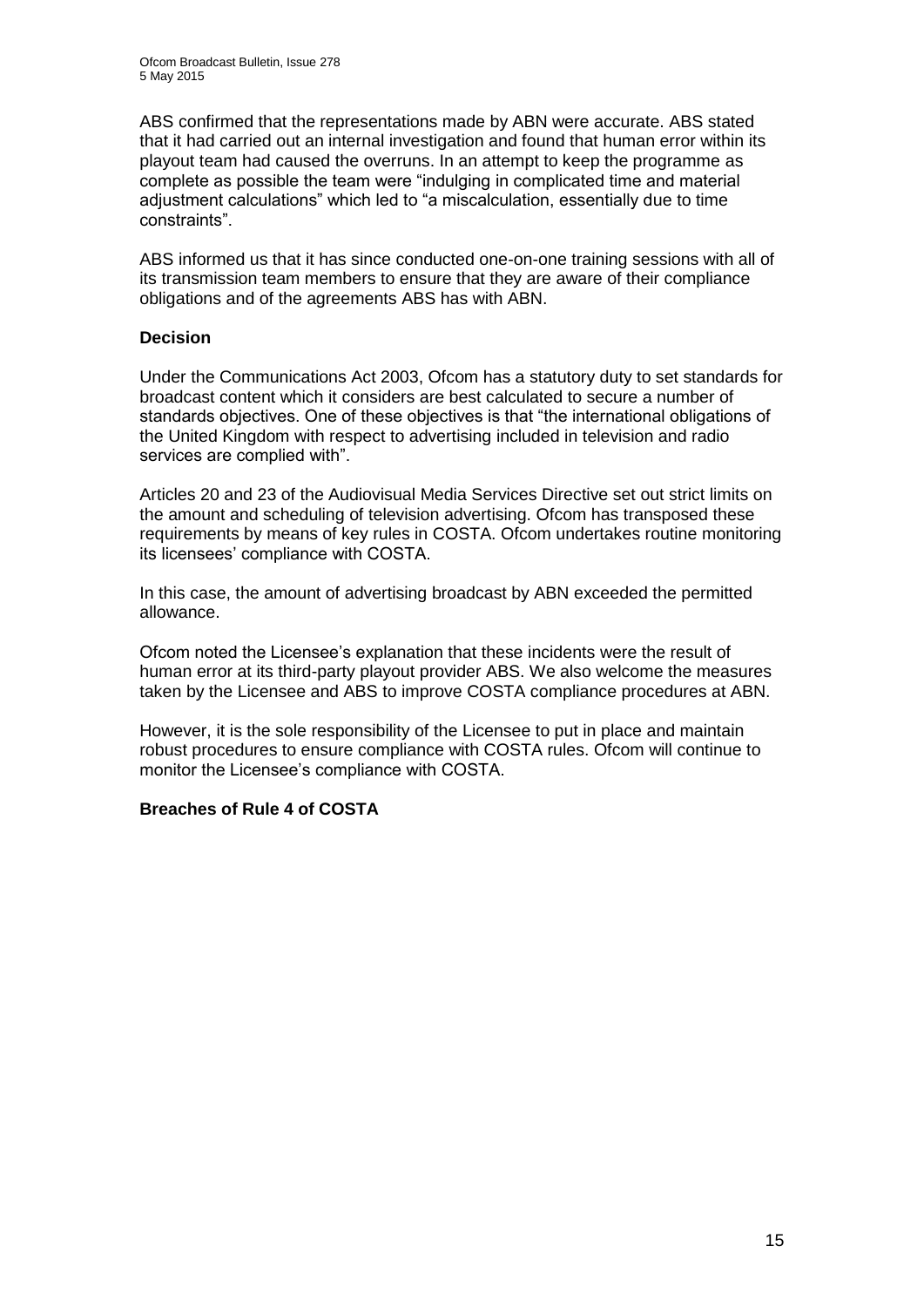# **Broadcast Licence Conditions cases**

## **In Breach**

## **Provision of information**

*Ramzan FM (Oldham)*

#### **Introduction**

Ramzan FM was a radio station that operated under a Short Term Restricted Service Licence ("S-RSL") in the Oldham area of Greater Manchester between 28 June and 29 July 2014. The licence for the service was held by an individual ("the Licensee").

When assessing Ramzan FM's output on 5 July 2014, Ofcom noted several appeals for listeners to donate money to a particular organisation. In order to verify compliance with the Code, Ofcom asked the Licensee to provide details of this organisation and confirmation of its charitable status.

However, the Licensee did not supply this information.

Ofcom considered the matter raised issues warranting investigation under Condition 9(1) of the Licensee's S-RSL which states that:

"the Licensee shall furnish to Ofcom in such manner and at such times as Ofcom may reasonably require such documents, accounts, returns, estimates, reports, notices or other information as Ofcom may require for the purpose of exercising the functions assigned to it".

We therefore asked Licensee how it complied with Condition 9(1) in this case and to provide the information.

#### **Response**

The Licensee did not respond to Ofcom's requests for its comments.

#### **Decision**

Ofcom has a duty to ensure that in each broadcaster's licence there are conditions requiring that the licensee provides to Ofcom information which Ofcom requires to carry out its regulatory duties. This is reflected in Condition 9(1) of a S-RSL which requires licensees to provide documents, accounts, returns, estimates, reports, notices or other information as Ofcom may require for the purpose of exercising the functions assigned to it.

In this case, the Licensee failed to provide Ofcom with the requested information. Ofcom is therefore recording a breach of Condition 9(1).

This particular breach of Licence Condition 9(1) is significant because it impeded Ofcom's ability to assess whether content broadcast on the station raised potential issues under the Code.

This breach will be held on record and may be taken into account should any future application for a licence to broadcast be received from the Licensee.

#### **Breach of Licence Condition 9(1)**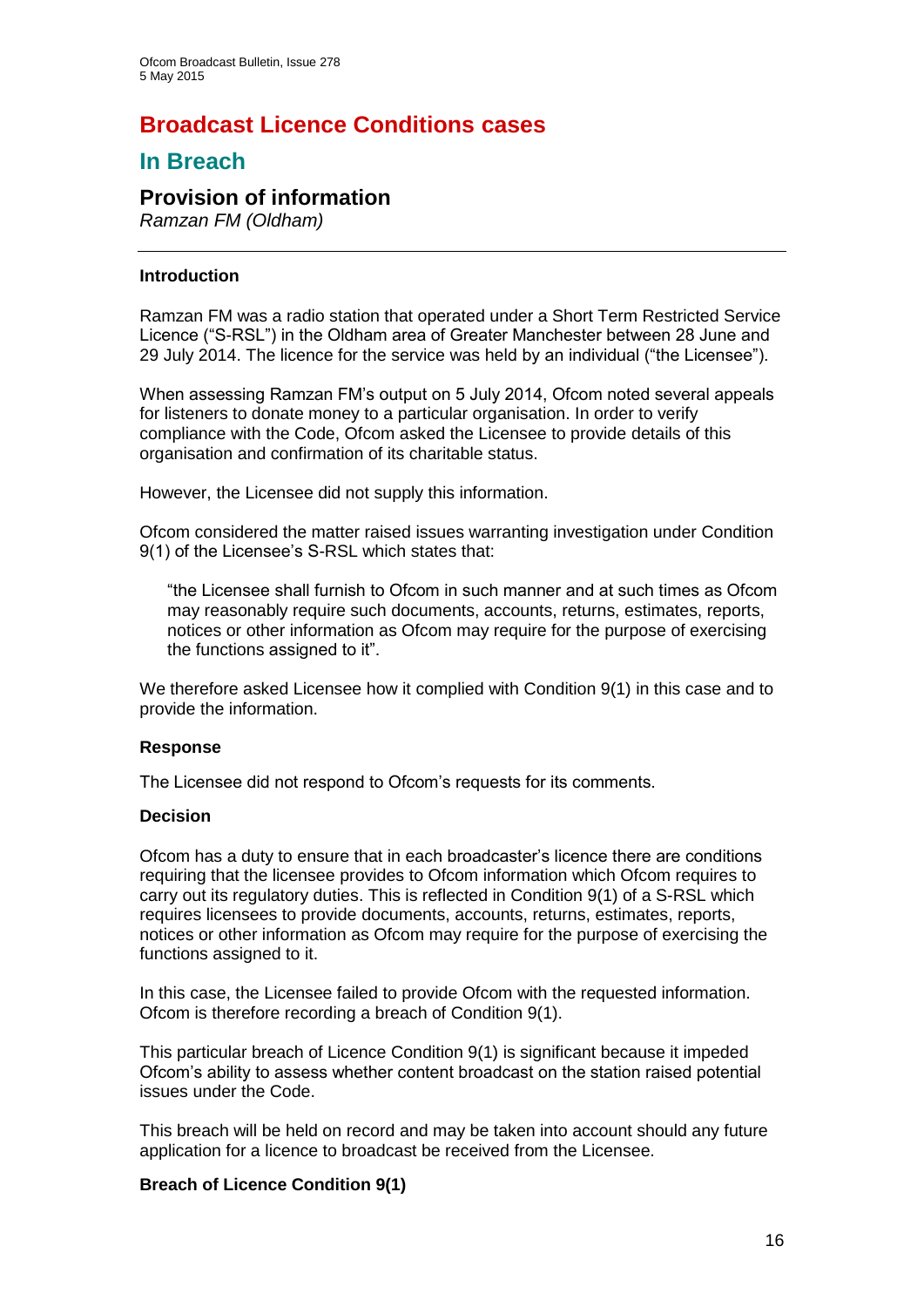## **Fairness and Privacy cases**

# **Not Upheld**

#### **Complaint by Ms M** *Britain's Crime Capitals, Channel 5, 21 April 2014*

#### **Summary**

Ofcom has not upheld this complaint by Ms M of unwarranted infringement of privacy in connection with the obtaining of material included in the programme and in the programme as broadcast.

This programme looked at the work of the West Midlands Police's Gang Task Force in tackling criminal gangs in Birmingham and included footage of a police raid on Ms M's house. Ms M was not named or identified in the programme, but her voice was heard.

Ofcom found that:

- Ms M had a legitimate expectation of privacy in relation to the obtaining of the material included in the programme, but that, on balance, the broadcaster's right to freedom of expression and the public interest in obtaining the material of Ms M outweighed her legitimate expectation of privacy.
- Ms M had a legitimate expectation of privacy in relation to the broadcast of the footage of her house and a recording of her voice, but that, on balance, the broadcaster's right to freedom of expression and the public interest in broadcasting the material in order to illustrate the work of the police outweighed her legitimate expectation of privacy.

#### **Introduction and programme summary**

On 21 April 2014, Channel 5 broadcast an episode of its documentary series *Britain's Crime Capitals*. This programme focused on gang culture in Birmingham.

The programme explained that there were two main gangs which operated in Birmingham, the Johnson Crew, which largely operated in the areas of Aston, Newtown and Lozells, and the Burger Bar Crew which operated in the Handsworth area.

Towards the end of the programme, the programme's narrator explained the work of the Gang Task Force, a *"specialist unit"* within West Midlands Police, which *"operate*[s] *rapid response raids to eliminate any imminent or violent threats"*. The narrator's commentary was broadcast alongside footage of a briefing being given to police officers by Sergeant Whitehouse:

| Narrator: | "At their city centre HQ, a response team has assembled after |
|-----------|---------------------------------------------------------------|
|           | receiving intelligence on a suspected gang member [the        |
|           | complainant's son] in the city.                               |
|           |                                                               |

Sgt Whitehouse: *The purpose of the operation tonight is to execute a search warrant under the Misuse of Drugs Act at the home address.*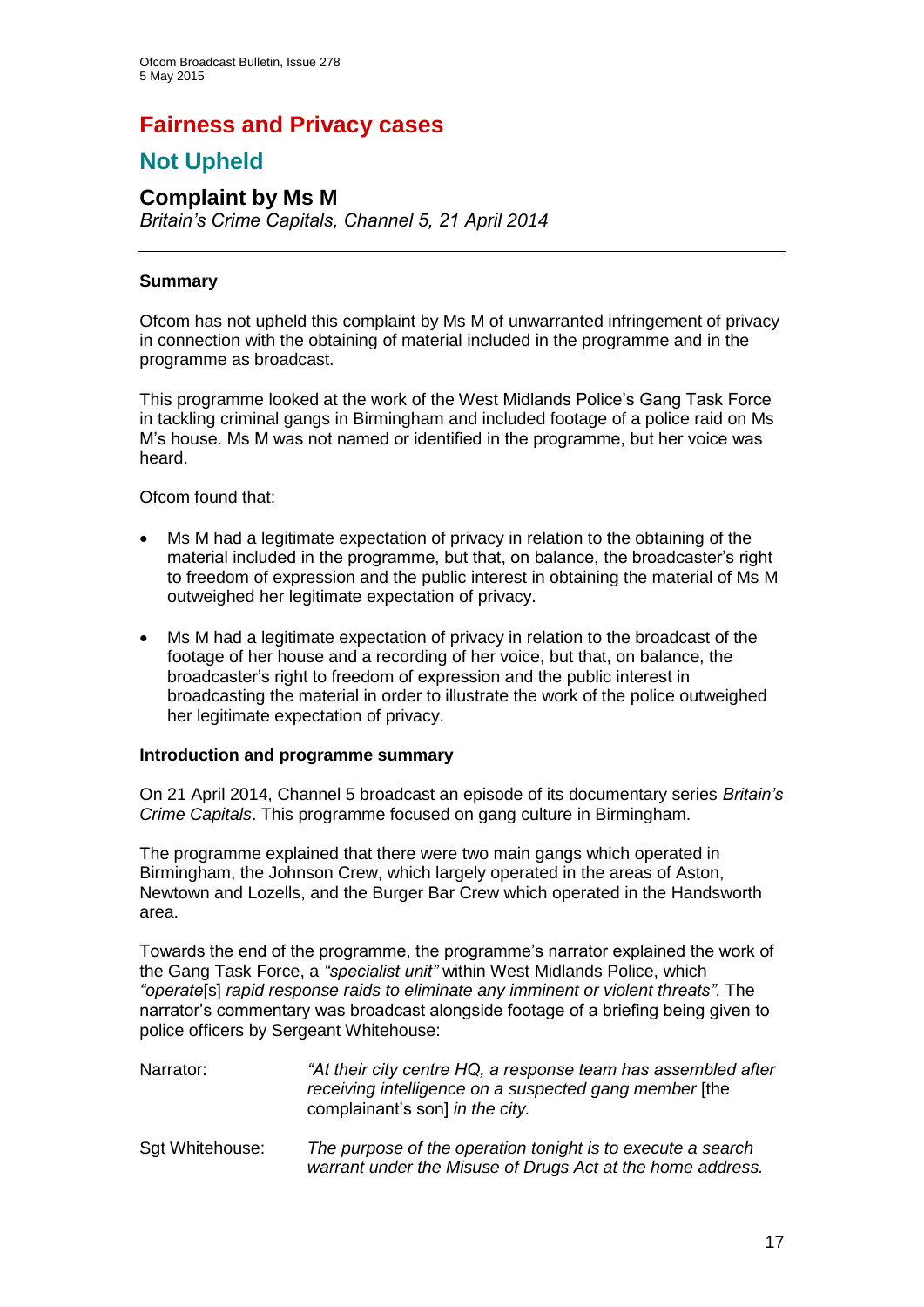|                 | The target of the operation this evening is 24 years of age.<br>He's got previous for robbery, for violence offences. There is<br>some intelligence in the system to suggest he's in possession<br>of a large quantity of crack, cocaine and cannabis.                                                                                                                                                                                                                                                                                                                                                                                                                                                                                                                                                  |
|-----------------|---------------------------------------------------------------------------------------------------------------------------------------------------------------------------------------------------------------------------------------------------------------------------------------------------------------------------------------------------------------------------------------------------------------------------------------------------------------------------------------------------------------------------------------------------------------------------------------------------------------------------------------------------------------------------------------------------------------------------------------------------------------------------------------------------------|
| Narrator:       | As well as drugs on the premises, the team suspects the<br>target's affiliation with one of the most dangerous gangs in the<br>city also offers a potential threat.                                                                                                                                                                                                                                                                                                                                                                                                                                                                                                                                                                                                                                     |
| Sgt Whitehouse: | He's linked to the Johnson Crew. I'll also say there is<br>intelligence on him to suggest that historically he may be in<br>possession of a firearm, OK? [He gestured to a computer<br>screen, the contents of which were blurred.] That is the target<br>premises today. I'm told it's a wooden door, those are glass<br>panels within the door, left hinge, so suitable for a door<br>enforcer. If you can do the side alleyway please, just in case<br>anything gets discarded or anybody runs out the rear.<br>Depending on how many people are in there, if I can ask<br>everybody, if they need to be handcuffed they need to be<br>handcuffed, that's down to your judgement, OK? We'll be<br>going in overtly, with uniformed officers and ourselves, and it's<br>all going to be rapid entry". |

The programme then showed the police officers arriving at a residential property in a van and forcing entry into the house. The exterior of the house was shown, including: images of the front of the house filmed from the middle distance; close-up images of various windows; and, a close-up image of the broken front door, with no house number visible. The programme also included a series of images of the interior of the house taken from outside, through the front door and the windows, which showed officers searching the property and Sergeant Whitehouse talking with a man and a woman (the complainant). The faces of the man and the woman were either offscreen or blurred throughout. However, their voices were heard undisguised. The woman, in particular, appeared distressed and her speech was, at times, unclear. The following dialogue was heard:

| Sgt Whitehouse: | "Hello. You OK? You OK? You alright?                                                                                      |
|-----------------|---------------------------------------------------------------------------------------------------------------------------|
| Woman:          | What's going on?                                                                                                          |
| Male voice one: | Mum, Mum, here you are, Mum                                                                                               |
| Woman:          | Fucking hell, they just rammed my door. I'll open the door!                                                               |
| Narrator:       | With the officers successfully inside, it's down to Sergeant<br>Whitehouse to keep this volatile situation under control. |
| Male voice two: | This is out of order.                                                                                                     |
| Sgt Whitehouse: | Just calm down, I'll explain to you what's happened, OK?                                                                  |
| Male voice two: | Not when we've got kids.                                                                                                  |
| Sgt Whitehouse: | OK, I understand that. And it isn't very nice, what's just<br>happened, OK?                                               |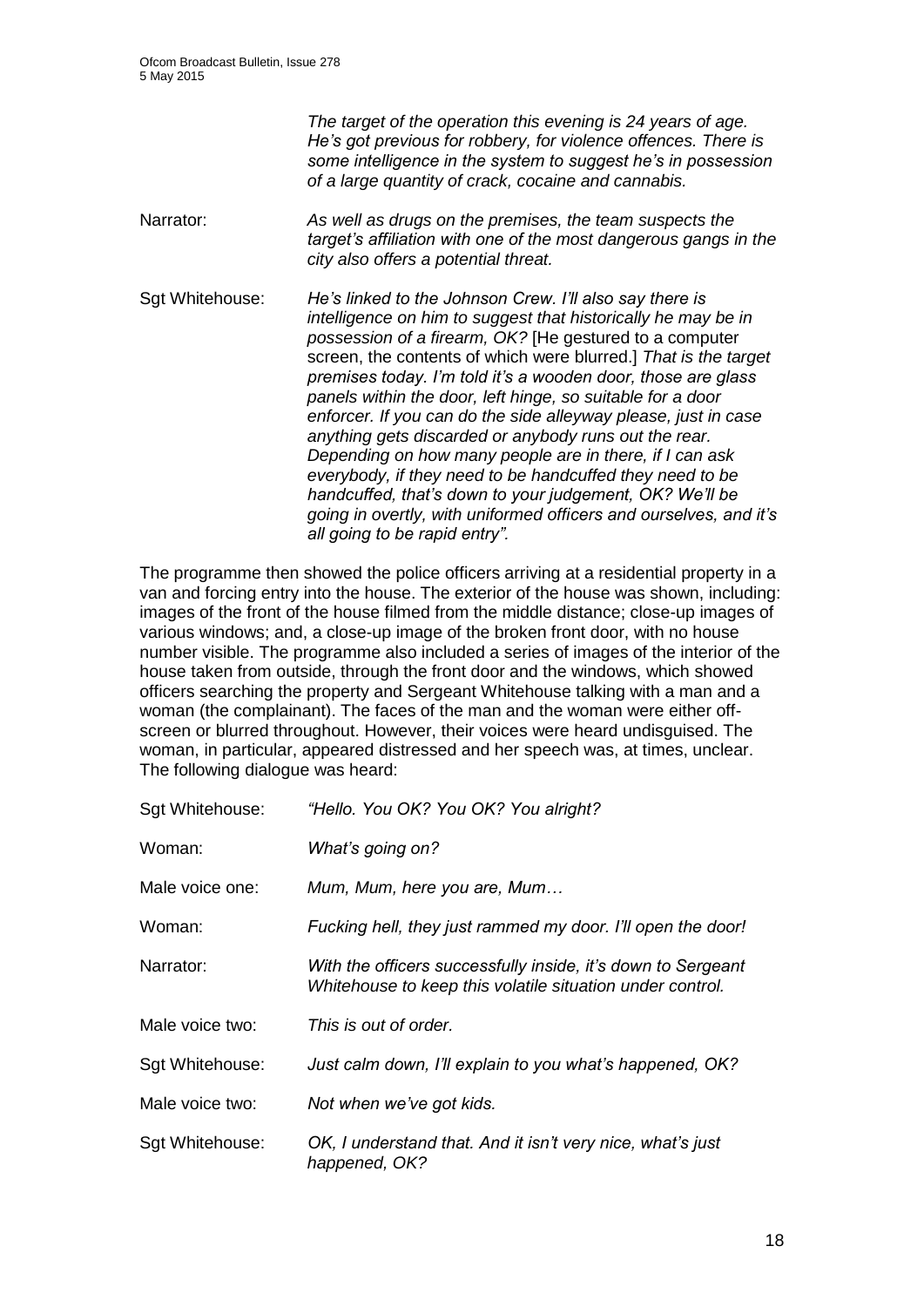| Male voice two: | No, it isn't.                                                                                                                                                                                                                   |
|-----------------|---------------------------------------------------------------------------------------------------------------------------------------------------------------------------------------------------------------------------------|
| Sgt Whitehouse: | If you all calm down and let me talk to you, I'll talk to you.                                                                                                                                                                  |
| Male voice two: | OK.                                                                                                                                                                                                                             |
| Sgt Whitehouse: | OK? We're here to execute a search warrant under the Misuse<br>of Drugs Act, under intelligence that we've received in our<br>system, that there is drugs in this house. It's traumatic for the<br>children, and I do apologise |
| Woman:          | Hold on, you've gone through my door, in front of my<br>children                                                                                                                                                                |
| Sgt Whitehouse: | I am trying to explain to you, as I'm going along, OK?                                                                                                                                                                          |
| Woman:          | I want to know if there's anything in my house. I'm going to get<br>into trouble if there's anything in my house. If there's anything<br>in my house, I want to know where it is.                                               |
| Sgt Whitehouse: | Well, we can discuss that, if there is anything, can't we?                                                                                                                                                                      |
| Narrator:       | With the suspects under control, police are free to search the<br>house. And it looks like their intelligence has been proved<br>right".                                                                                        |

Following this sequence, Sergeant Whitehouse was shown in interview after the raid saying:

*"We found what we believe to be a large quantity of Class B, and potentially some Class A drugs as well. From the premises we've arrested one individual who's now assisting us with inquiries".*

The sequence concluded with footage of an individual, whose face was blurred, being led from the house to a car by officers. The exact location of where the raid took place was not disclosed in the programme, other than it was in Birmingham.

#### **Summary of the complaint and the broadcaster's response**

1

a) Ms M complained that her privacy was unwarrantably infringed in connection with the obtaining of material included in the programme because she was unaware she was being recorded when police gained entry to her house. She stated that the subject of the programme was extremely sensitive.

Before responding specifically to the complaint, Channel 5 set out the case law which it considered relevant. Channel 5 submitted that Article 8 of the European Convention of Human Rights ("ECHR") does not protect public life or activities. In support of this position, Channel 5 referred to the judgment in *Weller v*  Associated Newspapers Limited [2014] EWCH 1163 (QB)<sup>12</sup> and the Northern

<sup>&</sup>lt;sup>12</sup> Channel 5 emphasised that in this case, Justice Dingemans noted in *Kinloch v HM Advocate* [2012] UKSC 62; [2013] 2 AC 93 that Lord Hope, in respect of whether a person subject to police surveillance in a public street had a legitimate expectation of privacy, stated that: "The criminal nature of what was being done, if that is what it was, was not an aspect of private life that the Appellant was entitled to keep private".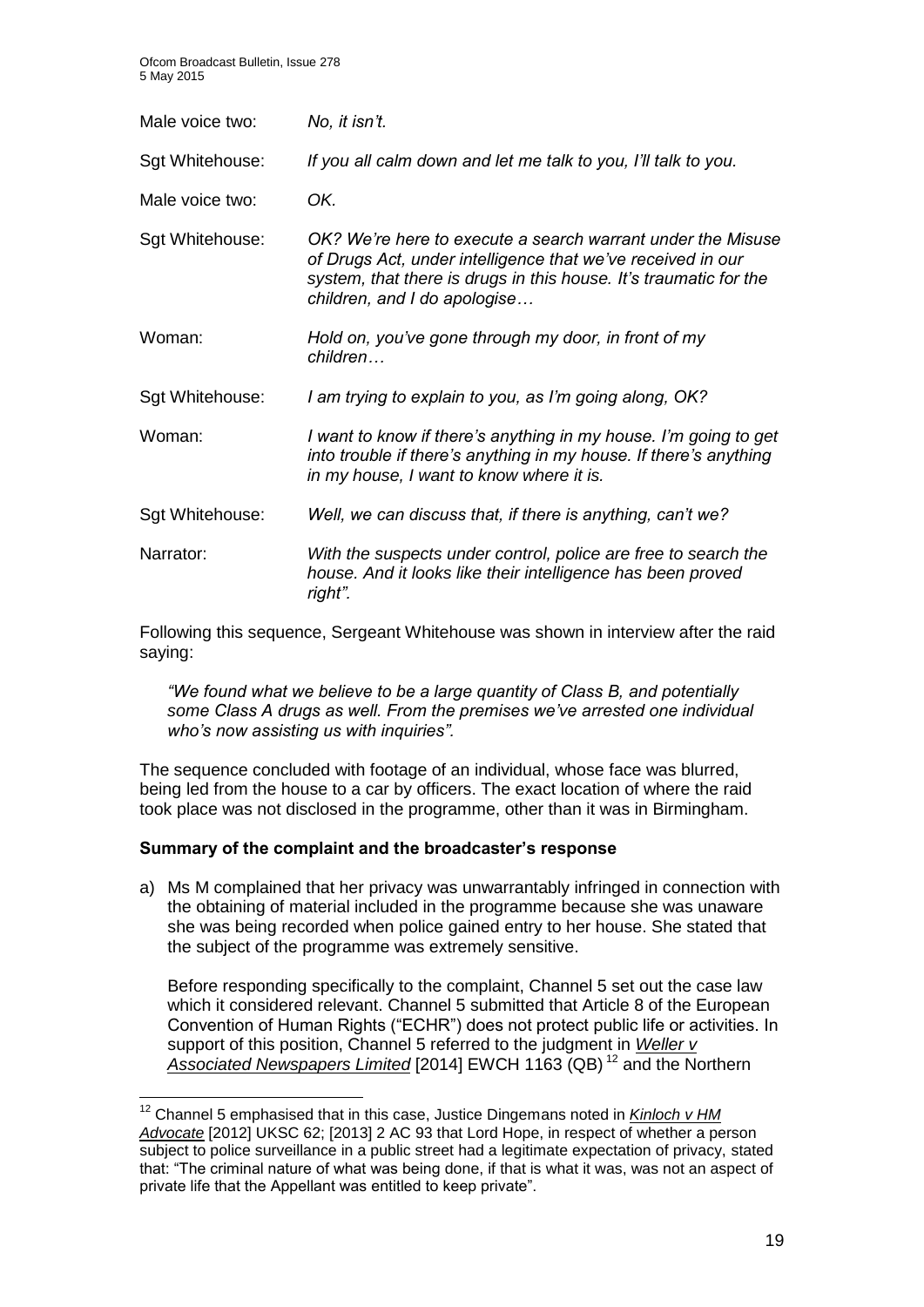Ireland Queen's Bench judgment in *JR 38 for Judicial Review* [2013] NIQB 44<sup>13</sup> and submitted that "the commission of a crime and any aftermath, is not an aspect of a person's life encompassed in the phrase "private and family life" and nor is it capable of attracting a reasonable expectation of privacy".

Further, Channel 5 said that "engagement in the criminal process cannot engage Article 8". Channel 5 submitted that *Weller*<sup>14</sup> confirmed that there was a two stage test which assisted to identify where an activity would possibly be regarded as amounting to "private or family life". The broadcaster said that questions of public interest in connection with freedom of expression never arise until the issue of whether or not an individual has a reasonable expectation of privacy has been considered. Channel 5 said that it may be necessary to consider public interest when establishing whether a matter attracts a reasonable expectation of privacy. The broadcaster stated that "the fact that an action or activity is in itself contrary to the public good or the public interest may be a critical consideration in deciding that the action, activity or object does not attract a reasonable expectation of privacy".

Channel 5 stated that it was not relevant to the test of privacy whether a person would prefer that something is kept secret. Nor was it relevant whether an individual takes offence to the disclosure<sup>15</sup>. The broadcaster said that the important factor would be whether a reasonable person would consider the particular disclosure to be offensive.

Channel 5 also said that the commission of a crime was clearly contrary to the public interest and added that a criminal or suspected criminal would not rationally expect that the acts which they had carried out would be considered private. The broadcaster said that, in other words, a reasonable person "would not find disclosure of the details of their involvement in the commission of a crime to be offensive" and that such disclosure would be expected. Channel 5 said that it was not private nor was it information about family matters, rather it was information that the public is entitled to know about.

Channel 5 submitted that an individual can have no reasonable expectation of privacy in relation to reckless behaviour i.e. the commission of a crime, and the investigation and consequences of it. In support of this position, Channel 5 cited the case of *Rio Ferdinand v MGN Limited* [2011] EWHC 2454.

The broadcaster stated that there was no provision in English law which prohibited the filming of individuals investigated for criminal activities or individuals arrested and charged with criminal activities. In addition, there is nothing in the European Convention on Human Rights ("ECHR") or in any other relevant law which establishes a "right not to be on television". Further, Channel 5

<sup>1</sup> <sup>13</sup> Channel 5 in particular referred to the following statements by Lord Justice Higgins: "The criminal nature of his activities or his presence, (if that is what they are), are not aspects of his life which he is entitled to keep private. Such activities would never be an aspect of private life for the purposes of Article 8. In my view a criminal act is far removed from the values which Article 8 was designed to protect, rather the contrary".

<sup>14</sup> Channel 5 referred to the judgment in *Rocknroll v News Group Newspapers Ltd* 2013 EWHC 24 (Ch) in which Justice Briggs summarised the current state of privacy law.

<sup>15</sup> In support of this, Channel 5 cited *Campbell v MGN Ltd* [2004] UKHL 22; [2004] 2 AC 457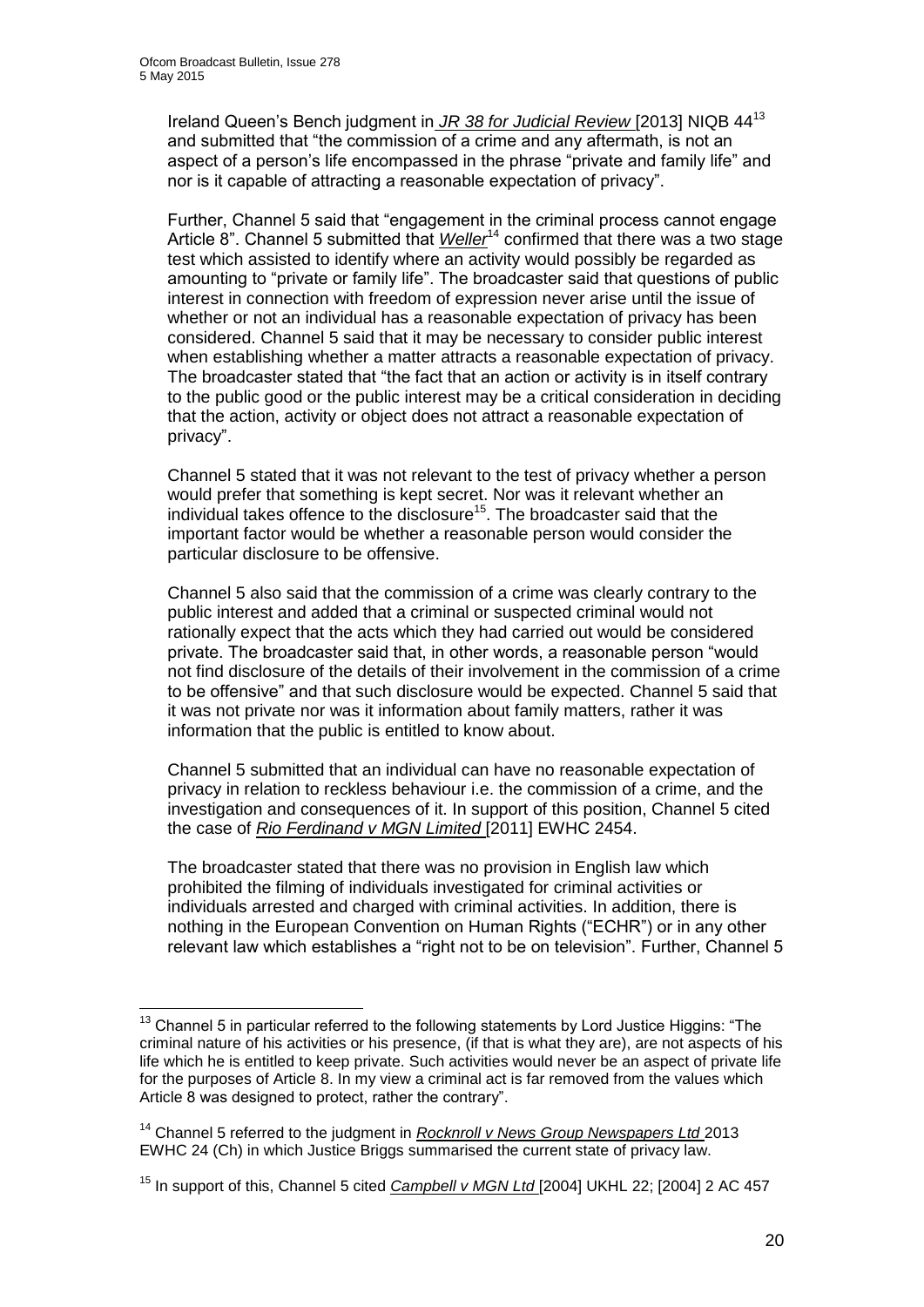1

said that broadcasters must be given the freedom to broadcast information to the public about crime and the consequences of crime<sup>16</sup>.

In response to the complaint in general, Channel 5 stated that the programme was underpinned by a clear public interest in showing the consequences of gang crime and the ways in which such conduct "may impact adversely on society, members of the public, members of the police force and the life of the person making the relevant decision".

Channel 5 also provided background information on the circumstances in which the filming of the police raid at the complainant's property happened. Channel 5 explained that the programme makers had attended a briefing at the police station and then travelled with the Gang Task Force to Ms M's house. In accordance with police instructions, the programme makers did not enter the property and, instead, filmed the police executing the search warrant from outside the property. Channel 5 added that a police officer was wearing a microphone "so that it was possible to hear what he said and how he explained to the occupants of the property what was happening". The broadcaster said that it was not "practical or advisable" for the programme makers to enter the property and inform Ms M and the other occupants that they were filming for a Channel 5 programme. It also said that apart from the man who was arrested and filmed being escorted from the property to an awaiting police car, none of the other occupants are likely to have been aware of the filming or the nature or purpose of the filming.

In responding specifically to head a) of the complaint, Channel 5 disputed that the fact that Ms M was unaware she was being filmed and recorded when police gained entry to her house had any bearing on whether or not she had a legitimate expectation of privacy in the particular circumstances in which the material was obtained. It said that filming and recording an individual without their knowledge could not be said to create a legitimate expectation of privacy where there was none before, which was the implication of Ms M's complaint.

Channel 5 accepted that, in general, individuals have a legitimate expectation of privacy when in their own homes. However, Channel 5 argued that in circumstances where potential criminal activity was taking place at a property, there was no longer any such legitimate expectation of privacy. In its view, the right to a private and family life, protected by Article 8 of the ECHR, does not extend to the commission of a crime and its aftermath. Channel 5 cited a number of examples drawn from case law to support this contention (as noted above). Further, Channel 5 argued that Article 8 allowed for legitimate interference with a legitimate expectation of privacy for a number of reasons, including for the prevention of crime and disorder. Therefore, Channel 5 said that any legitimate expectation of privacy which Ms M may have had would have been overridden by the search warrant the police were executing, at least from the point when Ms M was made aware of it.

Channel 5 emphasised that the police activity at Ms M's property attracted significant attention locally. It claimed that the fact of the raid, the seizure of items, and the arrest of the complainant's son would likely have been public knowledge in the local area and could not be considered private to Ms M.

<sup>&</sup>lt;sup>16</sup> Channel 5 referred to the statement made by Lord Hoffman in *Campbell*, in respect of the freedom which media outlets should be given regarding how stories are told or presented to the public, that: "Judges are not newspaper editors".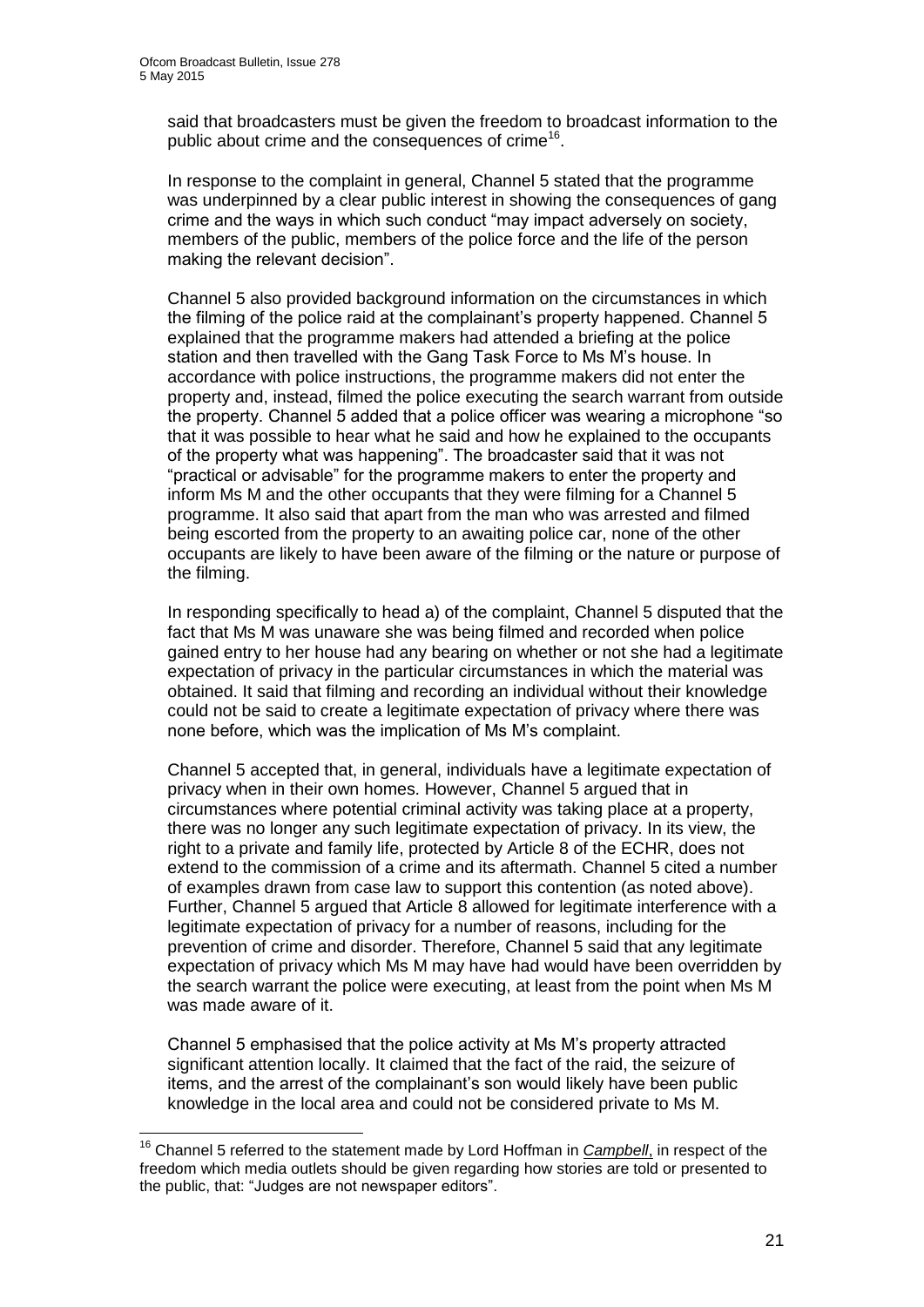Channel 5 argued that, even if Ofcom considered that Ms M did have a legitimate expectation of privacy in these circumstances, in Channel 5's view the infringement of that legitimate expectation of privacy was warranted. This was because of the public interest in a programme showing the work of the police and, specifically, the work of the Gang Task Force attempting to tackle the problem of gang violence in Birmingham. Further, Channel 5 stated that it would be unreasonable to expect programme makers to make finely balanced judgements weighing the right to privacy against the right to freedom of expression at the point of filming. To do so would, according to Channel 5, represent a disproportionate interference with broadcasters' rights to freedom of expression. Instead, Channel 5 argued that the broadcaster should take steps to ensure that the broadcast of material obtained in such circumstances does not result in an unwarranted infringement of privacy in the programme as broadcast. Channel 5 emphasised that it had taken such steps in preparing the material obtained during the police raid at Ms M's home.

b) Ms M also complained that her privacy was unwarrantably infringed in the programme as broadcast because the programme broadcast footage of her house and a recording of her voice without her knowledge or consent. She stated that by portraying her house as the home of a suspected gang member the programme had endangered her life and the lives of her sons.

In response, Channel 5 apologised to Ms M if the programme had in any way endangered the lives of her sons or made her feel that her life was at risk. It stated that it had taken considerable care to ensure that individuals and locations were anonymised in the programme as broadcast. In addition, it said that the police were given an opportunity to review the programme before broadcast in order to highlight any risk issues, and did not do so in relation to Ms M.

For the reasons set out in its response to head a) above, Channel 5 stated that Ms M did not have a legitimate expectation of privacy in the circumstances, because any such legitimate expectation was overridden by the potential criminal activity taking place at the property, and further because the police raid constituted legitimate interference with her privacy for the purpose of preventing crime and disorder.

However, in the event that Ofcom considered Ms M did have some legitimate expectation of privacy, Channel 5 maintained that the programme as broadcast did not infringe Ms M's privacy due to the steps it took to obscure the location of the property and the identity of the inhabitants. These steps, in relation to the property, included not showing a house number, street name or any identification of the route taken by the police on their way to the property. In relation to the inhabitants of the property (including Ms M), Channel 5 emphasised that their faces were blurred whenever they appeared, and any footage included was brief. In addition, the audio used was limited to snatches of indistinct conversation. Therefore, Channel 5 argued that Ms M would not have been identifiable from the programme as broadcast, except perhaps to people who already knew her very well or who were already aware of the police raid at her property. Channel 5 again stated that in its view it was likely that this event would have been known about and discussed in the local area irrespective of the broadcast.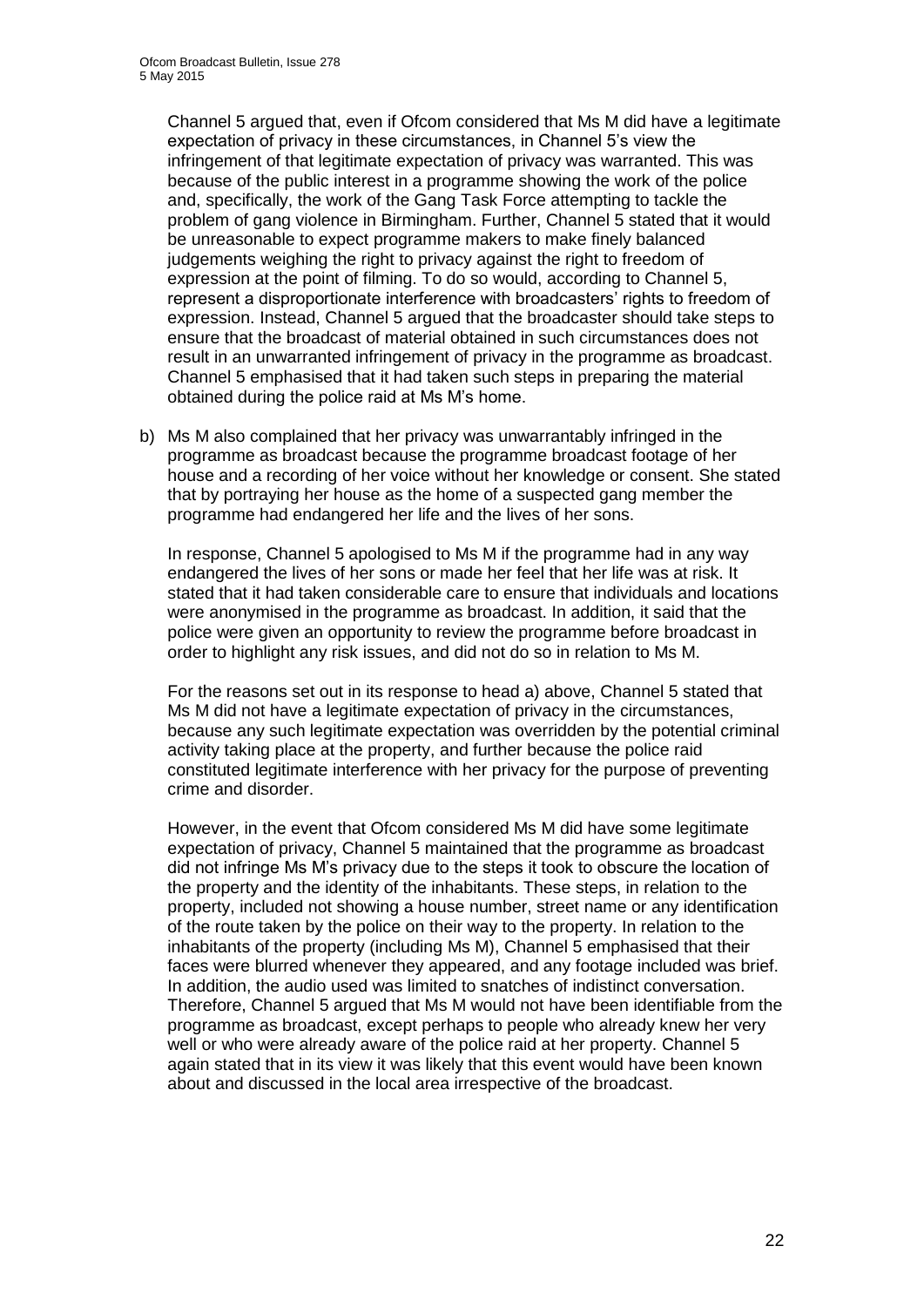#### **Ofcom's Preliminary View**

Ofcom prepared a Preliminary View in this case that the complaint of unwarranted infringement of privacy in connection with the obtaining of material included in the programme and in the programme as broadcast should not be upheld.

Both parties were given the opportunity to comment on the Preliminary View. Both made representations and the relevant points in relation to the Preliminary View are summarised below.

#### *Ms M's representations*

Ms M said that she was disappointed with the Preliminary View on her complaint in that it seemed that the public interest in the subject of the programme outweighed her expectation of privacy. She added that she was "shocked" that the programme broadcast was "all about gangs". Ms M said that she would have understood the public interest argument if her son was a gang member or was a suspected gang member or there was clear evidence to support this. However she said that this was not the case. Ms M said that if the public interest in showing such a programme was in relation to gang culture and gangs then she believed that there was no evidence that her home was that of a gang member. Ms M said that the drugs found at the property were not connected with gang related crime or her son, but rather with an extended family member who was charged and convicted for possession of cannabis for personal use.

#### *Channel 5's representations*

In response to the Preliminary View, Channel 5 considered that Ofcom had "misdirected itself" in relation to whether there had been an infringement of privacy. Channel 5 said that it appeared from the Preliminary View that Ofcom's first consideration was whether the filming of broadcast of footage creates an expectation of privacy. Channel 5 reiterated that the filming and broadcast of footage "cannot create an expectation of privacy where such an expectation did not already exist".

Channel 5 also said that it understood from the Preliminary View that Ofcom considered that if a person is in a "sensitive situation" then they would automatically have a legitimate expectation of privacy. Channel 5 said it did not agree with this view.

The broadcaster also said that where there is no "ambiguity" in a complaint, it was not for Ofcom to interpret Ms M's complaint as being that the infringement of Ms M's privacy had been "exacerbated" because she was unaware her house was being filmed and her voice recorded. Further, Channel 5 said that whether or not Ms M was aware that she was being recorded would not have a bearing on whether or not she had a legitimate expectation of privacy. Channel 5 argued that Ms M either did or did not have a legitimate expectation of privacy in the circumstances.

#### **Decision**

Ofcom's statutory duties include the application, in the case of all television and radio services, of standards which provide adequate protection to members of the public and all other persons from unwarranted infringement of privacy in, or in connection with the obtaining of material included in, programmes in such services.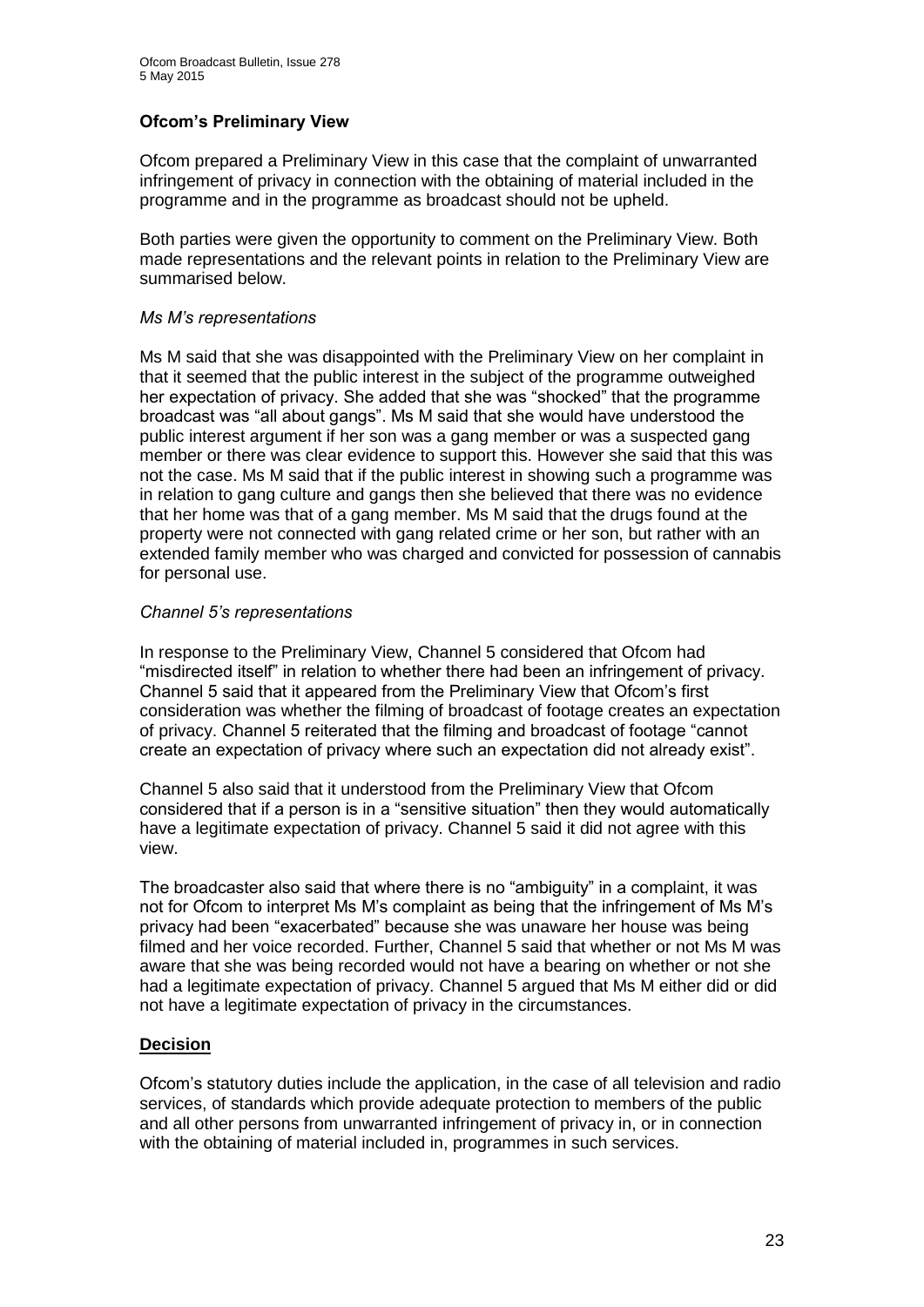In carrying out its duties, Ofcom has regard to the need to secure that the application of these standards is in the manner that best guarantees an appropriate level of freedom of expression. Ofcom is also obliged to have regard, in all cases, to the principles under which regulatory activities should be transparent, accountable, proportionate and consistent and targeted only at cases in which action is needed.

In reaching this Decision, Ofcom carefully considered all the relevant material provided by both parties. This included a recording of the programme as broadcast and transcript and both parties' written submissions and supporting material. We also took into account both parties' relevant representations in response to Ofcom's Preliminary View on this complaint (which was to not uphold).

In Ofcom's view, the individual's right to privacy has to be balanced against the competing rights of the broadcaster to freedom of expression. Neither right as such has precedence over the other and where there is a conflict between the two, it is necessary to intensely focus on the comparative importance of the specific rights. Any justification for interfering with or restricting each right must be taken into account and any interference or restriction must be proportionate. This is reflected in how Ofcom applies Rule 8.1 which states that any infringement of privacy in programmes, or in connection with obtaining material included in programmes, must be warranted.

a) Ofcom considered Ms M's complaint that her privacy was unwarrantably infringed in connection with the obtaining of material included in the programme, because she was unaware she was being recorded when police gained entry to her house.

In assessing this head of Ms M's complaint, Ofcom had particular regard to Practice 8.5 which states that any infringement of privacy in the making of a programme should be with the person's and/or organisation's consent or be otherwise warranted. Ofcom also had regard to Practice 8.9 which states that the means of obtaining material must be proportionate in all the circumstances and in particular to the subject matter of the programme.

We reviewed the edited footage that was broadcast in the programme<sup>17</sup> and noted that the programme makers had filmed the front exterior of Ms M's house, as well as the police entering and exiting Ms M's property and searching it. This footage was filmed from the vantage point of Ms M's front garden; it does not appear that the film crew entered the house themselves. The footage taken of Ms M's open front door and the window at the front of her house showed images of fixtures and fittings, wallpaper, candles and the backs of photo frames. In addition, a computer with a Facebook page could be seen (although it was not possible to identify anyone from this) and images of several windows which faced the street were also filmed. Ms M's voice was also recorded by the microphone that was worn by one of the police officers involved in the raid.

In considering whether or not Ms M's privacy was unwarrantably infringed in connection with the obtaining of material included in the programme, Ofcom first considered the extent to which Ms M had a legitimate expectation of privacy in the particular circumstances in which the material included in the programme was obtained.

1

 $17$  It was not necessary to consider the unedited footage in this case, as Ms M's complaint appeared to refer only to the obtaining of the footage that was subsequently broadcast.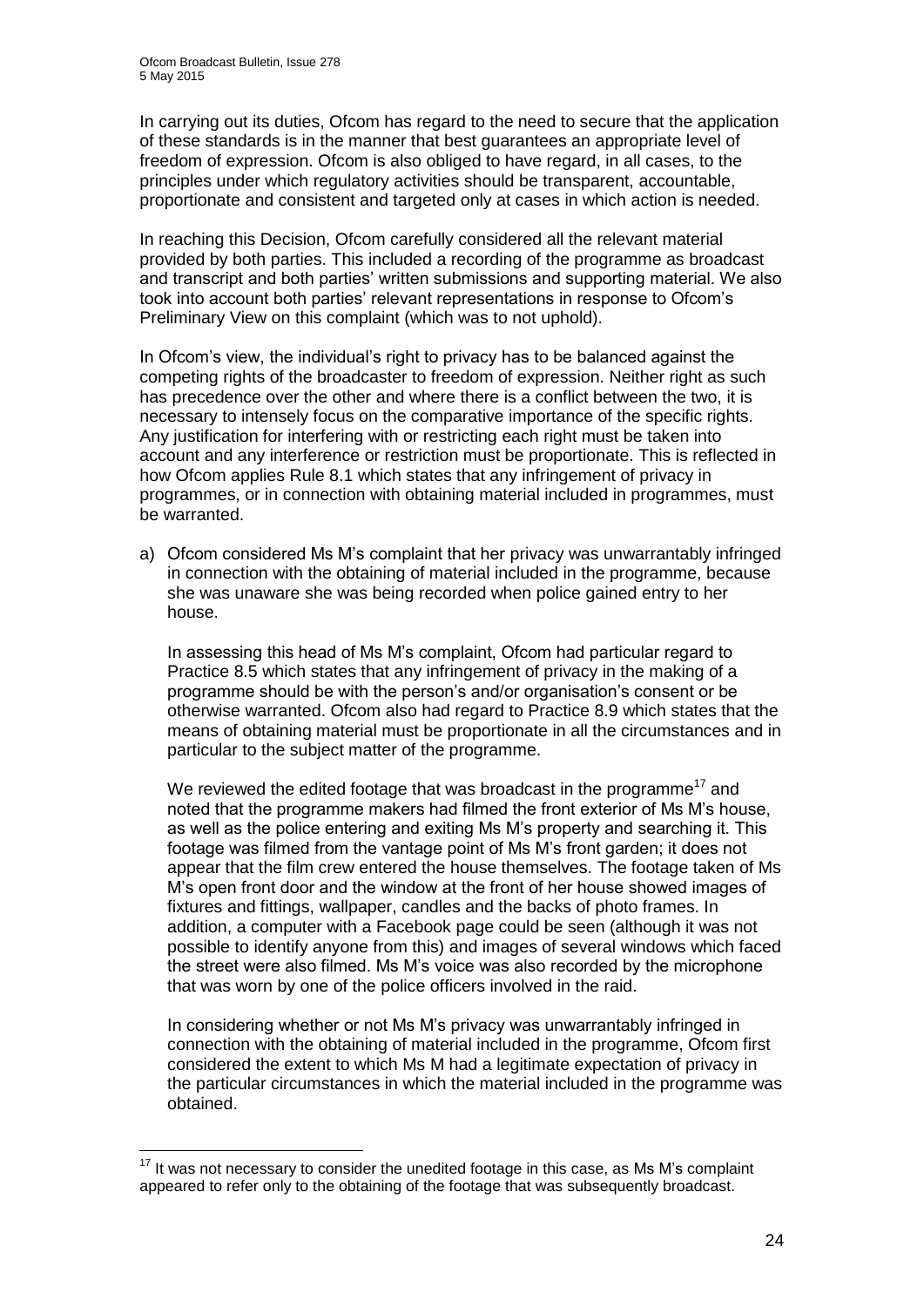<u>.</u>

Ofcom considered Channel 5's analysis of the case law in response to Ms M's complaint as summarised above. As noted in earlier fairness and privacy decisions<sup>18</sup>, Ofcom does not agree that Article 8 rights can never be engaged when a person interacts with the police in relation to a police investigation into unlawful activity, for example, during an arrest or a search. Ofcom does not consider that the case law which Channel 5 relies upon<sup>19</sup> supports such an inflexible approach to the determination of whether an individual has a legitimate expectation of privacy in the broadcast of footage relating to such circumstances.

Ofcom had regard to Channel 5's comments in response to the Preliminary View that, in Channel 5's view, it appeared that Ofcom had considered the question of whether the filming or broadcast itself gives rise to, or creates, an expectation of privacy, and Channel 5's assertion that filming or broadcast of footage cannot create an expectation of privacy where it did not already exist.

Ofcom considers that the test as to whether a legitimate expectation of privacy arises is objective: it is fact sensitive and must always be judged in light of the circumstances in which the individual concerned finds him or herself. Ofcom will consider whether a legitimate expectation of privacy arises in connection with the obtaining of material included in a programme or the broadcast of a programme, in light of all the relevant circumstances in which the individual concerned is filmed and what footage and information was subsequently broadcast. Ofcom will therefore continue to approach each case on its facts. Ofcom's view regarding the fact sensitive nature of this assessment is consistent with recent case law.<sup>20</sup>

We also did not agree with Channel 5's claim that Ms M being unaware that she was being recorded had no bearing on whether she had a legitimate expectation of privacy in the circumstances. We had regard to Channel 5's representations in which they said that Ofcom should not interpret Ms M's complaint as being that the infringement of her privacy "was exacerbated" by the fact that she had been

[http://stakeholders.ofcom.org.uk/binaries/enforcement/broadcast](http://stakeholders.ofcom.org.uk/binaries/enforcement/broadcast-bulletins/obb2671/obb268.pdf)[bulletins/obb2671/obb268.pdf](http://stakeholders.ofcom.org.uk/binaries/enforcement/broadcast-bulletins/obb2671/obb268.pdf)

<sup>19</sup> Including *Kinloch* and *Rio Ferdinand v MGN Limited* (as mentioned above).

<sup>20</sup> For example, in *Hannon v News Group Newspapers Ltd* [2014] EWHC 1580 (Ch), Mr Justice Mann noted that the question of whether privacy rights exist in relation to the fact of an arrest and its circumstances and whether the press have a right to publish such information "is a question of fact and degree, and is highly fact sensitive" (paragraph 96).

Ofcom's view is also consistent with the leading judgment in *Re JR38 for Judicial Review* [2013] NIQB 44, a case which cites the statement in *Kinloch* on which Channel 5 seeks to rely. See the judgment of Morgan LCJ at paragraph 28 at which he notes: "*I accept that the determination of whether the retention and use of photographs constitutes an interference with Article 8 requires a fact specific consideration in every case"*. Morgan LCJ found at paragraph 30 that this was a case in which the claimant's Art. 8 rights are engaged in connection with the publication of a photograph of a child by the police indicating he was wanted for interview in connection with involvement in potential criminal activity.

 $18$  See Complaint by Miss C, Criminals: Caught on Camera, Channel 5, 18 October 2013, <http://stakeholders.ofcom.org.uk/binaries/enforcement/broadcast-bulletins/obb252/obb252.pdf> and Complaint by Miss Jodie Musgrave, *Police Interceptors*, Channel 5, 23 September 2013 <http://stakeholders.ofcom.org.uk/binaries/enforcement/broadcast-bulletins/obb259/obb259.pdf> and Complaint by Mr D, *Police Interceptors,* Channel 5, 14 February 2014 [http://stakeholders.ofcom.org.uk/binaries/enforcement/broadcast](http://stakeholders.ofcom.org.uk/binaries/enforcement/broadcast-bulletins/obb2641/obb265.pdf)[bulletins/obb2641/obb265.pdf](http://stakeholders.ofcom.org.uk/binaries/enforcement/broadcast-bulletins/obb2641/obb265.pdf) and Complaint by Mr Oliver Smith, *Police Interceptors*, Channel 5, 10 March 2014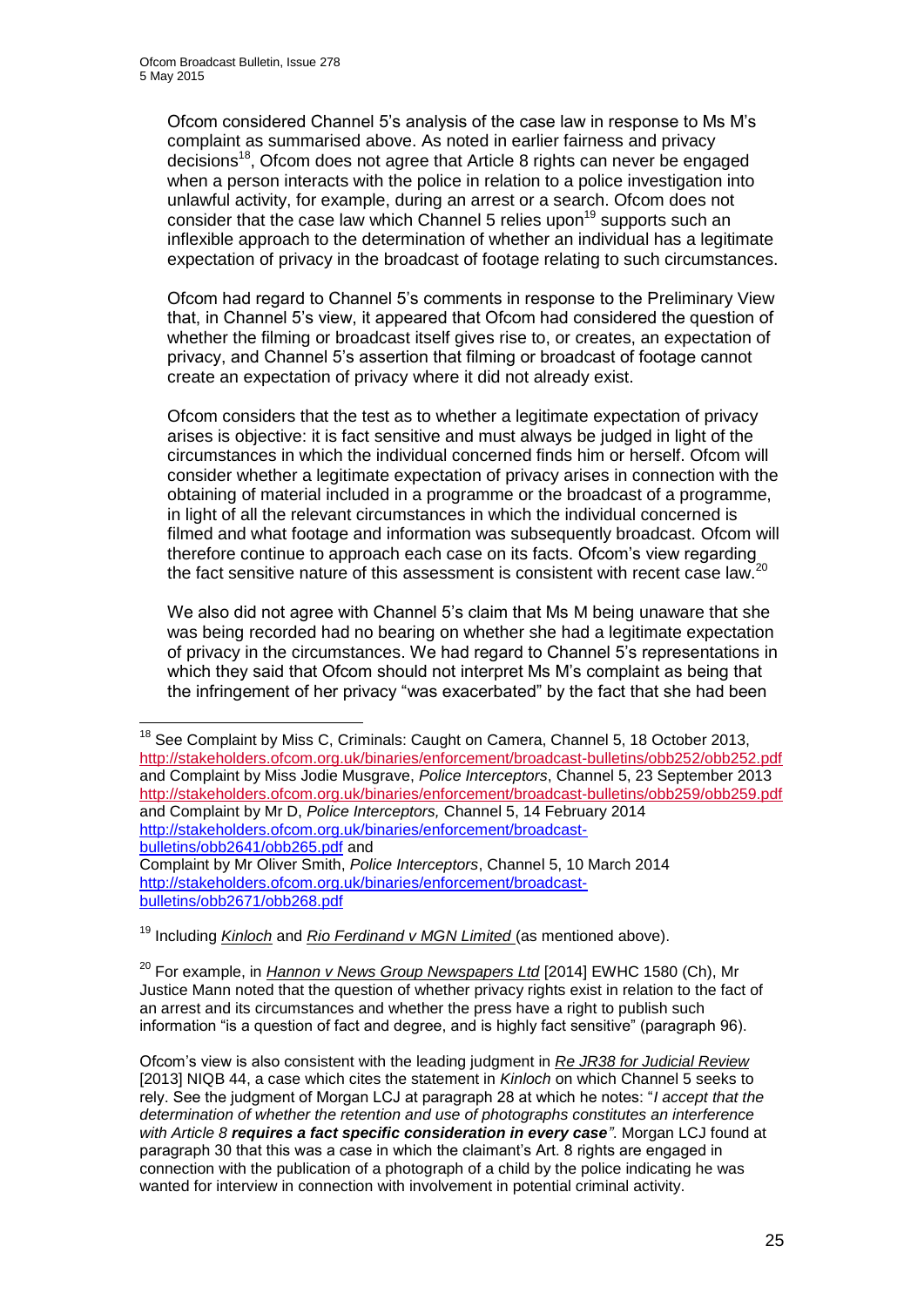unaware of being filmed. In our view, Ms M's complaint was that the alleged infringement of her privacy was connected with the fact that she was unaware her house was being filmed and her voice recorded when the police entered her house and that the filming, and the subsequent broadcast of the footage, was done without her consent. She also complained that the circumstances in which she was filmed were very sensitive. The question of whether or not Ms M had a legitimate expectation of privacy in these circumstances is therefore still relevant.

We first considered whether Ms M had a legitimate expectation of privacy in relation to the filming of her house. Ofcom recognises that there may be a legitimate expectation of privacy in connection with the filming and subsequent broadcast of footage of an individual's home. In particular, Ofcom considered that the filming of an unannounced police raid in which force is used to gain access to a house and the subsequent search of that house in relation to possible drug offences could reasonably be regarded as filming that person in a sensitive situation. We also considered that the filming captured footage of Ms M's private home where she would not ordinarily expect to be filmed. We noted too that the filming not only recorded what was going on outside of the property, but also what was happening within. In these circumstances, therefore, Ofcom considered that Ms M had a legitimate expectation of privacy in relation to the obtaining of the footage of her and her house.

We next considered whether Ms M had a legitimate expectation of privacy in relation to her voice being recorded. Ofcom considered that recording an individual during an unannounced police raid at their home in which a family member is subsequently arrested for a criminal offence (in this case, on suspicion of drug related offences), may reasonably be regarded as recording a person in a sensitive situation. This is because if a house is being raided by the police where one or more of the people who live in that home are not aware of any potential criminality at the house, that person may be feeling unsettled and/or under pressure. In the particular circumstances of this case, the police informed Ms M that they were going to search the property because they had received intelligence that there were drugs in the house. Ms M's reaction to the presence of the police was recorded and it was clear that she was distressed at the time she was recorded. We did not agree with Channel 5's view that, in circumstances in which the police were investigating potential criminal activity at the property under a search warrant, any legitimate expectation of privacy that Ms M may have was automatically overridden. In this case, it appeared that Ms M was neither aware of nor involved in the alleged criminal activity taking place at her house.

Therefore, we considered that Ms M was filmed in a sensitive situation and that in the particular circumstances she had a legitimate expectation of privacy in relation to the obtaining of the recording of her voice.

Having found that Ms M had a legitimate expectation of privacy in both the filming of the search of her house and the recording of her voice, Ofcom considered whether the programme makers had secured her consent to obtain this material. It was not disputed by the broadcaster that it had not sought Ms M's consent.

Given that Ms M had, in our view, a legitimate expectation of privacy in relation to the obtaining of the material of her and her house, Ofcom then considered, whether this infringement of privacy was warranted and whether the means of obtaining the material were proportionate in all the circumstances and, in particular, to the subject matter of the programme. In so doing, we assessed the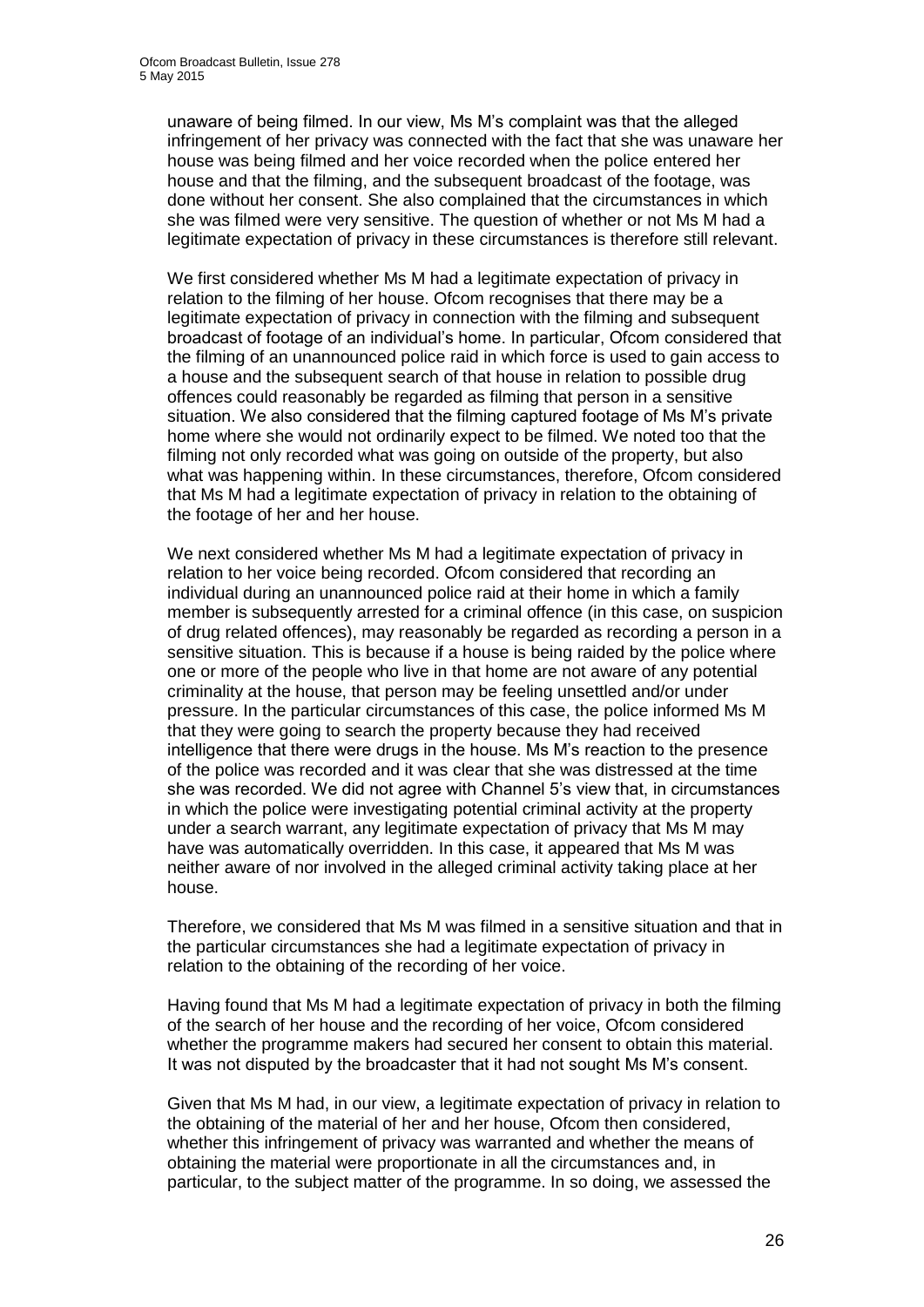broadcaster's competing right to freedom of expression and the audience's right to receive information and ideas without unnecessary interference.

The Code states that "warranted" has a particular meaning. It means that, where broadcasters wish to justify an infringement of privacy as warranted, they should be able to demonstrate why, in the particular circumstances of the case, it is warranted. If the reason is that it is in the public interest, then the broadcaster should be able to demonstrate that the public interest outweighs the right to privacy. Examples of public interest could include revealing or detecting crime, protecting public health or safety, exposing misleading claims by individuals or organisations or disclosing incompetence that affects the public.

Ofcom considered that there was a genuine public interest in the making of this programme, in that its purpose was to explore the work of a specialist police unit with the aim of conveying to viewers an understanding of the work they do in tackling and trying to eradicate the problems of inner city gang related crime. In our view, allowing the programme makers to record the footage of the police gaining access to Ms M's home and Ms M's reaction to the unannounced visit was important to this end. This is because it enabled the broadcaster to use an actual example to illustrate the public work the police undertake and the potential challenges they faced.

In assessing whether the means of obtaining the material was proportionate in the circumstances, Ofcom noted the manner in which the material was obtained (as set out in the "Introduction and programme summary" section above). It appeared to Ofcom that the filming of Ms M's house and recording of her voice was unobtrusive – in particular, Ms M's voice was recorded using a police microphone and the programme makers did not enter Ms M's house, filming the raid instead from her front garden (which, although considered private, is accessible to the public). Further, the filming did not result in the obtaining of any further personal information about Ms M beyond the footage and recording itself.

We also considered whether the material obtained was relevant to the subject matter of the programme. We took the view that because this particular section of the programme was about a police raid on a property and the potential challenges this posed for the police, the filming of the house and recording of Ms M's voice in the circumstances were relevant in demonstrating how such raids were planned and executed by the police, and the difficulties they can face in dealing with the occupants of the property being searched. Further, in the circumstances of this case, we did not consider that the programme makers were in a position to obtain Ms M's prior consent to recording her voice or filming her house and there was a public interest in recording her or her house without her prior consent. We had regard to Ms M's representations that there was no evidence to suggest her son was a gang member or suspected gang member. However, we took the view that it would be a disproportionate restriction on programme makers' freedom of expression if they were unduly constrained from recording individuals or filming their houses in circumstances such as those in which Ms M appeared, i.e. where they are unable to obtain consent from an individual prior to the recording and/or filming taking place (for instance, when an unannounced police raid is taking place). In these circumstances, however, it is important that the subsequent broadcast of any material recorded and/or filmed without consent does not result in an unwarranted infringement of privacy.

Given the above, Ofcom considered that any infringement of Ms M's legitimate expectation of privacy in the obtaining of the material was warranted in the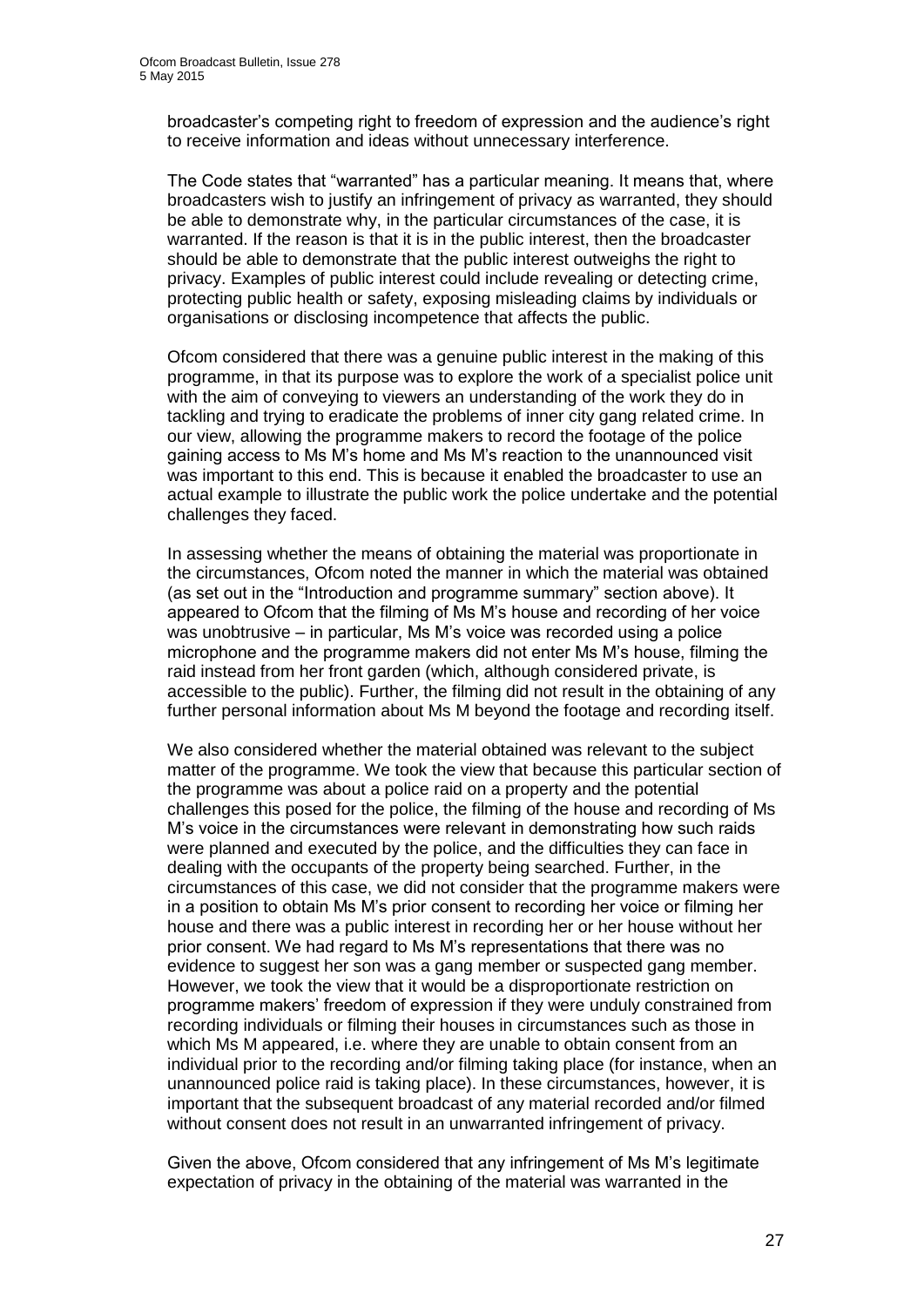circumstances and we were satisfied that the means of obtaining the material was appropriate and proportionate and relevant to the subject matter of the programme.

Taking all the factors above into account, Ofcom considered that, on balance, the broadcaster's right to freedom of expression and the public interest in obtaining the material of Ms M outweighed her legitimate expectation of privacy in the circumstances of this case.

Ofcom found that there was no unwarranted infringement of Ms M's privacy in connection with the obtaining of material included in the programme.

b) Ofcom considered Ms M's complaint that her privacy was unwarrantably infringed in the programme as broadcast because the programme broadcast footage of her house and a recording of her voice without her knowledge or consent.

In assessing this head of Ms M's complaint, Ofcom had particular regard to Practice 8.6 of the Code. This states that, if the broadcast of a programme would infringe the privacy of a person, consent should be obtained before the relevant material is broadcast, unless the infringement of privacy is warranted. We also had regard to Practice 8.2 which states that information which discloses the location of a person's home should not be revealed without permission, unless it is warranted.

In considering whether or not Ms M's privacy was unwarrantably infringed in the programme as broadcast, Ofcom first considered the extent to which she had a legitimate expectation of privacy in relation to the footage of her house shown and a recording of her voice included in the programme without her knowledge or consent.

As set out in the "Introduction and programme summary" section above, Ofcom noted that the programme included footage of the exterior and interior of Ms M's house. A recording of Ms M's voice, which detailed her reaction to the police raid, was also included in the programme.

The test applied by Ofcom as to whether a legitimate expectation of privacy arises is objective: it is fact sensitive and must always be judged in light of the circumstances in which the individual concerned finds him or herself.

We first considered whether Ms M had a legitimate expectation of privacy in relation to footage of her house which was broadcast in the programme. As noted above, Ofcom takes the view that there may be a legitimate expectation of privacy in connection with the filming and subsequent broadcast of footage of an individual's home. In particular, Ofcom considers that the inclusion of footage of a police search of a property could reasonably be regarded as footage showing someone in a sensitive situation (for the reasons given in head a) above).

We noted that Channel 5 had said that the programme makers had taken steps to ensure that neither Ms M nor where she lived could be identified. In this regard, we noted that neither Ms M nor her family were named in the programme as broadcast and the footage of their faces, where shown, was blurred. We also noted that the programme did not disclose Ms M's full address or reveal any information which could make her home address easily identifiable, for example, the road name or the house number. We also noted that the footage broadcast showed footage of the inside of her home too, which we consider to be a private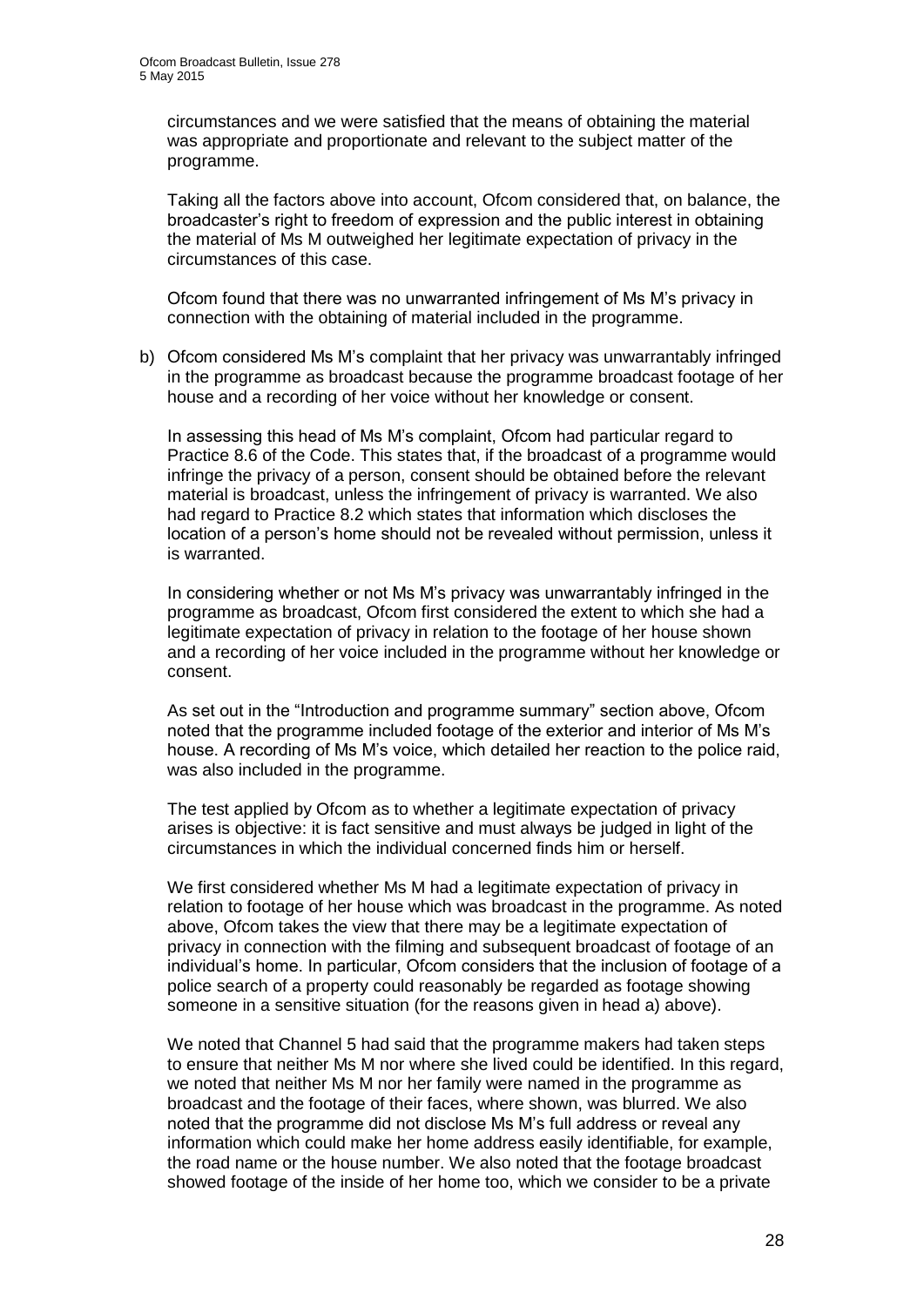place, although we recognised that the footage did not show any particular distinguishing features that would have rendered Ms M's property readily identifiable to viewers.

However, as noted in head a) above, we considered that Ms M was filmed in a sensitive situation, namely, in the context of an unannounced police raid in which force is used to gain access to a house and the subsequent search of that house. We therefore considered that the broadcast of that footage showed Ms M when she was in a sensitive situation. We also considered that the programme included footage of Ms M's private home, both what was occurring outside the property and also what was going on within. Further, Ofcom considered it likely that viewers would have known from the information given in the programme that Ms M's property was in Birmingham and may have inferred, from the discussion earlier in the programme about the geographical areas associated with certain gangs, that her house was located within a particular area in Birmingham i.e. the area associated with the Johnson Crew.

On balance, therefore, we considered that Ms M did have a legitimate expectation of privacy in relation to the broadcast of footage of her house because of the context in which it was shown, namely the police search of her house, which we considered was a sensitive situation.

We next assessed whether Ms M had a legitimate expectation of privacy in relation to the broadcast of her voice in the programme.

As also already explained in head a) above, Ofcom recognised that where an individual has been subjected to an unannounced police raid on their property, that individual may have a legitimate expectation of privacy in those circumstances. In the circumstances of this case, we considered that Ms M had been recorded in a sensitive situation i.e. the police search of the house, during which Ms M was informed that there may be drugs in her house. The programme also broadcast Ms M's reaction to the police raid and we considered that it was a situation in which an individual may expect some degree of privacy.

In considering whether Ms M had a legitimate expectation of privacy in relation to the broadcast we also assessed whether Ms M was identifiable in the programme as broadcast. We noted that Channel 5 had said the programme makers had taken steps to ensure that Ms M could not be identified from the footage broadcast. Further, we noted that Ms M was not named in the programme and that her face, where shown, was blurred throughout. Footage of the exterior and interior of the house were also included in the programme and we noted that Ms M's voice was heard in the programme and was undisguised. Therefore, in our view, it was possible that the broadcast of Ms M's undistorted voice, along with the obscured footage of her and her property, may have been sufficient when considered together to render Ms M identifiable, albeit to a limited number of individuals who already knew her or recognised the area from the footage of the house and limited information given about the area in the programme. We therefore considered that, to the extent she was identifiable in the programme, it was only to a limited degree.

As noted in relation to head a) above, Ofcom did not accept Channel 5's argument that any legitimate expectation of privacy Ms M might have had in these circumstances was overridden by the potential criminal activity taking place at her property or the fact that the police were executing a search warrant.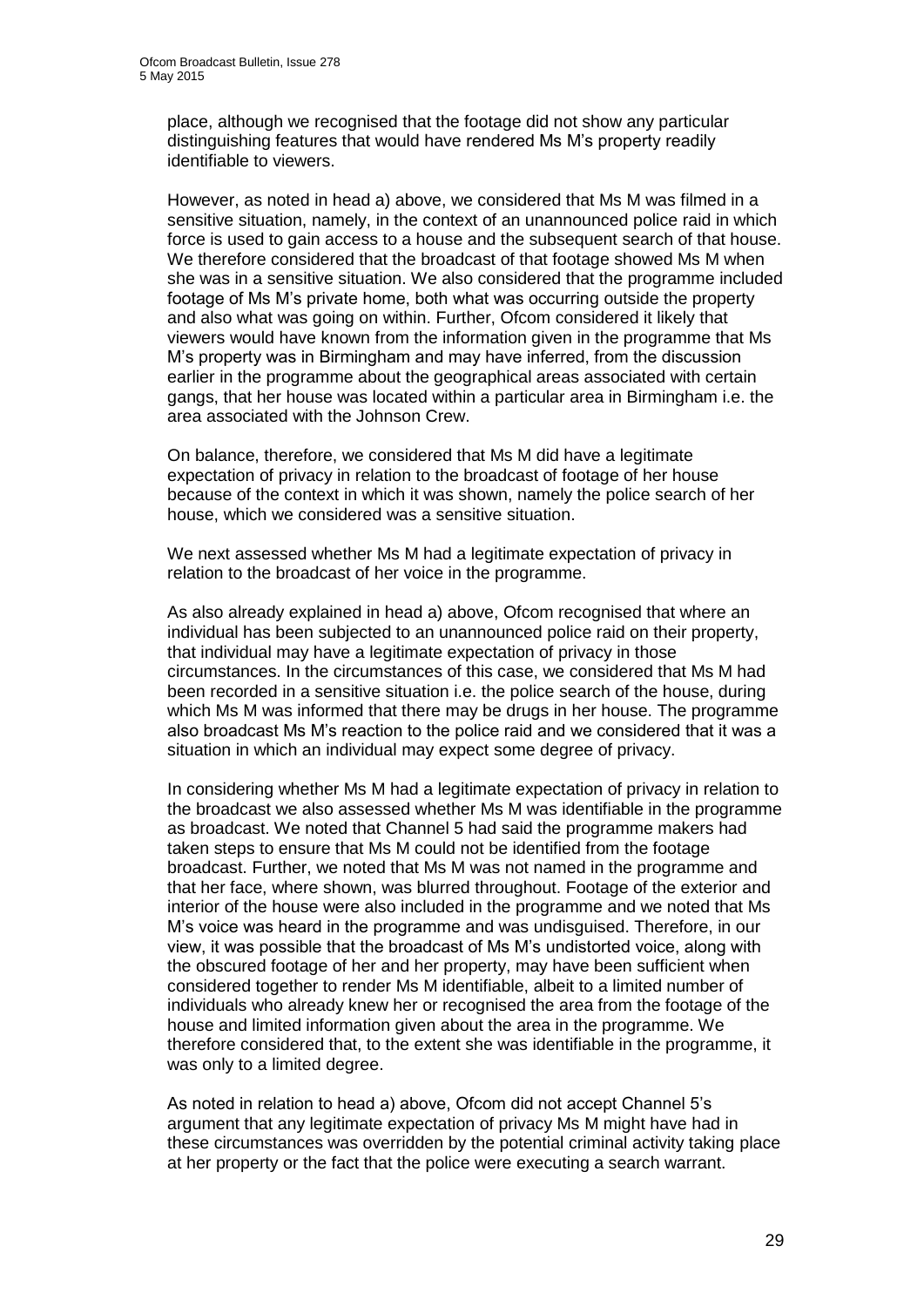Therefore, overall and on balance, we considered that Ms M did have a legitimate expectation of privacy in the relation to the broadcast of the recording of her voice, because it showed her in a sensitive situation in the circumstances, namely the police search of her house, and it is possible that it may have made her identifiable to a limited number of individuals who already knew her or recognised the area from the footage broadcast. However, the footage of Ms M which was included in the programme was not the focus of the programme, was very brief and was largely used as an illustrative device to show the varied and demanding work of the police. Therefore we considered that these factors meant that any infringement of Ms M's privacy by the broadcast of the footage was limited.

We then assessed whether Ms M's consent had been secured before the footage was broadcast. As with head a) above, it was not disputed that the broadcaster had not obtained Ms M's consent before broadcasting the footage.

Given that Ms M had a legitimate expectation of privacy in relation to the broadcast of the footage of her house and the recording of her voice, and this was broadcast without her consent, it was necessary to establish whether or not the limited infringement of her privacy was warranted. In determining whether or not the infringement into Ms M's privacy was warranted in the circumstances, we assessed the broadcaster's competing right to freedom of expression and viewers' right to receive information against the intrusion into Ms M's right to privacy by including footage of Ms M in a sensitive situation in her private home, from which she may have been identifiable, and without her consent. In particular, we considered whether there was sufficient public interest or other reason to justify the limited infringement of Ms M's privacy in broadcasting this footage.

We acknowledged Ms M's claim that the inclusion of the relevant footage in the programme as broadcast had put her family at risk and took into account Channel 5's apology to her and assertion that it was not clear whether this was as a consequence of the programme or the public raid on her property. We also considered it significant to note the steps Channel 5 took in deciding to include the footage. In particular, we noted that the programme makers gave the police the opportunity to review the programme for factual inaccuracy and risk issues, including risk to themselves and other individuals featured. Channel 5 said that had concerns been raised, the programme makers would have reviewed the content of the programme accordingly. However, Channel 5 said that no concerns about risk were raised by the police in relation to the story involving Ms M and her family. Therefore, in view of the limited use of her voice and footage of her house as broadcast in the programme, we considered that the steps that Channel 5 took to anonymise the footage and minimise the risk of harm as a result of the broadcast, including obscuring her face, when shown, and consulting the police, were reasonable in all the circumstances.

We took into account Ms M's representation that there was no evidence to suggest that her son was a gang member or suspected gang member and therefore there was no public interest justification for broadcasting the footage of her in a programme of this nature. We also had regard to Channel 5's response in which it said that broadcasters must be given the freedom to broadcast information to the public about crime and the consequences of crime, and argued that it considered that the inclusion of the audio of Ms M and the footage of her property was a necessary and effective part of the story in this case.

We considered that there was a significant public interest in programmes showing the work of the police, and the work of a specialist police unit tackling inner city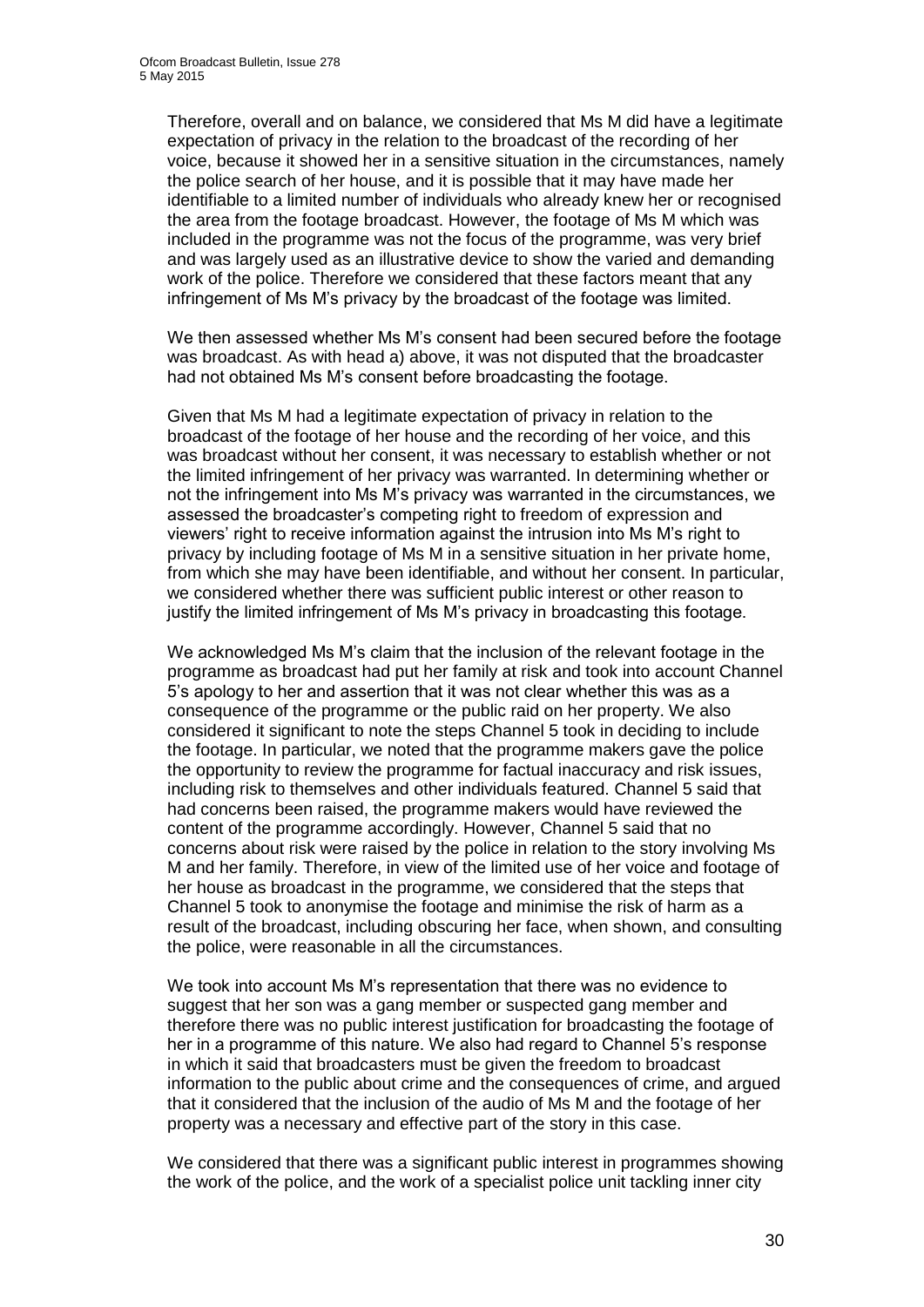gang related crime. In this particular case, the public interest was to illustrate the actions of the police in attempting to prevent crime and disorder by carrying out a police operation i.e. the raid on Ms M's home, following intelligence that there were drugs present at that home. Further, we understand that during the police search, drugs were found at the property, although we noted that Ms M said in her response that these were not connected with gang related crime or her son, but rather with an extended family member who was charged and convicted for possession of cannabis for personal use. Taking these factors into consideration, we considered that the broadcaster's right to freedom of expression and the public interest in broadcasting the relevant material in order to illustrate the work of the police, outweighed Ms M's legitimate expectation of privacy in this case, in particular given that to the extent that she was identifiable in the programme, it was only to a limited extent, and therefore any intrusion into Ms M's privacy was limited.

Ofcom found that there was no unwarranted infringement of Ms M's privacy in the programme as broadcast.

**Therefore, Ofcom has not upheld Ms M's complaint of unwarranted infringement of privacy in connection with the obtaining of material in and in the programme as broadcast.**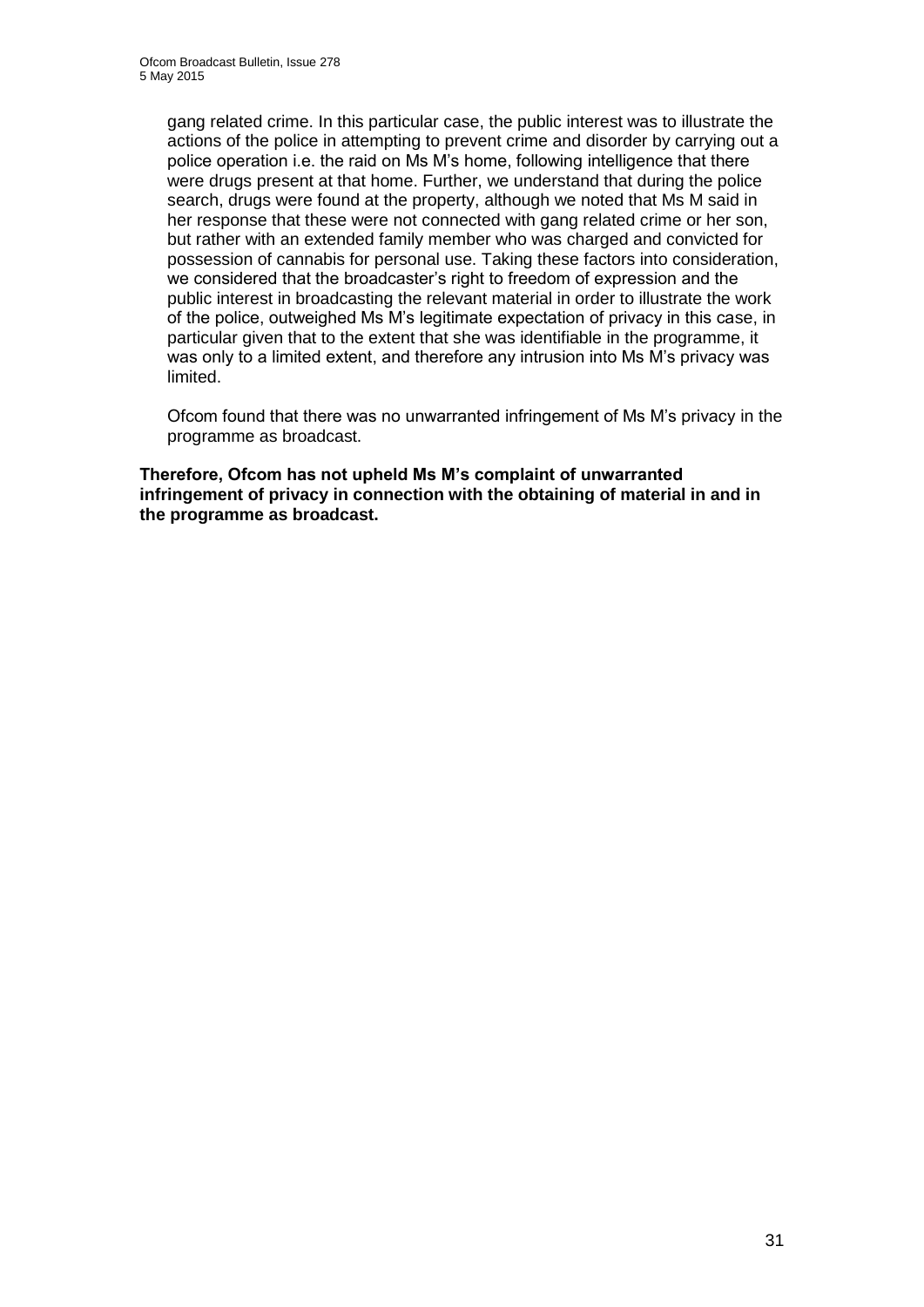## **Investigations Not in Breach**

Here are alphabetical lists of investigations that Ofcom has completed between 7 and 20 April 2015 and decided that the broadcaster did not breach Ofcom's codes, licence conditions or other regulatory requirements.

#### **Investigations conducted under the Procedures for investigating breaches of content standards for television and radio**

| Programme                | <b>Broadcaster</b> | <b>Transmission date</b> | <b>Categories</b>          |
|--------------------------|--------------------|--------------------------|----------------------------|
| The Gypsy<br>Matchmaker  | Channel 4          | 3 September 2014         | Under 18s in<br>programmes |
| Boogie In the<br>Morning | Forth One          | 22 December 2014         | Under 18s in<br>programmes |
| Advertisements           | Samaa              | 9 February 2015          | Advertising<br>minutage    |

For more information about how Ofcom conducts investigations about content standards, go to: [http://stakeholders.ofcom.org.uk/broadcasting/guidance/complaints](http://stakeholders.ofcom.org.uk/broadcasting/guidance/complaints-sanctions/standards/)[sanctions/standards/.](http://stakeholders.ofcom.org.uk/broadcasting/guidance/complaints-sanctions/standards/)

#### **Investigations conducted under the General Procedures for investigating breaches of broadcast licences**

| Licensee            | <b>Licensed service</b>    | <b>Categories</b>       |
|---------------------|----------------------------|-------------------------|
| Angel Radio         | <b>Angel Radio Limited</b> | <b>Key Commitments</b>  |
| <b>Brit Asia TV</b> | <b>Britasia TV Limited</b> | Provision of recordings |

For more information about how Ofcom conducts investigations about broadcast licences, go to: [http://stakeholders.ofcom.org.uk/broadcasting/guidance/complaints](http://stakeholders.ofcom.org.uk/broadcasting/guidance/complaints-sanctions/general-procedures/)[sanctions/general-procedures/.](http://stakeholders.ofcom.org.uk/broadcasting/guidance/complaints-sanctions/general-procedures/)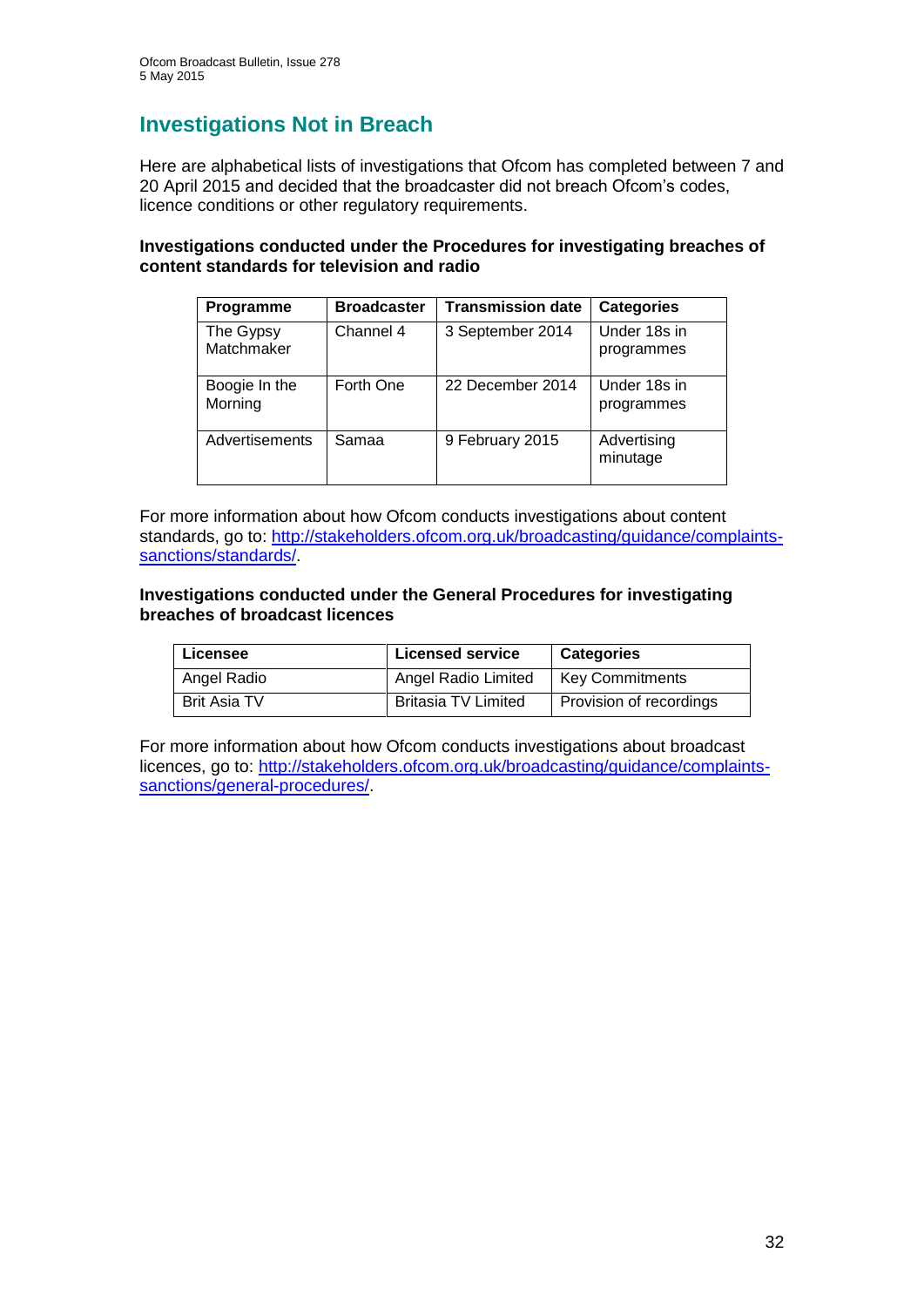## **Complaints Assessed, Not Investigated**

Here are alphabetical lists of complaints that, after careful assessment, Ofcom has decided not to pursue between 7 and 20 April 2015 because they did not raise issues warranting investigation.

#### **Complaints assessed under the Procedures for investigating breaches of content standards for television and radio**

For more information about how Ofcom assesses conducts investigations about content standards, go to: [http://stakeholders.ofcom.org.uk/broadcasting/guidance/complaints](http://stakeholders.ofcom.org.uk/broadcasting/guidance/complaints-sanctions/standards/)[sanctions/standards/.](http://stakeholders.ofcom.org.uk/broadcasting/guidance/complaints-sanctions/standards/)

| Programme                                           | <b>Broadcaster</b> | <b>Transmission Date</b> | <b>Categories</b>                           | <b>Number of</b><br>complaints |
|-----------------------------------------------------|--------------------|--------------------------|---------------------------------------------|--------------------------------|
| All4.com (trailer)                                  | 4OD                | 17/03/2015               | Outside of remit / other                    | 1                              |
| <b>NCIS</b>                                         | 5USA               | 27/03/2015               | Scheduling                                  | $\overline{1}$                 |
| 4 Play: Sex Tips 4<br>Girls                         | Africa Channel     | 08/03/2015               | Generally accepted<br>standards             | $\mathbf{1}$                   |
| <b>BBC</b> Election<br>Debate 2015                  | BBC <sub>1</sub>   | 16/04/2015               | Elections/Referendums                       | $\overline{81}$                |
| <b>BBC Election</b><br>Debate 2015: The<br>Reaction | BBC <sub>1</sub>   | 16/04/2015               | Elections/Referendums                       | 3                              |
| <b>BBC News</b>                                     | BBC <sub>1</sub>   | 04/04/2015               | Outside of remit / other                    | $\overline{1}$                 |
| <b>BBC News</b>                                     | BBC <sub>1</sub>   | 08/04/2015               | Due accuracy                                | $\mathbf{1}$                   |
| <b>BBC News at One</b>                              | BBC <sub>1</sub>   | 18/03/2015               | Religious/Beliefs<br>discrimination/offence | $\mathbf{1}$                   |
| <b>BBC News at One</b>                              | BBC <sub>1</sub>   | 27/03/2015               | <b>Disability</b><br>discrimination/offence | $\overline{1}$                 |
| <b>BBC News at Six</b>                              | BBC <sub>1</sub>   | 27/03/2015               | Generally accepted<br>standards             | $\overline{2}$                 |
| <b>BBC News at Six</b>                              | BBC <sub>1</sub>   | 08/04/2015               | Scheduling                                  | $\overline{1}$                 |
| <b>BBC News at Ten</b>                              | BBC <sub>1</sub>   | 27/03/2015               | <b>Disability</b><br>discrimination/offence | $\overline{1}$                 |
| <b>BBC News at Ten</b>                              | BBC <sub>1</sub>   | 27/03/2015               | Generally accepted<br>standards             | $\overline{5}$                 |
| Comic Relief - Face<br>the Funny                    | BBC <sub>1</sub>   | 13/03/2015               | Age<br>discrimination/offence               | $\mathbf{1}$                   |
| Comic Relief - Face<br>the Funny                    | BBC <sub>1</sub>   | 13/03/2015               | Drugs, smoking,<br>solvents or alcohol      | $\overline{5}$                 |
| Comic Relief - Face<br>the Funny                    | BBC <sub>1</sub>   | 13/03/2015               | Generally accepted<br>standards             | $\overline{9}$                 |
| Comic Relief - Face<br>the Funny                    | BBC <sub>1</sub>   | 13/03/2015               | Race<br>discrimination/offence              | $\overline{5}$                 |
| Comic Relief - Face<br>the Funny                    | BBC <sub>1</sub>   | 13/03/2015               | Suicide and self-harm                       | $\overline{1}$                 |
| Comic Relief - Face<br>the Funny                    | BBC <sub>1</sub>   | 13/03/2015               | Under 18s in<br>programmes                  | $\overline{2}$                 |
| EastEnders                                          | BBC <sub>1</sub>   | 10/03/2015               | Violence and<br>dangerous behaviour         | $\overline{1}$                 |
| EastEnders                                          | BBC <sub>1</sub>   | 02/04/2015               | Generally accepted<br>standards             | $\mathbf{1}$                   |
| EastEnders                                          | BBC <sub>1</sub>   | 03/04/2015               | Product placement                           | $\overline{1}$                 |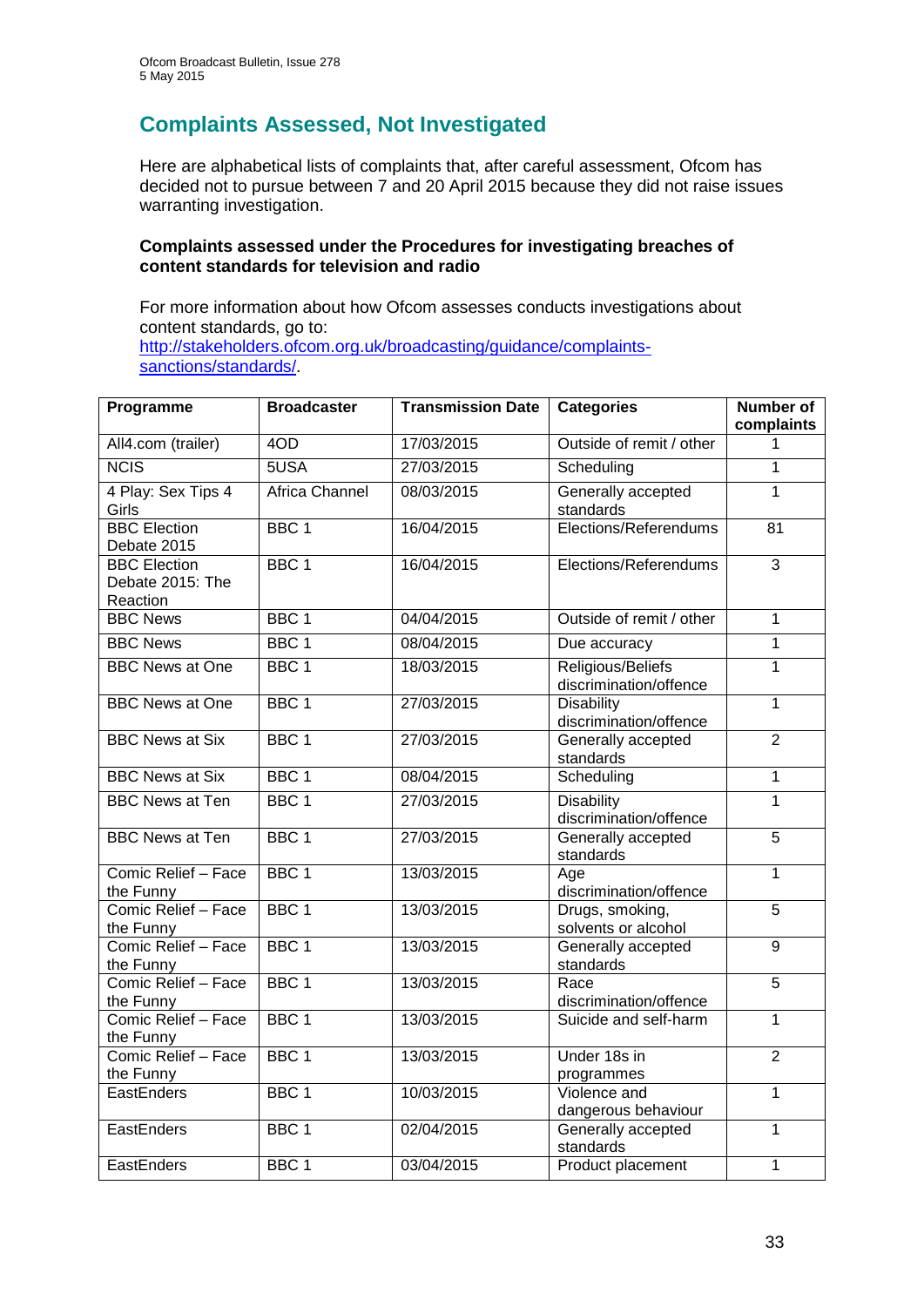| Programme                                                 | <b>Broadcaster</b>          | <b>Transmission Date</b> | <b>Categories</b>                           | <b>Number of</b><br>complaints |
|-----------------------------------------------------------|-----------------------------|--------------------------|---------------------------------------------|--------------------------------|
| EastEnders                                                | BBC <sub>1</sub>            | 06/04/2015               | Generally accepted<br>standards             | 1                              |
| EastEnders                                                | BBC <sub>1</sub>            | 10/04/2015               | Outside of remit / other                    | $\mathbf{1}$                   |
| EastEnders                                                | BBC <sub>1</sub>            | 13/04/2015               | Materially misleading                       | $\mathbf{1}$                   |
| Have I Got News for<br>You                                | BBC <sub>1</sub>            | 10/04/2015               | Elections/Referendums                       | 1                              |
| <b>Holby City</b>                                         | BBC <sub>1</sub>            | 14/04/2015               | Generally accepted<br>standards             | $\mathbf{1}$                   |
| Look North                                                | BBC <sub>1</sub>            | 03/03/2015               | <b>Fairness</b>                             | $\mathbf{1}$                   |
| <b>Party Election</b><br>Broadcast by the<br>Labour Party | BBC <sub>1</sub>            | 16/04/2015               | Offensive language                          | $\mathbf{1}$                   |
| <b>Party Election</b><br>Broadcast by the<br>Labour Party | BBC <sub>1</sub>            | 31/03/2015               | Offensive language                          | 8                              |
| Poldark                                                   | BBC <sub>1</sub>            | 29/03/2015               | Gender<br>discrimination/offence            | $\mathbf{1}$                   |
| <b>Question Time</b>                                      | BBC <sub>1</sub>            | 26/03/2015               | Generally accepted<br>standards             | $\mathbf{1}$                   |
| <b>Question Time</b>                                      | BBC <sub>1</sub>            | 16/04/2015               | Outside of remit / other                    | $\mathbf{1}$                   |
| Regional News and<br>Weather                              | BBC <sub>1</sub>            | 09/04/2015               | Privacy                                     | 1                              |
| <b>Regional News and</b><br>Weather                       | BBC <sub>1</sub>            | 14/04/2015               | Elections/Referendums                       | $\mathbf{1}$                   |
| Regional News and<br>Weather                              | BBC <sub>1</sub>            | 16/04/2015               | Due accuracy                                | $\mathbf{1}$                   |
| Rise of the<br>Guardians                                  | BBC <sub>1</sub>            | 04/04/2015               | Outside of remit / other                    | $\mathbf{1}$                   |
| <b>Sunday Politics</b>                                    | BBC <sub>1</sub>            | 19/04/2015               | Elections/Referendums                       | $\overline{1}$                 |
| The Andrew Marr<br>Show                                   | BBC <sub>1</sub>            | 19/04/2015               | Elections/Referendums                       | $\overline{2}$                 |
| <b>The Billion Dollar</b><br>Chicken Shop                 | BBC <sub>1</sub>            | 25/03/2015               | Outside of remit / other                    | $\mathbf{1}$                   |
| The One Show                                              | BBC <sub>1</sub>            | 09/03/2015               | Religious/Beliefs<br>discrimination/offence | 1                              |
| The People's Strictly<br>for Comic Relief                 | BBC 1                       | 04/03/2015               | Disability<br>discrimination/offence        | 1                              |
| The Sheriffs are<br>Coming                                | BBC <sub>1</sub>            | 03/04/2015               | Outside of remit / other                    | $\mathbf{1}$                   |
| The Voice UK                                              | BBC 1                       | 04/04/2015               | Voting                                      | $\mathbf{1}$                   |
| <b>BBC News</b>                                           | BBC 1 / BBC<br>News Channel | n/a                      | <b>Disability</b><br>discrimination/offence | $\mathbf{1}$                   |
| Programming                                               | BBC 1 / ITV                 | 16/04/2015               | Outside of remit / other                    | $\mathbf{1}$                   |
| Comic Relief - The<br><b>Best Bits</b>                    | BBC <sub>2</sub>            | 15/03/2015               | Race<br>discrimination/offence              | 1                              |
| Gardeners' World                                          | BBC <sub>2</sub>            | 29/03/2015               | Violence and<br>dangerous behaviour         | $\mathbf{1}$                   |
| Newsnight                                                 | BBC <sub>2</sub>            | 25/03/2015               | Generally accepted<br>standards             | $\mathbf{1}$                   |
| Newsnight                                                 | BBC <sub>2</sub>            | 30/03/2015               | Elections/Referendums                       | $\mathbf{1}$                   |
| <b>Question Time</b>                                      | BBC <sub>2</sub>            | 30/04/2015               | Outside of remit / other                    | $\mathbf{1}$                   |
| The Fall                                                  | BBC <sub>2</sub>            | n/a                      | Violence and<br>dangerous behaviour         | 1                              |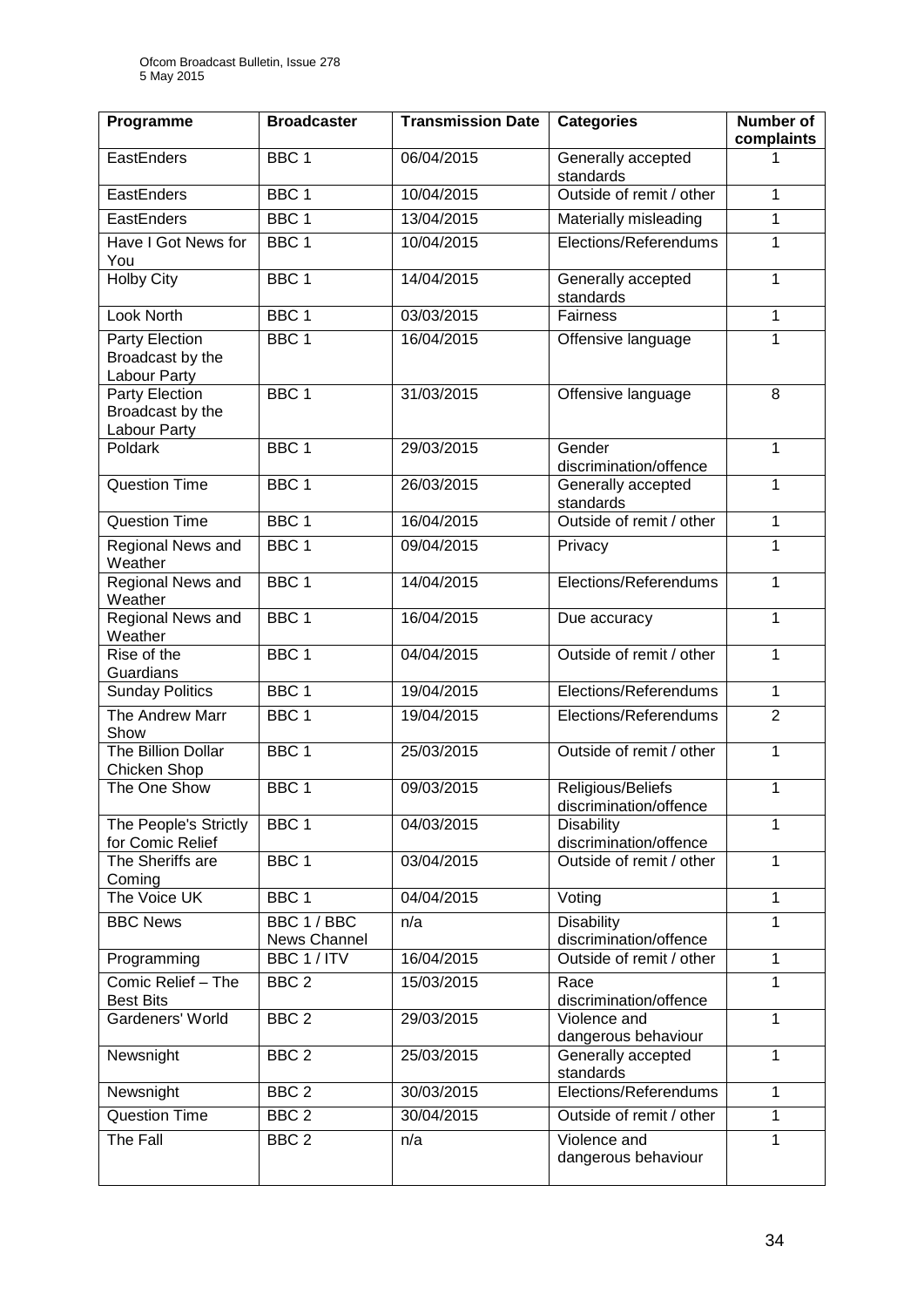| Programme                                                    | <b>Broadcaster</b>         | <b>Transmission Date</b> | <b>Categories</b>                            | Number of<br>complaints |
|--------------------------------------------------------------|----------------------------|--------------------------|----------------------------------------------|-------------------------|
| The World at War                                             | BBC <sub>2</sub>           | 23/02/2015               | Violence and<br>dangerous behaviour          | 1                       |
| Beaten by My<br>Boyfriend                                    | BBC <sub>3</sub>           | 25/03/2015               | Gender<br>discrimination/offence             | $\overline{2}$          |
| <b>Russell Howard's</b><br><b>Good News</b>                  | BBC <sub>3</sub>           | 23/03/2015               | <b>Disability</b><br>discrimination/offence  | $\mathbf{1}$            |
| <b>Top Gear</b>                                              | BBC <sub>3</sub>           | 04/04/2015               | Outside of remit / other                     | $\mathbf{1}$            |
| <b>BBC News</b>                                              | <b>BBC News</b><br>Channel | 01/04/2015               | Outside of remit / other                     | $\mathbf{1}$            |
| <b>BBC News</b>                                              | <b>BBC News</b><br>Channel | n/a                      | Race<br>discrimination/offence               | $\mathbf{1}$            |
| Newsbeat                                                     | <b>BBC Radio 1</b>         | 15/01/2015               | Race<br>discrimination/offence               | $\mathbf{1}$            |
| Pete Tong                                                    | <b>BBC Radio 1</b>         | 03/04/2015               | Race<br>discrimination/offence               | 1                       |
| The Charlie Sloss<br>Rap Show                                | <b>BBC Radio 1</b>         | 04/04/2015               | Race<br>discrimination/offence               | 1                       |
| The Radio 1<br><b>Breakfast Show with</b><br>Nick Grimshaw   | <b>BBC Radio 1</b>         | 10/03/2015               | Scheduling                                   | $\mathbf{1}$            |
| <b>BBC News</b>                                              | <b>BBC Radio 2</b>         | 31/03/2015               | Due impartiality/bias                        | 1                       |
| Jeremy Vine                                                  | <b>BBC Radio 2</b>         | 15/04/2015               | Violence and<br>dangerous behaviour          | $\overline{1}$          |
| Jeremy Vine                                                  | <b>BBC Radio 2</b>         | 27/03/2015               | <b>Disability</b><br>discrimination/offence  | $\overline{2}$          |
| <b>BBC News</b>                                              | <b>BBC Radio 4</b>         | 27/03/2015               | <b>Disability</b><br>discrimination/offence  | $\overline{1}$          |
| PM                                                           | <b>BBC Radio 4</b>         | 11/03/2015               | Race<br>discrimination/offence               | $\mathbf{1}$            |
| The Archers<br>Omnibus                                       | <b>BBC Radio 4</b>         | 22/03/2015               | Offensive language                           | $\overline{2}$          |
| World at One                                                 | <b>BBC Radio 4</b>         | 15/04/2015               | Elections/Referendums                        | $\mathbf{1}$            |
| <b>5 Live Drive</b>                                          | <b>BBC Radio 5</b><br>Live | 04/03/2015               | Sexual orientation<br>discrimination/offence | 1                       |
| Initiative for<br><b>Peaceful Elections</b><br>advertisement | <b>BENTV</b>               | 11/02/2015               | Crime                                        | $\mathbf{1}$            |
| <b>Black Girls Rock</b><br>2015                              | <b>BETBlackEntTv</b>       | 12/04/2015               | Race<br>discrimination/offence               | $\mathbf{1}$            |
| Mr Bean                                                      | Boomerang                  | 08/03/2015               | <b>Disability</b><br>discrimination/offence  | $\overline{1}$          |
| <b>UFC</b>                                                   | BT Sport 1                 | 18/01/2015               | Violence and<br>dangerous behaviour          | $\mathbf{1}$            |
| <b>Extreme Fishing</b>                                       | BT Sport 2                 | 25/03/2015               | Animal welfare                               | $\mathbf{1}$            |
| Programme link                                               | <b>CBBC</b>                | 18/03/2015               | Race<br>discrimination/offence               | 1                       |
| MacGyver                                                     | <b>CBS</b> Action          | 24/03/2015               | Scheduling                                   | 1                       |
| All4.com (trailer)                                           | Channel 4                  | 11/04/2015               | Scheduling                                   | $\mathbf{1}$            |
| All4.com (trailer)                                           | Channel 4                  | 12/04/2015               | Scheduling                                   | $\overline{3}$          |
| All4.com (trailer)                                           | Channel 4                  | n/a                      | Generally accepted<br>standards              | 1                       |
| <b>Britain's Benefit</b><br><b>Tenants</b>                   | Channel 4                  | 16/03/2015               | Animal welfare                               | 12                      |
| <b>Britain's Benefit</b><br>Tenants                          | Channel 4                  | 19/03/2015               | Animal welfare                               | $\mathbf{1}$            |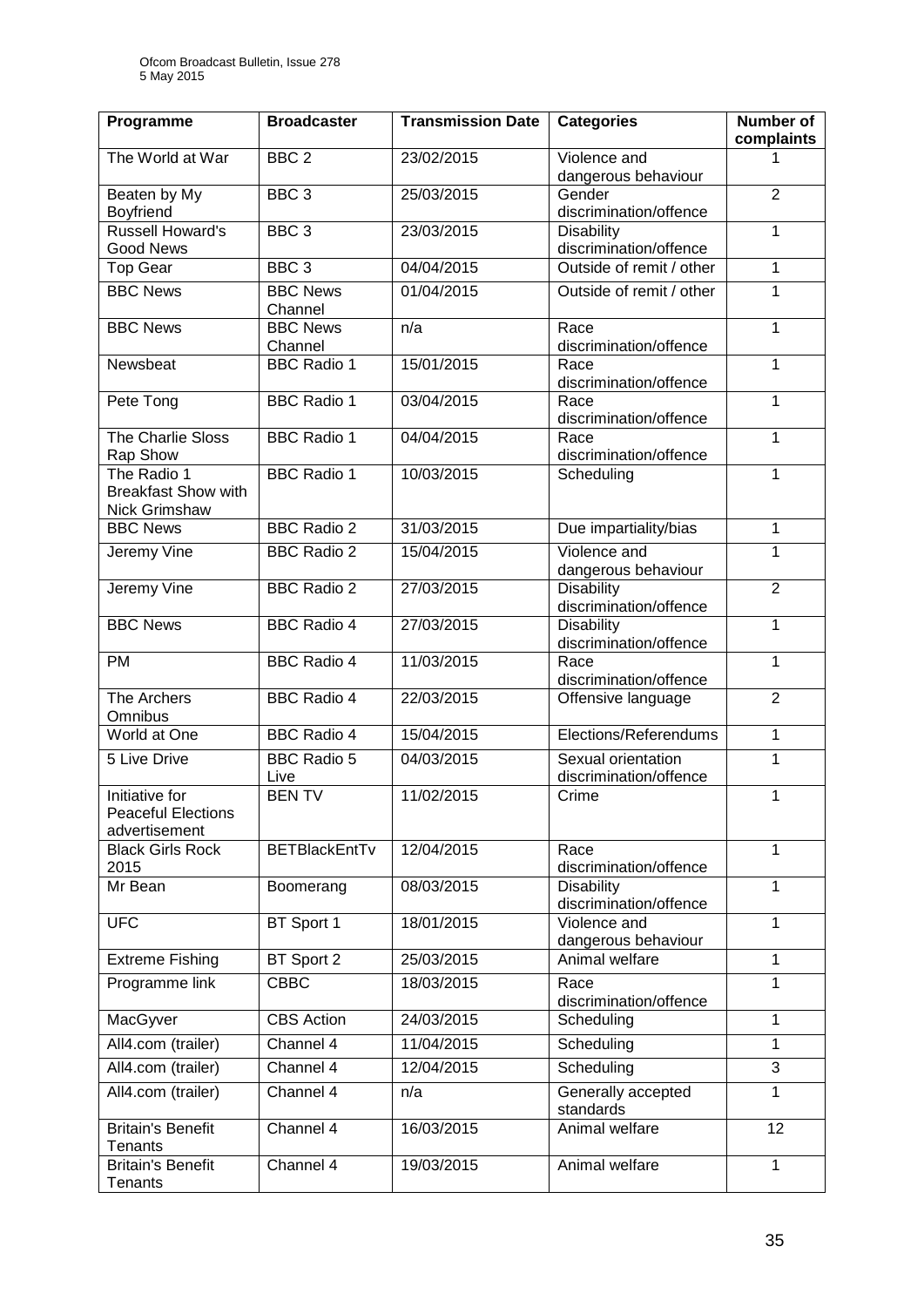| Programme                                                    | <b>Broadcaster</b> | <b>Transmission Date</b> | <b>Categories</b>                                       | <b>Number of</b><br>complaints |
|--------------------------------------------------------------|--------------------|--------------------------|---------------------------------------------------------|--------------------------------|
| <b>Britain's Benefit</b><br><b>Tenants</b>                   | Channel 4          | 23/03/2015               | Generally accepted<br>standards                         | 1                              |
| <b>Britain's Benefit</b><br><b>Tenants</b>                   | Channel 4          | 23/03/2015               | Materially misleading                                   | 1                              |
| Burger Bar to<br><b>Gourmet Star</b>                         | Channel 4          | 31/03/2015               | Offensive language                                      | 6                              |
| Catastrophe                                                  | Channel 4          | 16/02/2015               | Race<br>discrimination/offence                          | $\mathbf{1}$                   |
| <b>Channel 4 News</b>                                        | Channel 4          | 16/03/2015               | Due impartiality/bias                                   | 1                              |
| Cucumber                                                     | Channel 4          | 05/02/2015               | Generally accepted<br>standards                         | $\mathbf{1}$                   |
| End of the World<br>Night (trailer)                          | Channel 4          | 01/04/2015               | Scheduling                                              | 1                              |
| <b>First Dates</b>                                           | Channel 4          | 18/03/2015               | Offensive language                                      | 1                              |
| Gogglebox                                                    | Channel 4          | 03/04/2015               | Elections/Referendums                                   | 1                              |
| Gogglebox                                                    | Channel 4          | 10/04/2015               | Elections/Referendums                                   | 1                              |
| <b>Grand National 2015</b>                                   | Channel 4          | 11/04/2015               | Animal welfare                                          | 1                              |
| Kevin McCloud's<br>Man Made Home                             | Channel 4          | 24/03/2015               | Offensive language                                      | 1                              |
| Mitsubishi's<br>sponsorship of<br>documentaries on 4         | Channel 4          | 13/04/2015               | Generally accepted<br>standards                         | 1                              |
| One Born Every<br>Minute                                     | Channel 4          | 07/04/2015               | Gender<br>discrimination/offence                        | 1                              |
| Party Election<br>Broadcast by the<br><b>Green Party</b>     | Channel 4          | 09/04/2015               | Race<br>discrimination/offence                          | 1                              |
| Richard III: The<br>Return of the King                       | Channel 4          | 22/03/2015               | Generally accepted<br>standards                         | 3                              |
| Supercars                                                    | Channel 4          | 08/04/2015               | Offensive language                                      | 1                              |
| The Crabbie's<br><b>Grand National</b><br>Festival (trailer) | Channel 4          | 29/03/2015               | Race<br>discrimination/offence                          | 1                              |
| The Island with Bear<br>Grylls                               | Channel 4          | 08/04/2015               | Gender<br>discrimination/offence                        | 1                              |
| The Island with Bear<br>Grylls                               | Channel 4          | 08/04/2015               | Offensive language                                      | $\overline{7}$                 |
| The Island with Bear<br>Grylls                               | Channel 4          | 16/04/2015               | Outside of remit / other                                | $\mathbf{1}$                   |
| The Island with Bear<br>Grylls (trailer)                     | Channel 4          | n/a                      | Animal welfare                                          | $\mathbf{1}$                   |
| The Simpsons                                                 | Channel 4          | 03/04/2015               | Religious/Beliefs<br>discrimination/offence             | $\mathbf{1}$                   |
| The Simpsons                                                 | Channel 4          | 07/04/2015               | Outside of remit / other                                | 1                              |
| The Supervet                                                 | Channel 4          | 02/04/2015               | Offensive language                                      | $\overline{2}$                 |
| Things We Won't<br>Say About Race<br>That are True           | Channel 4          | 19/03/2015               | Race<br>discrimination/offence                          | 1                              |
| Things We Won't<br>Say About Race<br>That are True           | Channel 4          | 19/03/2015               | Under 18s - Coverage<br>of sexual and other<br>offences | 2                              |
| Unreported World:<br>America's Cowboy<br>Kids (trailer)      | Channel 4          | 01/04/2015               | Animal welfare                                          | $\mathbf{1}$                   |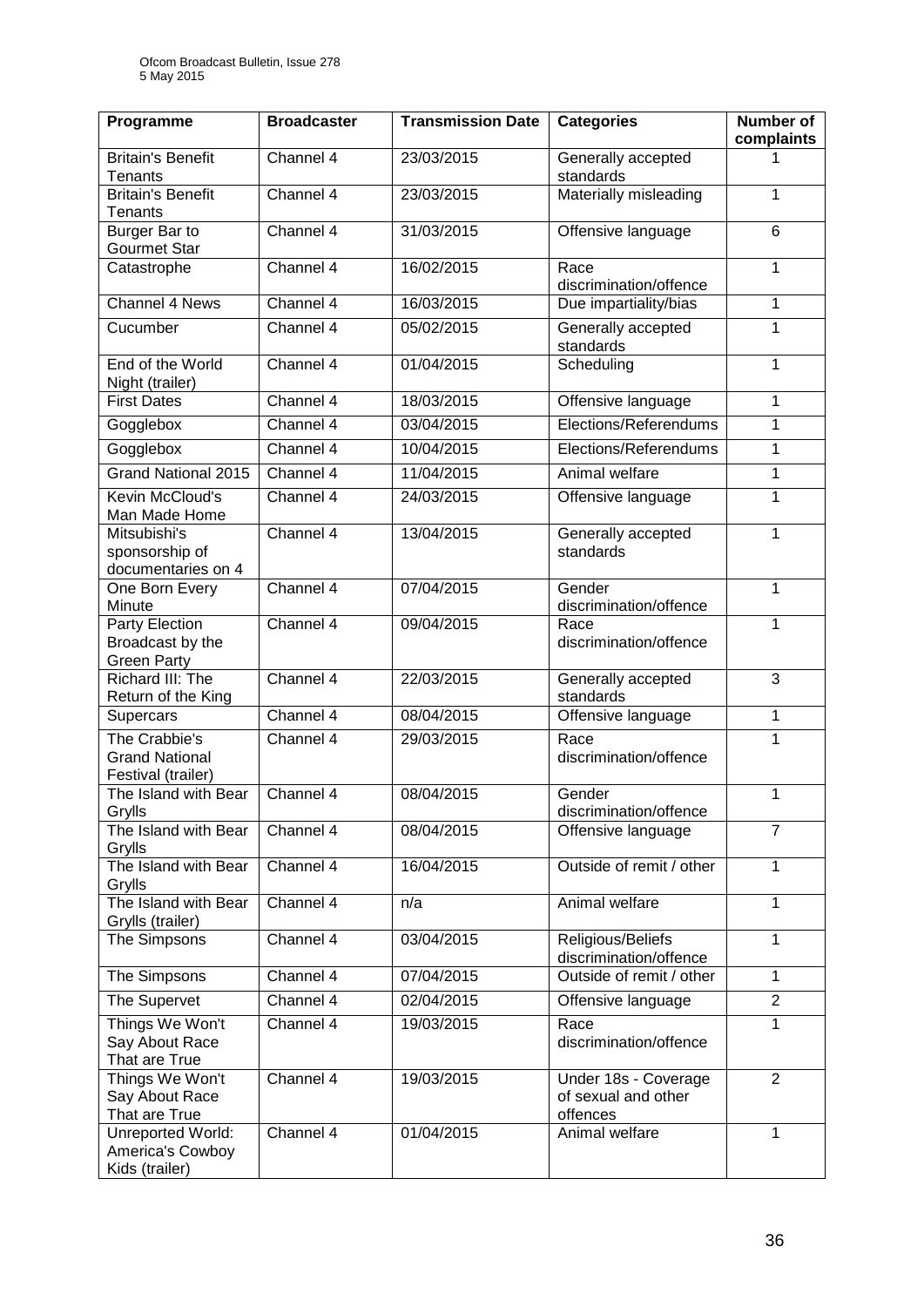| Programme                                                               | <b>Broadcaster</b>  | <b>Transmission Date</b> | <b>Categories</b>                                 | <b>Number of</b><br>complaints |
|-------------------------------------------------------------------------|---------------------|--------------------------|---------------------------------------------------|--------------------------------|
| Weekend Kitchen                                                         | Channel 4           | 12/07/2014               | Advertising/editorial<br>distinction              |                                |
| 10,000 BC                                                               | Channel 5           | 02/03/2015               | Generally accepted<br>standards                   | 21                             |
| Access                                                                  | Channel 5           | 04/04/2015               | Offensive language                                | $\mathbf 1$                    |
| Advertisement                                                           | Channel 5           | 03/04/2015               | Outside of remit / other                          | 1                              |
| Advertisement                                                           | Channel 5           | 13/04/2015               | Outside of remit / other                          | 1                              |
| Advertisement                                                           | Channel 5           | 20/04/2015               | Outside of remit / other                          | $\mathbf{1}$                   |
| <b>Assumed Killer</b>                                                   | Channel 5           | 16/03/2015               | Scheduling                                        | $\mathbf{1}$                   |
| Dangerous Dog<br><b>Owners and Proud</b>                                | Channel 5           | 08/04/2015               | Animal welfare<br>Generally accepted<br>standards | 15                             |
| Do You Know Me                                                          | Channel 5           | 27/02/2015               | Offensive language                                | $\mathbf{1}$                   |
| <b>Ghost Rider</b>                                                      | Channel 5           | 01/03/2015               | Scheduling                                        | 1                              |
| <b>OAPs Behaving</b><br><b>Badly</b>                                    | Channel 5           | 01/04/2015               | Outside of remit / other                          | $\mathbf{1}$                   |
| Peppa Pig                                                               | Channel 5           | 26/03/2015               | Advertising scheduling                            | 1                              |
| Rome: The World's<br><b>First Superpower</b>                            | Channel 5           | 24/10/2014               | Materially misleading                             | 1                              |
| The Gadget Show                                                         | Channel 5           | 02/03/2015               | Crime                                             | 1                              |
| The Hotel Inspector<br>Returns                                          | Channel 5           | 07/04/2015               | Offensive language                                | $\mathbf{1}$                   |
| The Wright Stuff                                                        | Channel 5           | 26/02/2015               | Race<br>discrimination/offence                    | 1                              |
| The Wright Stuff                                                        | Channel 5           | 18/03/2015               | Due impartiality/bias                             | $\mathbf{1}$                   |
| The Wright Stuff                                                        | Channel 5           | 19/03/2015               | Due impartiality/bias                             | 1                              |
| Winner Bingo's<br>sponsorship of<br>Home and Away                       | Channel 5           | n/a                      | Gambling                                          | 1                              |
| Scrambled!                                                              | <b>CITV</b>         | 22/03/2015               | Race<br>discrimination/offence                    | $\mathbf{1}$                   |
| The Aquabats!<br>Super Show!                                            | <b>CITV</b>         | 01/03/2015               | Violence and<br>dangerous behaviour               | 1                              |
| Sid Roth's It's<br>Supernatural                                         | Daystar             | 17/03/2015               | Teleshopping                                      | 1                              |
| Citroen Van's<br>sponsorship of<br>documentaries on<br><b>Discovery</b> | <b>Discovery</b>    | 15/02/2015               | Generally accepted<br>standards                   | 1                              |
| <b>Star Wars Rebels</b>                                                 | <b>Disney XD</b>    | 14/03/2015               | Violence and<br>dangerous behaviour               | 1                              |
| Dirkhazmi                                                               | <b>DM News Plus</b> | 17/12/2014               | Generally accepted<br>standards                   | 1                              |
| The Royals (trailer)                                                    | E!                  | 22/03/2015               | Scheduling                                        | 1                              |
| Jane the Virgin<br>(trailer)                                            | E <sub>4</sub>      | 15/04/2015               | Scheduling                                        | 1                              |
| Made in Chelsea<br>(trailer)                                            | E <sub>4</sub>      | 29/03/2015               | <b>Nudity</b>                                     | 1                              |
| New Girl                                                                | E <sub>4</sub>      | 27/02/2015               | Scheduling                                        | 1                              |
| Programming                                                             | E4                  | n/a                      | Outside of remit / other                          | 1                              |
| Showtime: Party<br>Down South (trailer)                                 | E <sub>4</sub>      | 07/03/2015               | Offensive language                                | 1                              |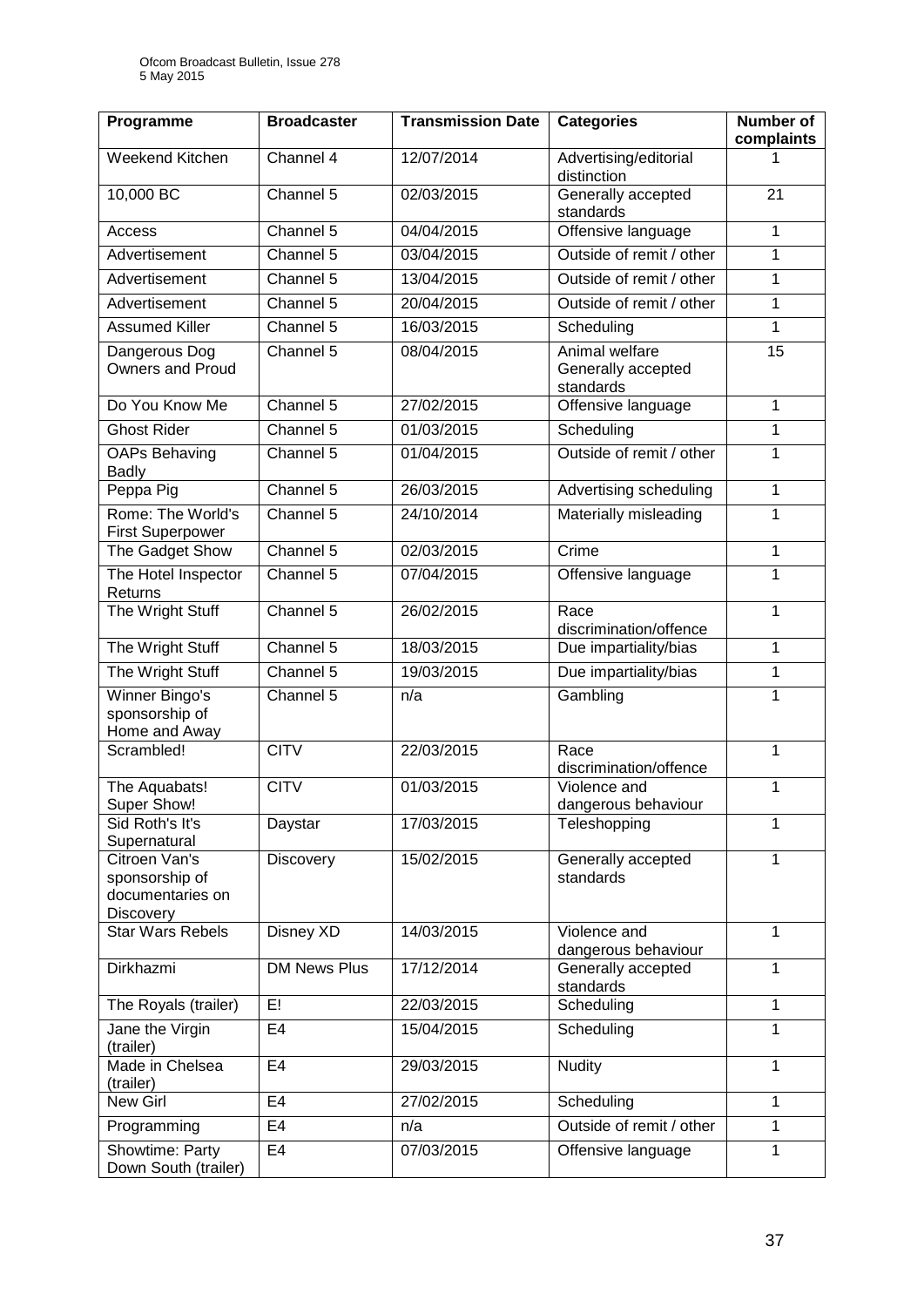| Programme                                           | <b>Broadcaster</b>               | <b>Transmission Date</b> | <b>Categories</b>                           | <b>Number of</b><br>complaints |
|-----------------------------------------------------|----------------------------------|--------------------------|---------------------------------------------|--------------------------------|
| Advertisement                                       | Eurosport                        | 31/03/2015               | Outside of remit / other                    |                                |
| <b>Princess Mononoke</b>                            | Film4                            | 07/04/2015               | Offensive language                          | 1                              |
| <b>Water for Elephants</b>                          | Film4                            | 18/04/2015               | Animal welfare                              | $\mathbf{1}$                   |
| The Trip                                            | Gold                             | 20/03/2015               | <b>Disability</b><br>discrimination/offence | 1                              |
| <b>Heart Breakfast with</b><br>Robin Galloway       | Heart 100-101<br>(Scotland West) | 03/03/2015               | Competitions                                | 1                              |
| Programming                                         | <b>Heart Northeast</b>           | 31/03/2015               | Offensive language                          | 1                              |
| <b>Pawn Stars</b>                                   | <b>History Channel</b>           | 02/04/2015               | Offensive language                          | $\mathbf{1}$                   |
| Programming                                         | <b>History Channel</b>           | n/a                      | Outside of remit / other                    | 1                              |
| The Deadly Spawn                                    | <b>Horror Channel</b>            | 29/03/2015               | Scheduling                                  | 1                              |
| Advertisement                                       | <b>ITV</b>                       | 31/03/2015               | Outside of remit / other                    | $\mathbf{1}$                   |
| Advertisement                                       | $\overline{ITV}$                 | 01/04/2015               | Outside of remit / other                    | $\mathbf{1}$                   |
| Advertisement                                       | <b>ITV</b>                       | 14/04/2015               | Outside of remit / other                    | 1                              |
| Advertisement                                       | <b>ITV</b>                       | 18/04/2015               | Outside of remit / other                    | $\overline{2}$                 |
| Ant and Dec's<br>Saturday Night<br>Takeaway         | $\overline{ITV}$                 | 28/02/2015               | Scheduling                                  | $\overline{2}$                 |
| Ant and Dec's<br>Saturday Night<br>Takeaway         | $\overline{\text{IV}}$           | 07/03/2015               | Competitions                                | $\mathbf{1}$                   |
| Arthur and George                                   | $\overline{\mathsf{ITV}}$        | 02/03/2015               | Animal welfare                              | 1                              |
| <b>Aunt Bessie's</b><br>sponsorship of The<br>Chase | $\overline{ITV}$                 | 25/03/2015               | Generally accepted<br>standards             | 1                              |
| <b>Aunt Bessie's</b><br>sponsorship of The<br>Chase | <b>ITV</b>                       | n/a                      | Materially misleading                       | $\mathbf{1}$                   |
| <b>Britain's Got Talent</b>                         | $\overline{ITV}$                 | 11/04/2015               | Animal welfare                              | 46                             |
| <b>Britain's Got Talent</b><br>(trailer)            | <b>ITV</b>                       | 03/04/2015               | Animal welfare                              | 1                              |
| <b>Britain's Got Talent</b><br>(trailer)            | <b>ITV</b>                       | 04/04/2015               | Generally accepted<br>standards             | 1                              |
| <b>Coronation Street</b>                            | <b>ITV</b>                       | 01/04/2015               | Outside of remit / other                    | $\mathbf{1}$                   |
| <b>Coronation Street</b>                            | $\overline{ITV}$                 | 10/04/2015               | Gender<br>discrimination/offence            | $\mathbf{1}$                   |
| <b>Coronation Street</b>                            | $\overline{IV}$                  | 17/04/2015               | Generally accepted<br>standards             | $\overline{4}$                 |
| Dickinson's Real<br>Deal                            | <b>ITV</b>                       | 16/03/2015               | Competitions                                | $\mathbf{1}$                   |
| Emmerdale                                           | <b>ITV</b>                       | 16/03/2015               | <b>Disability</b><br>discrimination/offence | 20                             |
| Emmerdale                                           | <b>ITV</b>                       | 26/03/2015               | Drugs, smoking,<br>solvents or alcohol      | $\mathbf{1}$                   |
| Emmerdale                                           | <b>ITV</b>                       | 30/03/2015               | Generally accepted<br>standards             | $\mathbf{1}$                   |
| Emmerdale                                           | <b>ITV</b>                       | 06/04/2015               | Generally accepted<br>standards             | 1                              |
| Good Morning<br><b>Britain</b>                      | <b>ITV</b>                       | 01/04/2015               | Materially misleading                       | $\mathbf{1}$                   |
| Good Morning<br><b>Britain</b>                      | <b>ITV</b>                       | 16/04/2015               | Elections/Referendums                       | $\mathbf{1}$                   |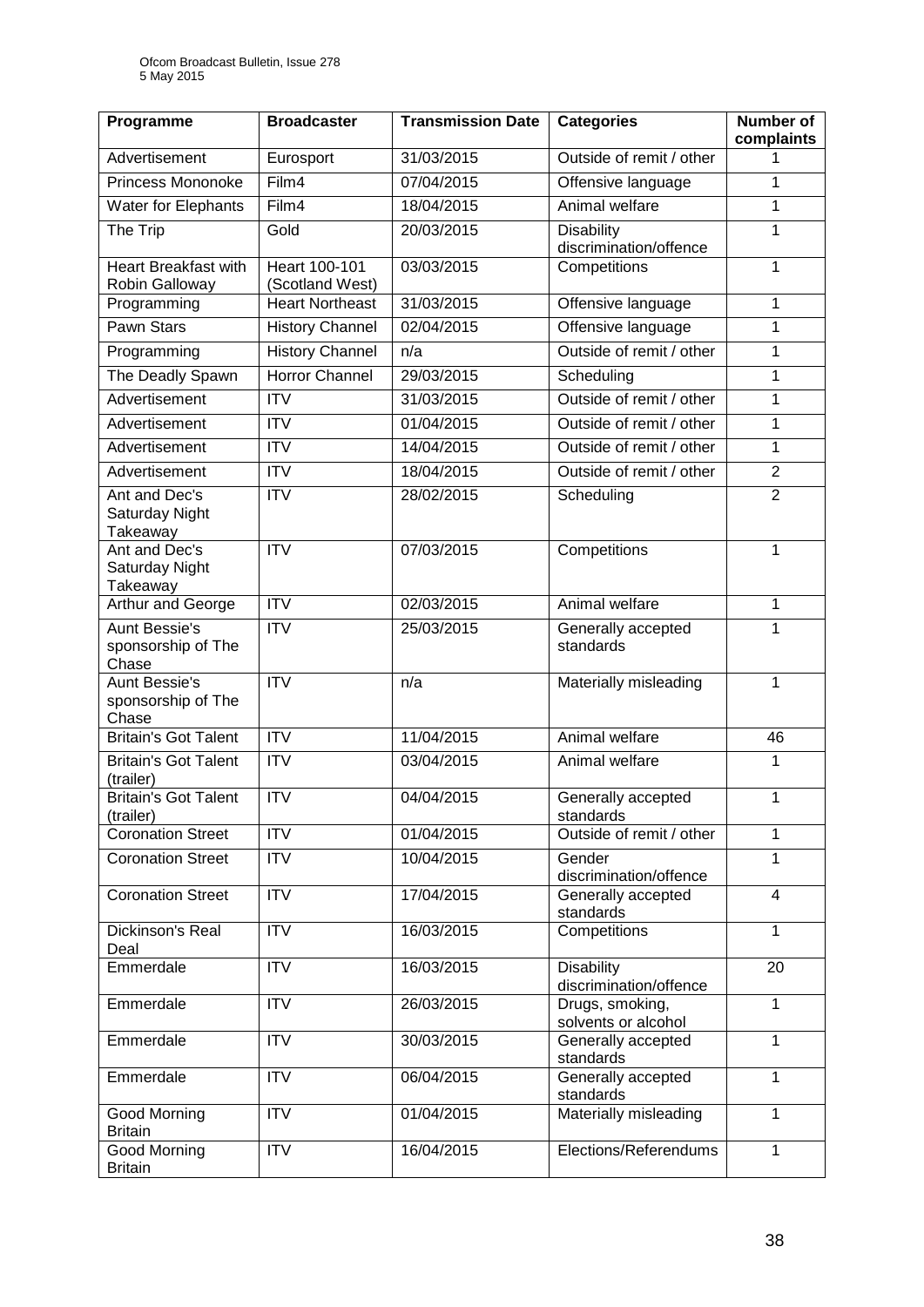| Programme                                          | <b>Broadcaster</b>        | <b>Transmission Date</b> | <b>Categories</b>                                    | Number of<br>complaints |
|----------------------------------------------------|---------------------------|--------------------------|------------------------------------------------------|-------------------------|
| <b>ITV</b> News and<br>Weather                     | <b>ITV</b>                | 18/03/2015               | Due accuracy                                         | 1                       |
| <b>ITV News at Ten</b><br>and Weather              | <b>ITV</b>                | 17/02/2015               | Due impartiality/bias                                | $\mathbf{1}$            |
| <b>ITV News at Ten</b><br>and Weather              | $\overline{ITV}$          | 31/03/2015               | Outside of remit / other                             | $\mathbf{1}$            |
| <b>ITV News London</b>                             | <b>ITV</b>                | 23/03/2015               | Generally accepted<br>standards                      | $\mathbf{1}$            |
| Loose Women                                        | $\overline{ITV}$          | 17/03/2015               | Generally accepted<br>standards                      | $\mathbf{1}$            |
| Loose Women                                        | $\overline{\mathsf{ITV}}$ | 23/03/2015               | Religious/Beliefs<br>discrimination/offence          | $\mathbf{1}$            |
| Newzoids                                           | $\overline{ITV}$          | 15/04/2015               | Elections/Referendums                                | $\mathbf{1}$            |
| Newzoids                                           | $\overline{ITV}$          | 15/04/2015               | Generally accepted<br>standards                      | 8                       |
| Newzoids                                           | ITV                       | 15/04/2015               | Offensive language                                   | $\mathbf{1}$            |
| Newzoids                                           | $\overline{\mathsf{ITV}}$ | 15/04/2015               | Race<br>discrimination/offence                       | $\mathbf{1}$            |
| <b>Newzoids</b>                                    | <b>ITV</b>                | 15/04/2015               | Religious/Beliefs<br>discrimination/offence          | $\mathbf{1}$            |
| Newzoids                                           | $\overline{ITV}$          | 15/04/2015               | Transgender<br>discrimination/offence                | $\overline{1}$          |
| Newzoids (trailer)                                 | $\overline{ITV}$          | 10/04/2015               | Generally accepted<br>standards                      | $\overline{1}$          |
| Ninja Warrior UK                                   | $\overline{ITV}$          | 19/04/2015               | Gender<br>discrimination/offence                     | $\mathbf{1}$            |
| O'Brien                                            | $\overline{IV}$           | 30/03/2015               | Elections/Referendums                                | $\overline{2}$          |
| $\overline{O}$ 'Brien                              | <b>ITV</b>                | 30/03/2015               | Generally accepted<br>standards                      | 5                       |
| O'Brien                                            | ITV                       | 30/03/2015               | Race<br>discrimination/offence                       | $\overline{1}$          |
| Off Their Rockers                                  | <b>ITV</b>                | 15/03/2015               | Scheduling                                           | 5                       |
| Off Their Rockers                                  | $\overline{ITV}$          | 29/03/2015               | Generally accepted<br>standards                      | $\mathbf{1}$            |
| Party Election<br>Broadcast by the<br>Labour Party | <b>ITV</b>                | 31/03/2015               | Offensive language                                   | $\overline{7}$          |
| Scrambled!                                         | <b>ITV</b>                | 22/03/2015               | Offensive language                                   | $\mathbf{1}$            |
| The Brit Awards<br>2015                            | <b>ITV</b>                | 25/02/2015               | Age<br>discrimination/offence                        | 1                       |
| The Brit Awards<br>2015                            | <b>ITV</b>                | 25/02/2015               | Generally accepted<br>standards                      | $\mathbf{1}$            |
| The Brit Awards<br>2015                            | <b>ITV</b>                | 25/02/2015               | Offensive language<br>Race<br>discrimination/offence | 151                     |
| The Brit Awards<br>2015                            | $\overline{ITV}$          | 25/02/2015               | Outside of remit / other                             | 5                       |
| The Jeremy Kyle<br>Show                            | <b>ITV</b>                | 25/02/2015               | Generally accepted<br>standards                      | $\mathbf{1}$            |
| The Jeremy Kyle<br>Show                            | <b>ITV</b>                | 26/02/2015               | Generally accepted<br>standards                      | 1                       |
| The Jeremy Kyle<br>Show                            | <b>ITV</b>                | 04/03/2015               | Generally accepted<br>standards                      | $\mathbf{1}$            |
| The Jeremy Kyle<br>Show                            | <b>ITV</b>                | 16/03/2015               | Generally accepted<br>standards                      | $\overline{2}$          |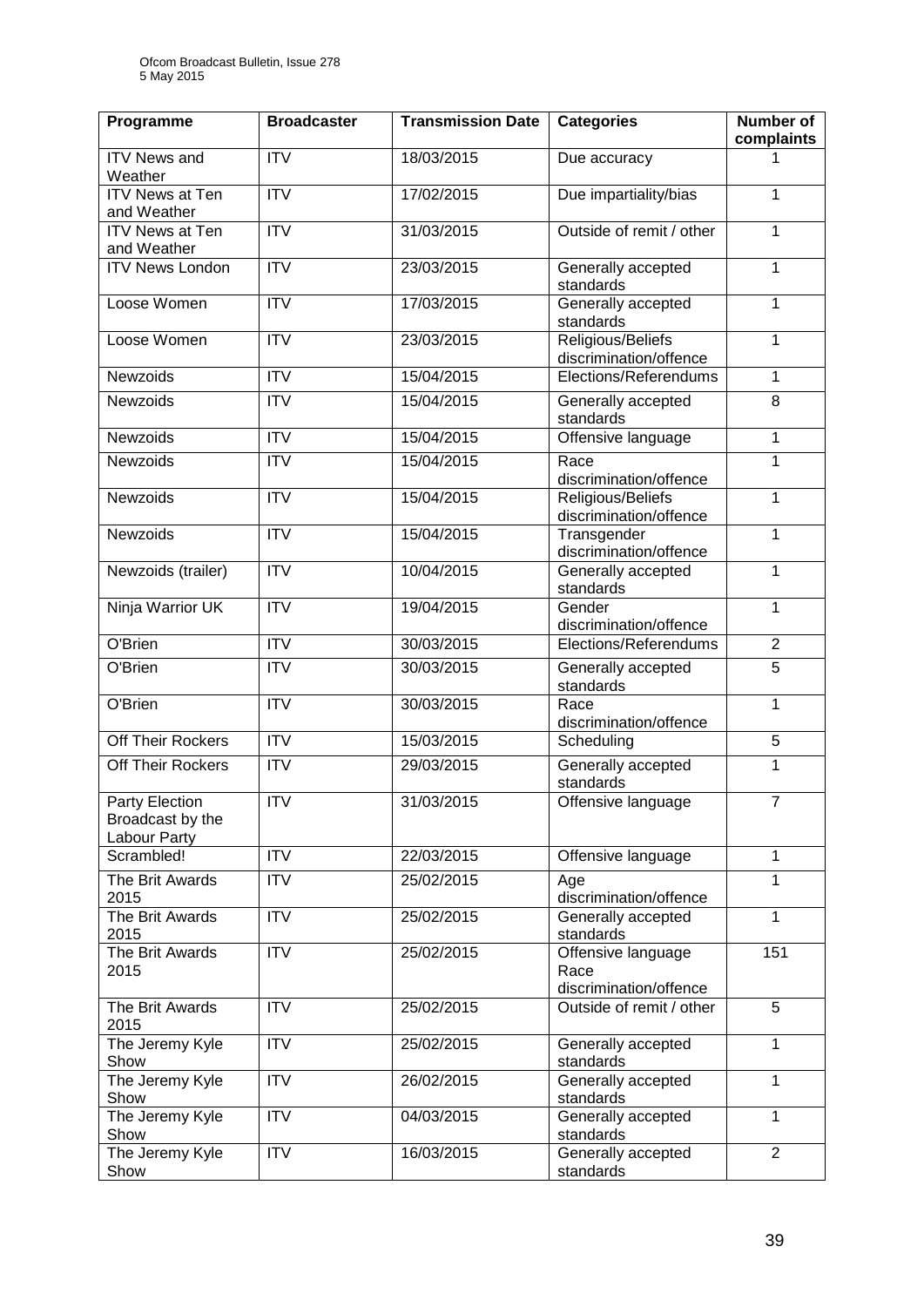| Programme                                   | <b>Broadcaster</b>      | <b>Transmission Date</b> | <b>Categories</b>                             | Number of<br>complaints |
|---------------------------------------------|-------------------------|--------------------------|-----------------------------------------------|-------------------------|
| The Jeremy Kyle<br>Show                     | <b>ITV</b>              | 21/03/2015               | Generally accepted<br>standards               | 1                       |
| The Jonathan Ross<br>Show                   | <b>ITV</b>              | 04/04/2015               | Religious/Beliefs<br>discrimination/offence   | $\overline{2}$          |
| The Jonathan Ross<br>Show                   | $\overline{\text{IV}}$  | 06/04/2015               | Generally accepted<br>standards               | $\mathbf{1}$            |
| The Nation's<br>Favourite 70s<br>Number One | $\overline{ITV}$        | 05/03/2015               | Advertising/editorial<br>distinction          | $\mathbf{1}$            |
| The Olivier Awards<br>2015                  | $\overline{IV}$         | 12/04/2015               | Outside of remit / other                      | $\mathbf{1}$            |
| <b>This Morning</b>                         | $\overline{\text{IV}}$  | 25/02/2015               | Generally accepted<br>standards               | 1                       |
| This Morning                                | <b>ITV</b>              | 26/02/2015               | Materially misleading                         | $\overline{2}$          |
| This Morning                                | <b>ITV</b>              | 04/03/2015               | Undue prominence                              | 1                       |
| <b>This Morning</b>                         | $\overline{\text{ITV}}$ | 18/03/2015               | Sexual material                               | $\mathbf{1}$            |
| Thunderbirds are Go                         | <b>ITV</b>              | 04/04/2015               | Outside of remit / other                      | $\mathbf{1}$            |
| Tonight                                     | <b>ITV</b>              | 16/04/2015               | Elections/Referendums                         | 1                       |
| You're Back in the<br>Room                  | <b>ITV</b>              | 14/03/2015               | Generally accepted<br>standards               | $\mathbf{1}$            |
| You're Back in the<br>Room                  | ITV                     | 14/03/2015               | Generally accepted<br>standards               | $\overline{5}$          |
| You're Back in the<br>Room                  | ITV                     | 21/03/2015               | Generally accepted<br>standards               | $\overline{2}$          |
| You're Back in the<br>Room                  | $\overline{ITV}$        | 21/03/2015               | Offensive language                            | $\mathbf{1}$            |
| You're Back in the<br>Room                  | ITV                     | 28/03/2015               | Generally accepted<br>standards               | $\mathbf{1}$            |
| Millionaire<br>Matchmaker                   | <b>ITV Be</b>           | 27/02/2015               | Generally accepted<br>standards               | $\mathbf{1}$            |
| Advertisement                               | ITV2                    | 18/04/2015               | Outside of remit / other                      | $\mathbf{1}$            |
| Britain's Got More<br>Talent                | ITV2                    | 11/04/2015               | Offensive language                            | 1                       |
| <b>Britain's Got More</b><br>Talent         | ITV2                    | 11/04/2015               | Race<br>discrimination/offence                | 3                       |
| <b>Britain's Got More</b><br>Talent         | ITV2                    | 12/04/2015               | Race<br>discrimination/offence                | 1                       |
| Celebrity Juice                             | ITV2                    | 04/04/2015               | Animal welfare                                | $\mathbf{1}$            |
| Celebrity Juice                             | ITV2                    | 18/04/2015               | Generally accepted<br>standards               | 1                       |
| People Do the<br><b>Funniest Things</b>     | ITV2                    | 03/04/2015               | Generally accepted<br>standards               | $\mathbf{1}$            |
| You've Been<br>Framed!                      | ITV2                    | 15/04/2015               | Religious/Beliefs<br>discrimination/offence   | 1                       |
| Foyle's War                                 | ITV3                    | 31/01/2015               | Race<br>discrimination/offence                | 1                       |
| Judge Judy                                  | ITV3                    | 13/03/2015               | Race<br>discrimination/offence                | $\mathbf{1}$            |
| Advertisement                               | ITV4                    | 31/03/2015               | Outside of remit / other                      | $\mathbf{1}$            |
| Programming                                 | Kiss Me TV              | 08/03/2015               | Participation TV -<br>Protection of under 18s | $\mathbf{1}$            |
| Call Clegg                                  | LBC 97.3 FM             | 19/03/2015               | Due impartiality/bias                         | $\mathbf{1}$            |
| James O'Brien                               | <b>LBC 97.3 FM</b>      | 26/03/2015               | Due impartiality/bias                         | $\mathbf{1}$            |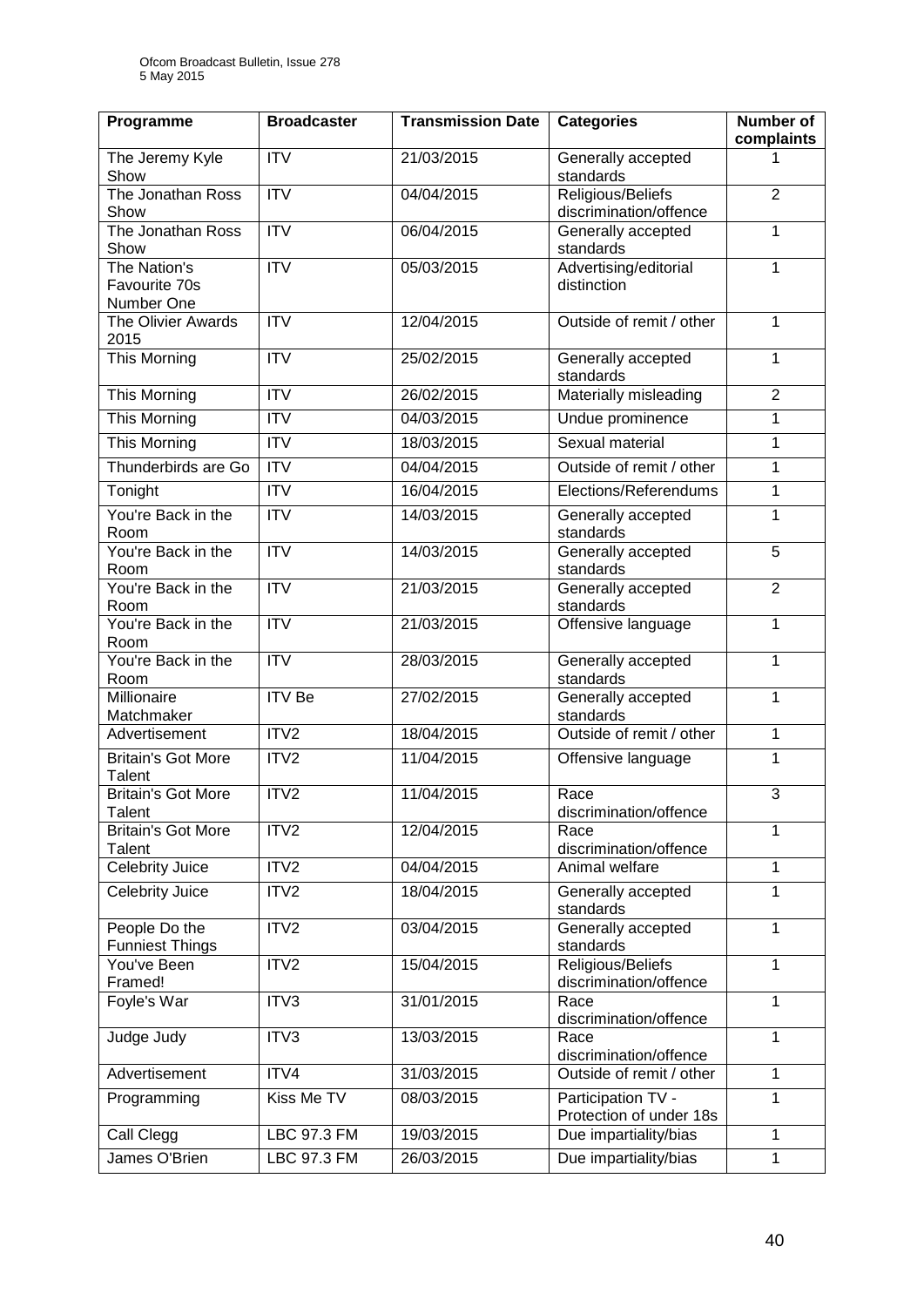| Programme                                                                          | <b>Broadcaster</b>                 | <b>Transmission Date</b> | <b>Categories</b>                           | <b>Number of</b><br>complaints |
|------------------------------------------------------------------------------------|------------------------------------|--------------------------|---------------------------------------------|--------------------------------|
| Nick Ferrari                                                                       | LBC 97.3 FM                        | 10/03/2015               | Generally accepted<br>standards             |                                |
| Nick Ferrari                                                                       | LBC 97.3 FM                        | 16/04/2015               | Elections/Referendums                       | $\mathbf{1}$                   |
| <b>Steve Allen</b>                                                                 | <b>LBC 97.3 FM</b>                 | 02/03/2015               | Generally accepted<br>standards             | 1                              |
| <b>Stig Abell</b>                                                                  | LBC 97.3 FM                        | 05/04/2015               | Religious/Beliefs<br>discrimination/offence | $\mathbf{1}$                   |
| Embarrassing<br><b>Bodies</b>                                                      | More4                              | 25/02/2015               | Gender<br>discrimination/offence            | 1                              |
| Embarrassing<br><b>Bodies</b>                                                      | More4                              | 11/04/2015               | Gender<br>discrimination/offence            | 1                              |
| <b>Grand Designs</b>                                                               | More4                              | 11/03/2015               | Offensive language                          | $\mathbf{1}$                   |
| Advertisement                                                                      | n/a                                | n/a                      | Outside of remit / other                    | $\overline{2}$                 |
| Air Crash<br>Investigation                                                         | National<br>Geographic             | 27/03/2015               | Generally accepted<br>standards             | 1                              |
| <b>Bangladesh National</b><br>Party<br>Announcement                                | <b>NTV</b>                         | 21/12/2014               | Political advertising                       | $\mathbf{1}$                   |
| Programming                                                                        | Panjab Radio                       | 13/02/2015               | Appeals for funds                           | 1                              |
| Programming                                                                        | Panjab Radio                       | 18/02/2015               | Materially misleading                       | 1                              |
| Programming                                                                        | Prime TV                           | 14/02/2015               | Materially misleading                       | $\mathbf 1$                    |
| Leanne & Dave at<br>Breakfast:<br>"Liverpool's Hottest<br><b>Buns" Competition</b> | Radio City                         | 24/03/2015               | Generally accepted<br>standards             | $\mathbf{1}$                   |
| Programming                                                                        | Radio Sunlight                     | 29/03/2015               | Offensive language                          | $\mathbf{1}$                   |
| <b>When Ghosts Attack</b><br>(trailer)                                             | Really                             | 30/03/2015               | Scheduling                                  | 1                              |
| Pobol y Cwm                                                                        | S4C Digital                        | 16/04/2015               | Generally accepted<br>standards             | $\mathbf{1}$                   |
| <b>Breaking Bands</b>                                                              | Saint FM                           | 13/04/2015               | Offensive language                          | $\overline{2}$                 |
| <b>Local Talent</b>                                                                | Saint FM                           | 05/04/2015               | Offensive language                          | 1                              |
| <b>Station idents</b>                                                              | <b>SAM FM 106</b><br>(South Coast) | 04/04/2015               | Religious/Beliefs<br>discrimination/offence | 1                              |
| Advertising                                                                        | Sky 1                              | 24/03/2015               | Political advertising                       | 1                              |
| Ross Kemp:<br><b>Extreme World</b>                                                 | Sky 1                              | 05/03/2015               | Race<br>discrimination/offence              | 1                              |
| Wild Things                                                                        | Sky 1                              | 05/04/2015               | Offensive language                          | $\mathbf{1}$                   |
| <b>Decision Time</b><br>(trailer)                                                  | <b>Sky News</b>                    | 17/04/2015               | Elections/Referendums                       | 1                              |
| Paper Review                                                                       | <b>Sky News</b>                    | 06/04/2015               | Elections/Referendums                       | $\mathbf{1}$                   |
| <b>Press Preview</b>                                                               | <b>Sky News</b>                    | 25/02/2015               | Due impartiality/bias                       | $\mathbf{1}$                   |
| Press Review                                                                       | <b>Sky News</b>                    | 05/02/2015               | Race<br>discrimination/offence              | $\overline{1}$                 |
| <b>Sky News</b>                                                                    | <b>Sky News</b>                    | 27/03/2015               | <b>Disability</b><br>discrimination/offence | 1                              |
| <b>Sky News</b>                                                                    | <b>Sky News</b>                    | 30/03/2015               | <b>Disability</b><br>discrimination/offence | $\overline{1}$                 |
| Sky News with Colin<br>Brazier.                                                    | <b>Sky News</b>                    | 10/03/2015               | Generally accepted<br>standards             | $\mathbf{1}$                   |
| Sky News with Colin<br><b>Brazier</b>                                              | <b>Sky News</b>                    | 10/03/2015               | Religious/Beliefs<br>discrimination/offence | 1                              |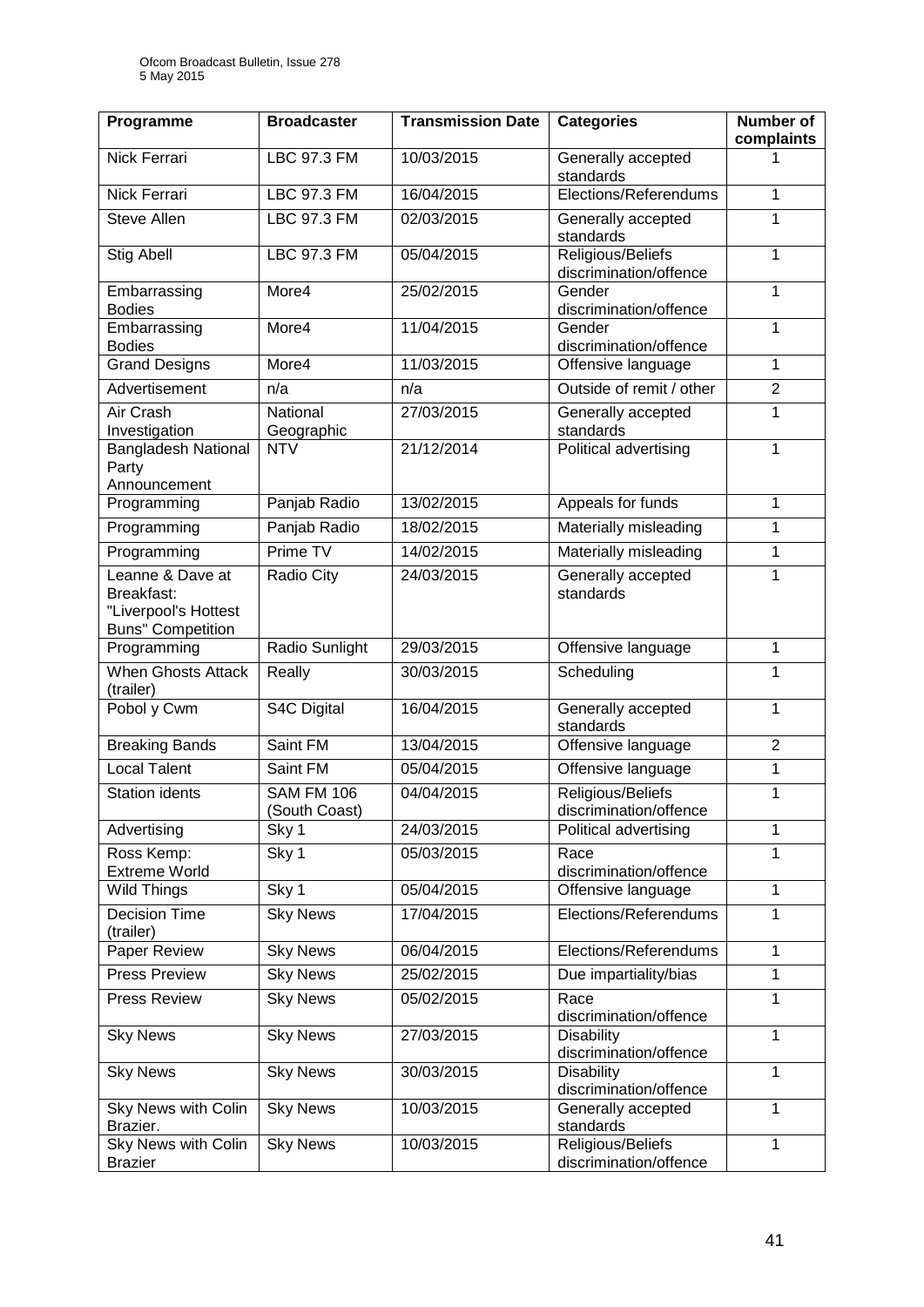| Programme                          | <b>Broadcaster</b>       | <b>Transmission Date</b> | <b>Categories</b>                           | Number of<br>complaints |
|------------------------------------|--------------------------|--------------------------|---------------------------------------------|-------------------------|
| Sky News with Kay<br><b>Burley</b> | <b>Sky News</b>          | 09/03/2015               | Due impartiality/bias                       |                         |
| Sky News with Kay<br><b>Burley</b> | <b>Sky News</b>          | 15/04/2015               | Elections/Referendums                       | 1                       |
| The Masters - Live                 | Sky Sports 4             | 10/04/2015               | Materially misleading                       | 1                       |
| Formula 1                          | Sky Sports F1            | 22/03/2015               | Offensive language                          | 1                       |
| <b>News</b>                        | Smooth FM                | 27/03/2015               | <b>Disability</b><br>discrimination/offence | 1                       |
| Scotland Tonight                   | <b>STV</b>               | 09/03/2015               | Due impartiality/bias                       | 1                       |
| <b>Breakfast Show</b>              | Sun FM 103.4             | 01/04/2015               | Competitions                                | 1                       |
| Sports Bar                         | Talksport                | 16/03/2015               | Crime                                       | 1                       |
| Say Yes to the<br>Dress (trailer)  | <b>TLC</b>               | 31/03/2015               | Scheduling                                  | 1                       |
| Scorned (trailer)                  | $TLC+2$                  | 01/04/2015               | Scheduling                                  | 1                       |
| <b>Friday Drive Show</b>           | Unity FM<br>(Birmingham) | 20/02/2015               | Due impartiality/bias                       | 1                       |
| <b>UTV Live</b>                    | <b>UTV</b>               | 06/03/2015               | Due impartiality/bias                       | 1                       |
| Advertisement                      | Various                  | n/a                      | Gambling                                    | 1                       |
| That 70s Show                      | Viva                     | 20/03/2015               | Scheduling                                  | 1                       |
| <b>Medieval Dead</b>               | Yesterday                | 23/03/2015               | Scheduling                                  | 1                       |

#### **Complaints assessed under the General Procedures for investigating breaches of broadcast licences**

For more information about how Ofcom conducts investigations about broadcast licences, go to: http://stakeholders.ofcom.org.uk/broadcasting/quidance/complaints[sanctions/general-procedures/.](http://stakeholders.ofcom.org.uk/broadcasting/guidance/complaints-sanctions/general-procedures/)

| Licensee                           | <b>Licensed service</b> | <b>Categories</b> |
|------------------------------------|-------------------------|-------------------|
| Radio Scilly Limited               | <b>Radio Scilly</b>     | Key               |
|                                    |                         | Commitments       |
| Original Aberdeen FM Limited       | Original 106            | Format            |
| <b>Tamworth Radio Broadcasting</b> | <b>TCR FM</b>           | Key               |
| CIC                                |                         | Commitments       |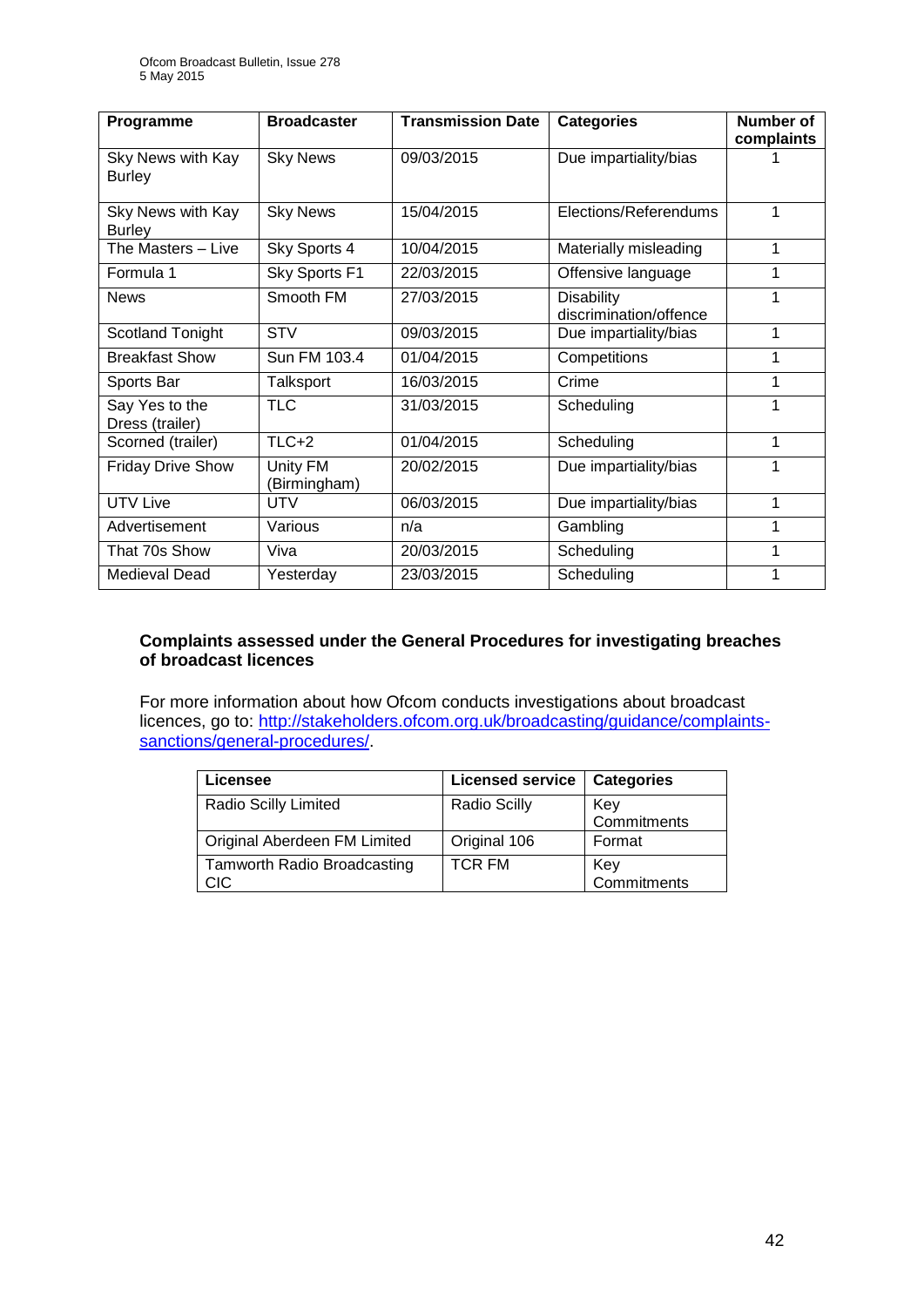## **Investigations List**

If Ofcom considers that a broadcaster may have breached its codes, a condition of its licence or other regulatory requirements, it will start an investigation.

**It is important to note that an investigation by Ofcom does not necessarily mean the broadcaster has done anything wrong. Not all investigations result in breaches of the licence or other regulatory requirements being recorded.**

Here are alphabetical lists of new investigations launched between 9 and 22 April 2015.

**Investigations launched under the Procedures for investigating breaches of content standards for television and radio**

| Programme                                                 | <b>Broadcaster</b>                 | <b>Transmission date</b> |
|-----------------------------------------------------------|------------------------------------|--------------------------|
| 4 Play: Sex Tips 4 Girls                                  | Africa Channel                     | 8 March 2015             |
| Advertisement                                             | Ambur Radio                        | 23 March 2015            |
| <b>Top Gear</b>                                           | BBC <sub>2</sub>                   | 2 February 2014          |
| Don't Tell the Bride                                      | BBC <sub>3</sub>                   | 17 February 2015         |
| <b>NCIS: Los Angeles</b>                                  | Channel $5$                        | 20 March 2015            |
| <b>The 100</b>                                            | E <sub>4</sub>                     | 7 March 2015             |
| Give a Pet a Home                                         | <b>ITV</b>                         | 15 April 2015            |
| <b>Station ident</b>                                      | Jack FM<br>(Oxfordshire)           | 26 March 2015            |
| <b>Total Tone Up</b>                                      | Made in Tyne<br>and Wear           | 2 April 2015             |
| Today                                                     | <b>NTV Mir</b><br>Lithuania        | Various                  |
| First Group's sponsorship of the<br><b>Breakfast Show</b> | Original 106                       | 26 March 2015            |
| <b>Sheffield Live News</b>                                | <b>Sheffield Live</b><br><b>TV</b> | 9 April 2015             |
| Seal of the Prophets                                      | Ummah<br>Channel                   | Various                  |

For more information about how Ofcom assesses complaints and conducts investigations about content standards, go to: [http://stakeholders.ofcom.org.uk/broadcasting/guidance/complaints](http://stakeholders.ofcom.org.uk/broadcasting/guidance/complaints-sanctions/standards/)[sanctions/standards/.](http://stakeholders.ofcom.org.uk/broadcasting/guidance/complaints-sanctions/standards/)